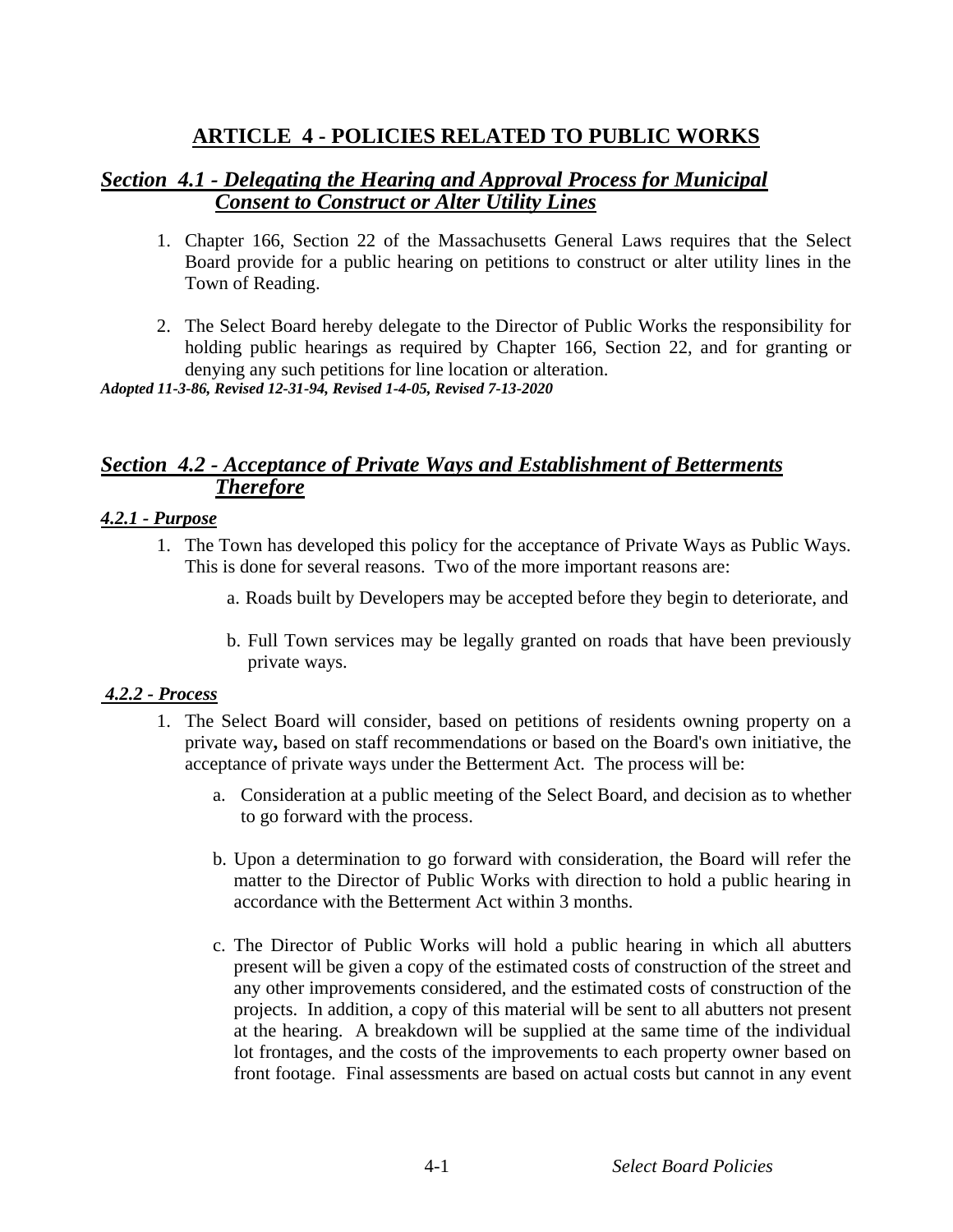exceed the estimated assessment. The final assessments may be less than the estimate.

- d. At the public hearing, which may be continued by the Director to a date certain, an opinion questionnaire will be distributed to all abutters with return request within 10 days of the end of the hearing. The questionnaire will also be mailed to all abutters not present. Based on the testimony at the hearing(s), the Director of Public Works will provide input and make a recommendation to the Select Board regarding the acceptance and improvement of the private way. The input will include minutes of the hearings, a copy of materials presented at the hearings, and a recommendation as to whether and in what manner acceptance and improvement take place. This input and recommendation will be made within 30 days of the completion of the last date of the hearing.
- e. Upon receipt of the recommendation from the Director, the Town Manager will set a date for the review and action by the Select Board on the Director's report. All abutters will be notified at least 2 weeks before the date of this review and the recommendation. The notice will include a summary of the Director's recommendation.
- f. The Select Board will decide at a public meeting whether they recommend acceptance to the Town. If the decision is to recommend acceptance, the Select Board will support a Warrant Article before the next Annual Town Meeting requesting an appropriation of funds for the construction.
- g. Costs of construction are borne 100% by the abutting property owners on a pro rata per front foot basis. Under the provisions of the Betterment Act, the assessment may be apportioned over a period not exceeding twenty years, with annual payments of not less than five dollars, with interest at a rate determined by the Select Board annually on the unpaid balance. These apportioned payments appear annually on the real estate tax bill.
- h. Corner lots are subject to a corner lot exemption which is computed by a formula adopted by the Select Board and which is detailed in Section 4.2.3 below.
- i. Street construction is generally completed the same calendar year that the street acceptance is voted at the Annual Town Meeting.

#### *4.2.3 - Method of Assessing*

1. The usual method of assessing street betterments will be as follows:

a. For each particular street, the calculated cost per linear foot of frontage shall be arrived at by dividing the total cost of construction by the calculated abutting frontage. The calculated abutting frontage shall be arrived at by deducting from the total abutting frontage the abated frontage as described herein.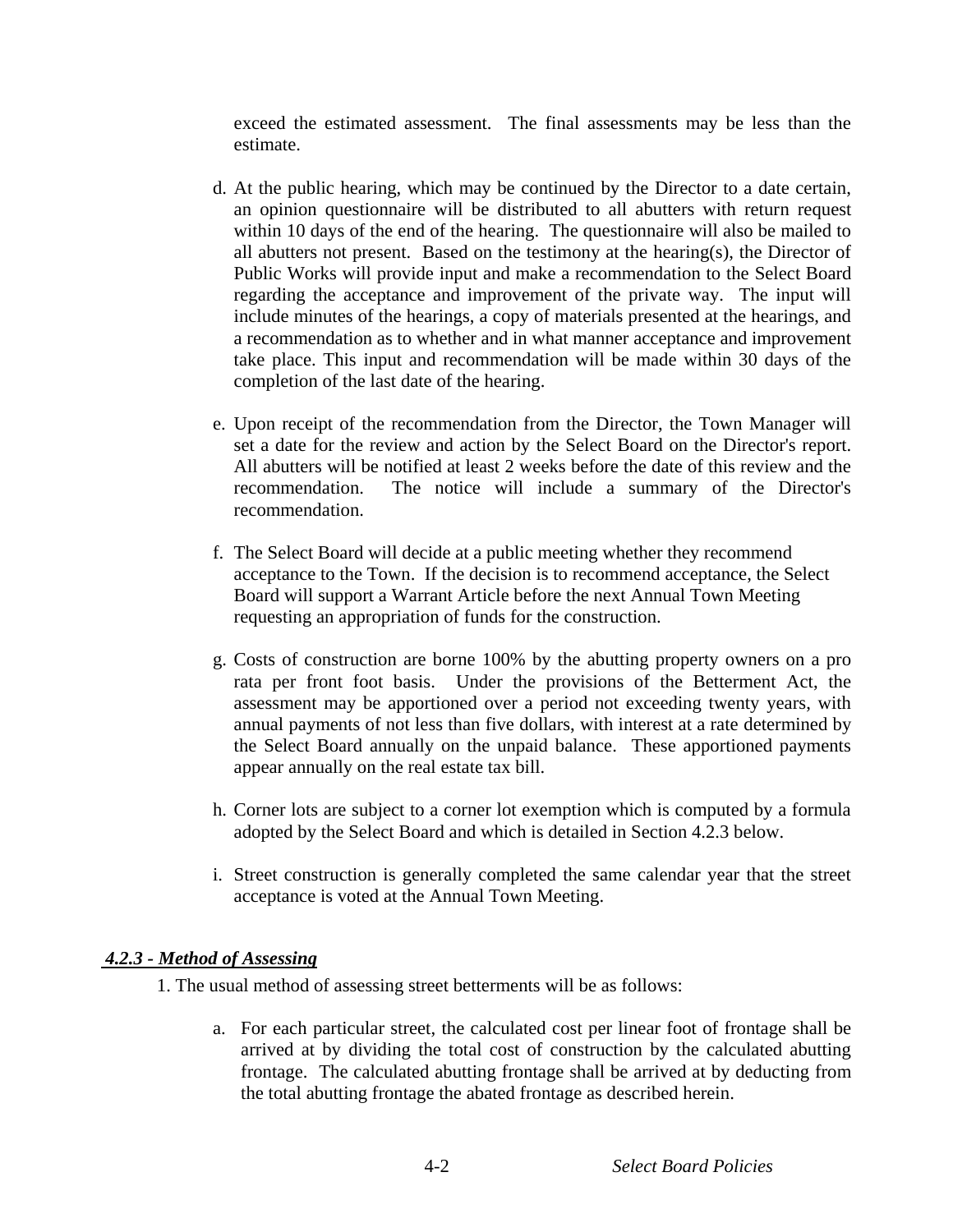- b. All lots, except corner lots, shall be assessed at the rate of the derived unit cost described in Section 1. A corner lot, to qualify for exemptions, must be a lot having one side located on an accepted street (Public Way).
- c. When street construction improvements are made at different times, corner lots shall be assessed at the rate of the total derived unit cost per linear foot of abutting frontage on the first side constructed, and at a rate of one-quarter the derived unit cost per linear foot for each foot of abutting frontage on the second side constructed or as otherwise determined by the Board.
- d. When all street construction improvements are made simultaneously, corner lots shall be assessed at the rate of the total derived unit cost per linear foot of abutting frontage on the longest side or sides constructed, and at a rate of onequarter the derived unit cost per linear foot for each foot of abutting frontage on the shortest side constructed or as otherwise determined by the Board.
- e. A corner lot shall be defined as a lot having two or more sides on one or more streets, having an interior angle of 45 degrees or more between two of the sides, or at the tangents thereof; and a total abutting street frontage on two or more sides of 160 feet or more, and the frontage to be assessed shall be derived by adding one-half the length of arc or curve at the intersection of the two streets to either side of the frontage assessed, or as otherwise defined by the Board.
- f. A corner lot, in order to be assessed as above, shall not be divisible into two or more lots under the applicable Town Zoning Regulation unless, in the judgment of the Board, the land is unsuitable for division into two more lots. When a corner lot is devisable into two or more lots, the Board shall apportion the abatement at its discretion.

*Adopted 1-12-87, Revised 12-13-94, Revised 1-4-05, Revised 7-13-2020*

### *Section 4.3 - House or Building Moving*

- 1. No house or building shall be moved within the Town of Reading without prior approval of the Director of Public Works. It is the intent of the Select Board that:
	- a. All costs associated with such a move be borne by the benefiting party;
	- b. The Town be held harmless from any event arising out of such a move through the posting of appropriate performance bonds and/or insurance certificates;

c. Adequate public notice regarding all of the aspects of the move be given to all affected parties along the route of the move.

*Adopted 9-28-87, Revised 12-13-94, Revised 7-13-2020*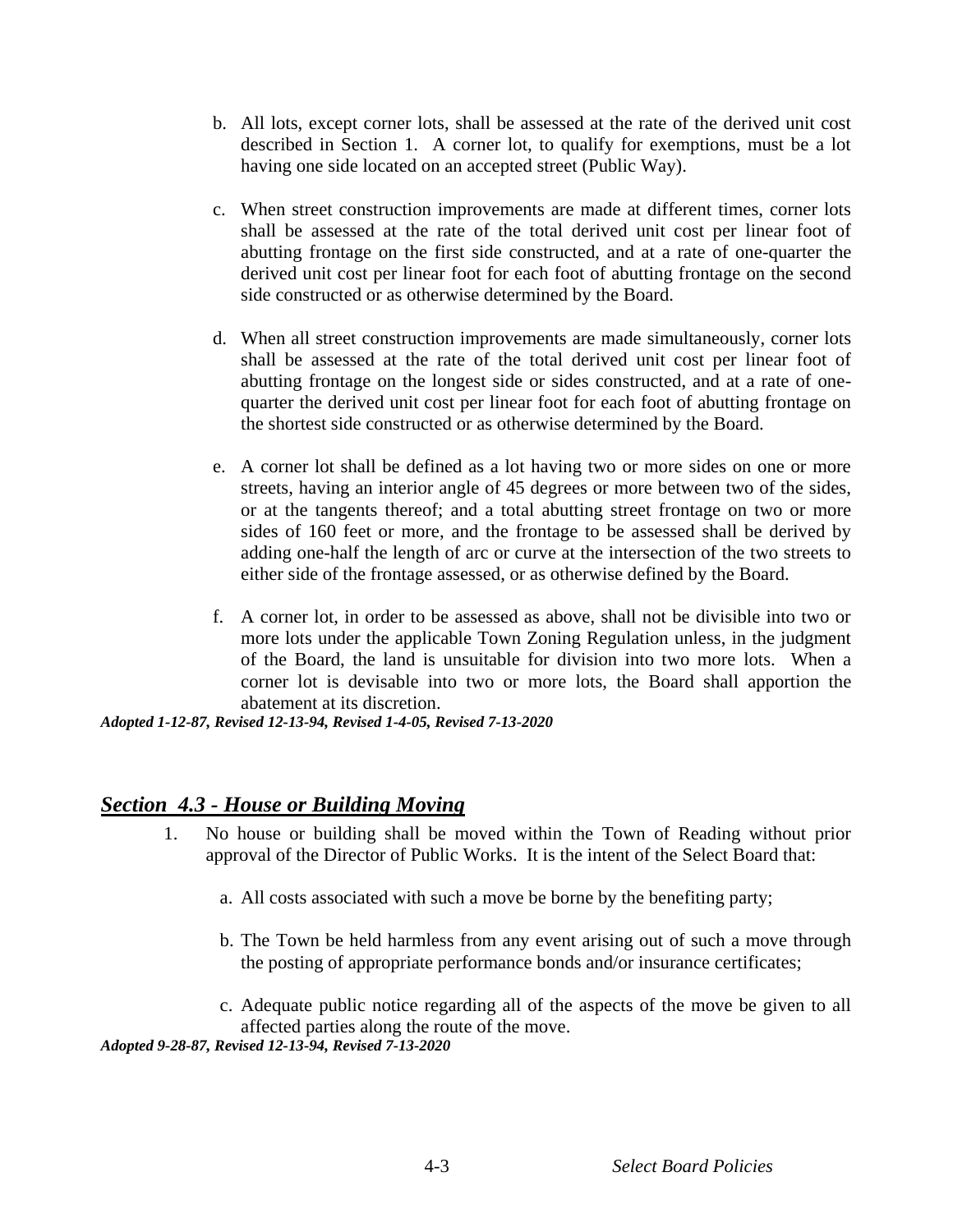### *Section 4.4 - Street Lighting*

- 1. The Select Board, acting through the Town Manager or his designee, shall determine the placement, frequency and size of all public street and public parking lot lighting.
- 2. The Town Manager or his designee shall review the street lighting scheme with the Reading Municipal Light Department and the Police Department, and advise the Select Board annually on the quantity and illumination level required. The RMLD will advise the Select Board on the estimated lighting budget required to provide such lighting.

### *4.4.1 - Placement; General*

- 1. Lights shall be placed at curves, intersections and heavily traveled areas and at locations of severe topographical changes. Lights will also be considered at locations of high incidences of accidents, and at locations of high pedestrian activity. Lights will be considered at public parking lots, recreation areas, etc. on the basis of identified public safety needs.
- 2. The frequency of lighting fixtures on straight runs of street length shall be at every third pole and shall be on alternate sides of the road where possible.
- 3. The type of street, considering width, traffic, zoning and background may affect frequency and size.
- 4. In all cases, the Reading Municipal Light Department shall make the final decision within plus or minus 25 feet on the specified physical location subject to field installation conditions.

### *4.4.2 - Petition(s)*

1. Requests for new or added lights in an already lighted area shall be made to the Director of Public Works or their designee for action. The Director of Public Works or their designee shall consult with the Police Department and/or other Town staff, and shall have thirty (30) working days to respond to the petitioner. A petitioner not satisfied with the Public Works Director's decision may appeal to the full Select Board.

### *4.4.3 - Subdivision Lighting*

- 1. The Engineering Division of the Department of Public Works shall review the lighting scheme in review of subdivision plans in accordance with this policy. The Director of Public Works will then advise the Developer and Community Planning and Development Commission of lighting standard locations.
- 2. The Town of Reading will not be responsible for subdivision lighting costs until at least 50% of the proposed lots within 300 feet of a planned street light are built and are occupied.

#### *Adopted 6-25-91, Revised 12-13-94, Revised 7-13-2020*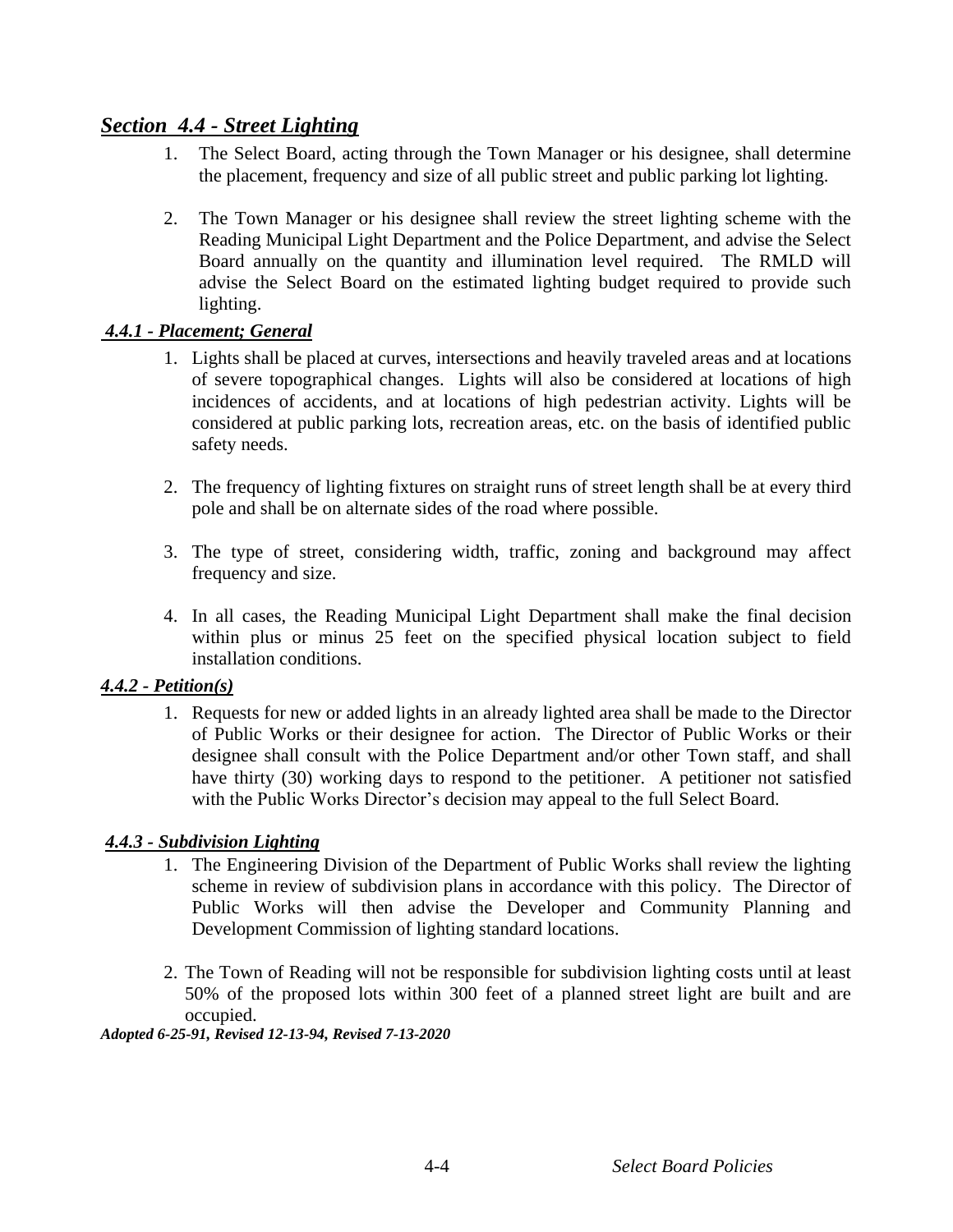# *Section 4.5 - Installation, Construction and Reconstruction of Curbs and Sidewalks*

- 1. This policy has been developed in order to provide guidance to future Select Boards in their role as Highway Commissioners, and to provide direction to the Community Planning and Development Commission and the Department of Public Works. Any variance from this policy will require the specific action of the Select Board.
- 2. As the Town has grown, there has developed a disparate pattern of curbing and sidewalks throughout the Town. While recognizing and wanting to preserve the character of different areas of the Town, it is also in the Town's interest to develop and adhere to certain standards of the type of improvements installed either through private initiative or through public action.

### *4.5.1 - Curbing*

- 1. Curbing that is installed in all areas of Town shall conform to the following:
	- a. At all intersections, vertical granite curbing will be installed, meeting all requirements as specified in the Subdivision Regulations of the Town and as specified in applicable State and/or Federal law at the time;
- 2. Along rural roads in locations where vertical granite curbing is unnecessary or where it is inconsistent with the character of the roadway, bituminous "cape cod berm" type of curbing will be permitted;
	- a. Where a new development takes place along a rural road, vertical granite curbing will be used within the new development streets, as specified in the Subdivision Regulations, and along the existing rural road for the entirety of its frontage;
	- b. In all other locations, and including "infill" locations along existing streets, vertical granite curbing shall be used;
	- c. The CPDC may, as part of an application for Scenic Road approval and with the recommendation of the Select Board, approve an alternative form of curbing.
	- d. All curbing shall conform to Town of Reading design standards.

### *4.5.2 - Sidewalks*

- 1. It is the intent of the Select Board that, over time, all areas of Reading will have sidewalks on at least one side of every street, and that on busier streets, sidewalks shall be provided on both sides of the street as follows:
	- a. In areas that have intermittent sidewalks, sidewalks shall be installed of a type (either cement concrete or bituminous) that is predominant in the area;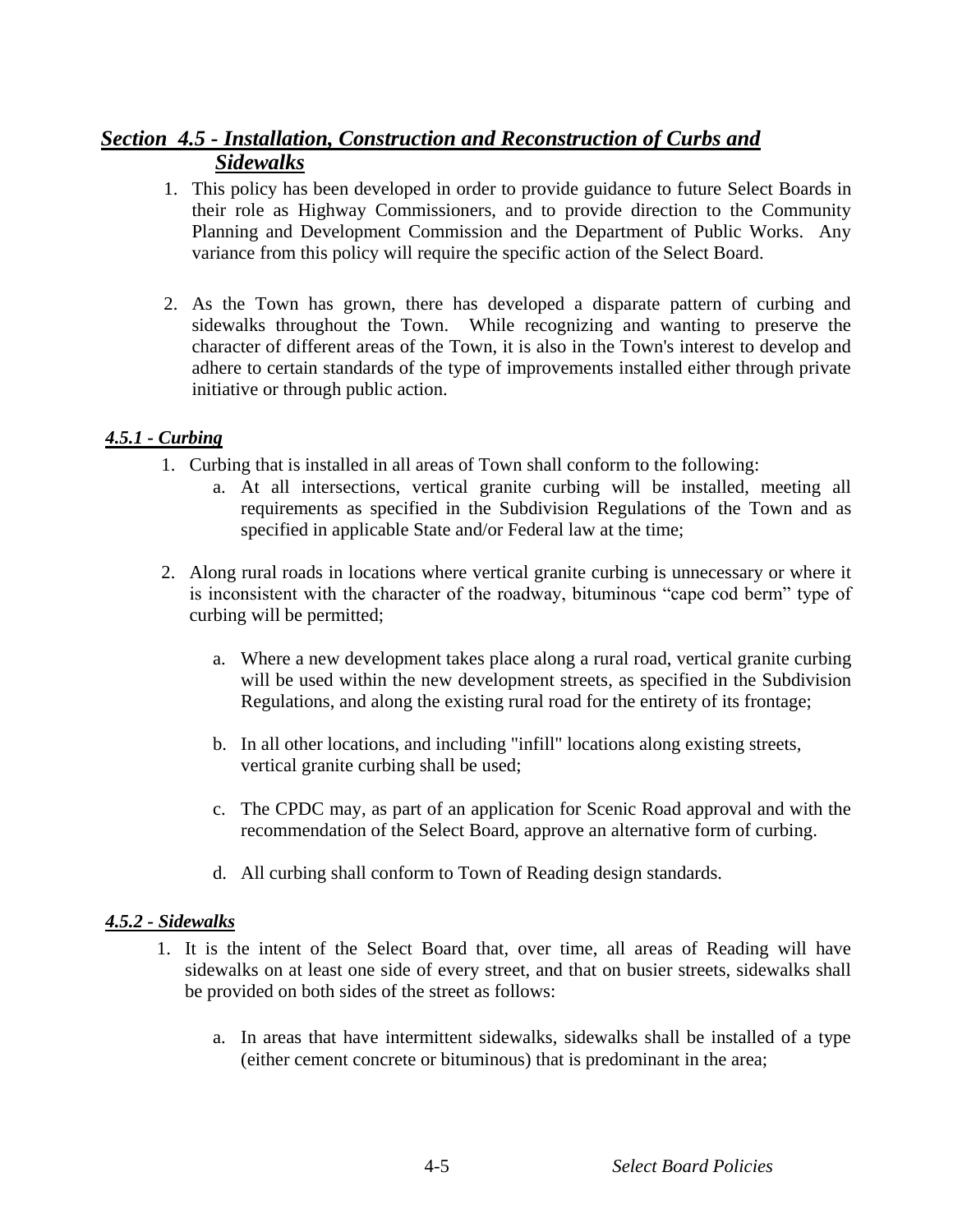- b. In other areas of the community where there is no predominant type of sidewalk, bituminous sidewalk will be permitted;
- c. Where sidewalks are repaired or replaced, they will be repaired or replaced with the same type as previously existed, unless the previously existing sidewalk is not of the type that predominates in the area;
- d. As new areas of the community develop and the issue arises as to the need for sidewalks within a development, the Select Board urges the Community Planning and Development Commission to evaluate the need for sidewalks on both sides of the proposed street(s). In instances where the CPDC feels that the roadway is not a major one, that the road is not subject to further extension, and that the public interest is served by having sidewalks on only one side of the street, the Select Board urges the CPDC to require the developer to extend an amount of sidewalk equal to that being waived, in a location to be determined by the Town Manager.
- e. All sidewalks shall conform to Town of Reading design standards.

### *4.5.3 - Tree Lawns*

- 1. In most areas of the community, there is a tree lawn, or grassed area, consisting of a strip of planted material that exists between the curb or curb line and the sidewalk area or edge of the Town's right-of-way. The tree lawn is to be preserved as such, and is not to be used as a parking area or widened sidewalk unless specifically approved by the Select Board. Tree lawns, if applicable, also allow for snow storage as a method of maintaining regulatory sidewalk widths during the winter months, when a sidewalk exists at that location.
- 2. Under no circumstances shall a private property owner install underground irrigation equipment within a tree lawn area. The Town of Reading shall not be held responsible for any irrigation equipment that gets damaged when located within a tree lawn.

*Adopted 3-30-93; Revised 12-13-94, Revised 8-26-2008, Revised 7-13-2020*

# **Section 4.6 – Solid Waste Recycling, Collection and Disposal Rules**

### *4.6.1 – Purpose*

1. The Town of Reading manages a comprehensive program for recycling, rubbish collection, and disposal of residential solid waste consistent with state and federal law and regulations. This rule applies to the recycling, collection and disposal from singlefamily detached residences**,** two and three-family attached residences**,** and condominium complexes in the Town. This rule does not apply to stores, businesses, rooming or boarding houses, apartment houses of more than 3 residences, manufacturing facilities**,** professional buildings or other commercial enterprises.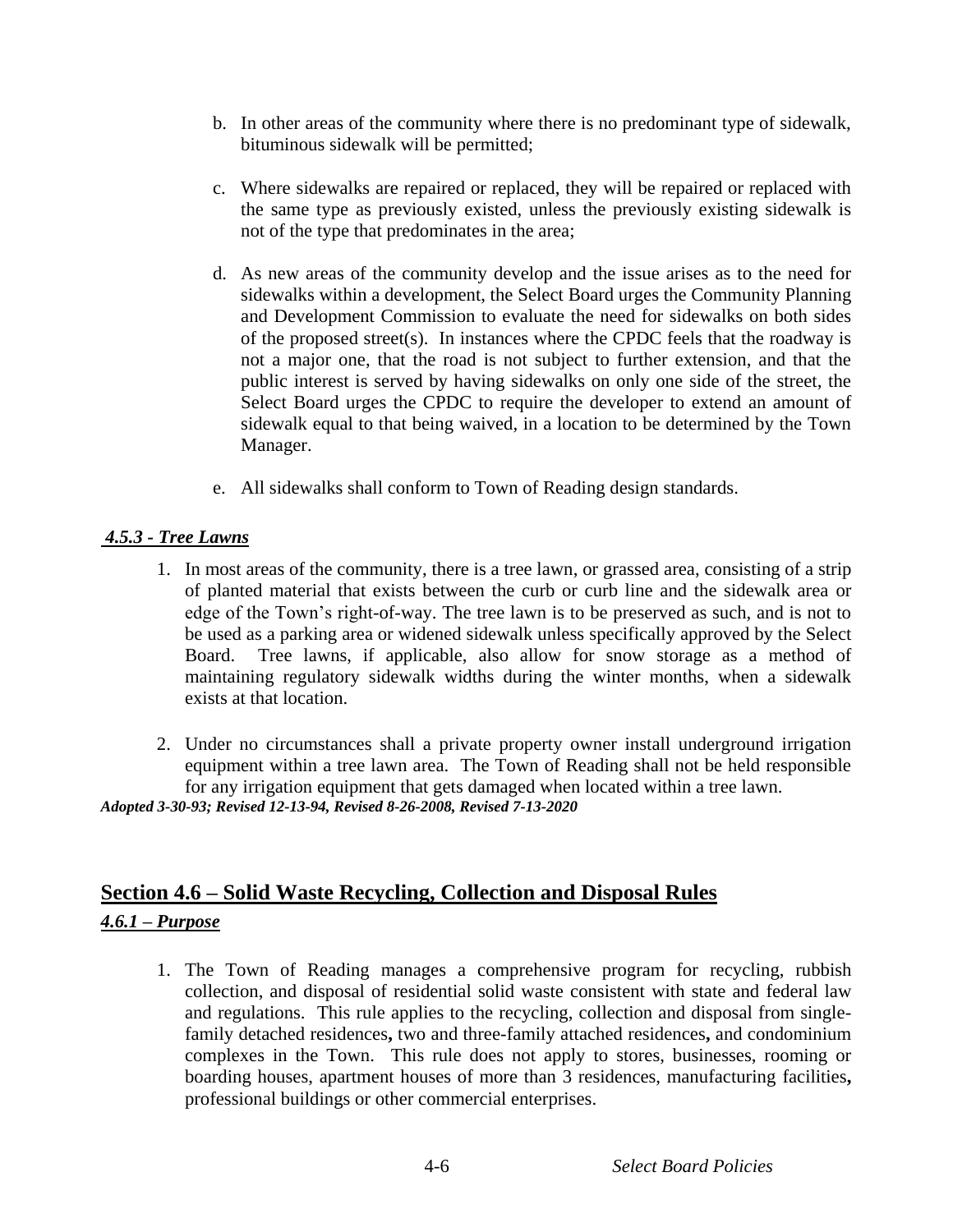- 2. The Town's solid waste and recycling program includes:
	- recyclable materials
	- household rubbish
	- yard waste
	- scrap metals
	- paper shredding
	- bulk waste
	- appliances
	- hazardous waste
	- electronics

### *4.6.2 – Definitions*

- 1. Appliances are defined as including but are not limited to refrigerators, stoves, washers, dryers, heaters, dishwashers, air conditioners, de-humidifiers, hot water heaters, over the stove microwaves, or other items as determined by the Director of Public Works.
- 2. Bulk waste items are defined as any item that is not considered as household rubbish; is not hazardous waste; is not recyclable; is an item of such size or weight that the item cannot be readily handled by one person or exceeding (60) pounds; or any item that includes the following:
	- a. Auto parts such as generators, starters, air cleaners, auto seats, wheel rims, small pieces of body metal, etc.
	- b. Items such as sofas, chairs, recliners, arm chairs, mattresses, box springs, tables, desks, bookcases, lawn mowers (fluids drained), gas grill (tank removed), carpeting (maximum of 5 rolled sections cut into 3-foot lengths), swing sets (dismantled with concrete footings removed), bicycles, or other items as determined by the Director of Public Works.
- **3.** Construction debris is defined as asphalt, brick, concrete, metal, earth, stones, tree trunks, wood over 3 feet in length and greater that 60 lb in weight, and like materials as defined by the Director of Public Works**.**
- 4. TV's are defined as televisions which include LCD/LED/plasma televisions/flat screen computer monitors, and CRT's are defined as all other televisions and computer monitors.
- **5.** Electronics are defined as anything containing an electrical power cord, but not otherwise defined as a TV, CRT, or Bulk Waste item. Examples of electronics include computer hardwares, microwave ovens, toaster ovens, coffee makers, and other like items as determined by the Director of Public Works**.**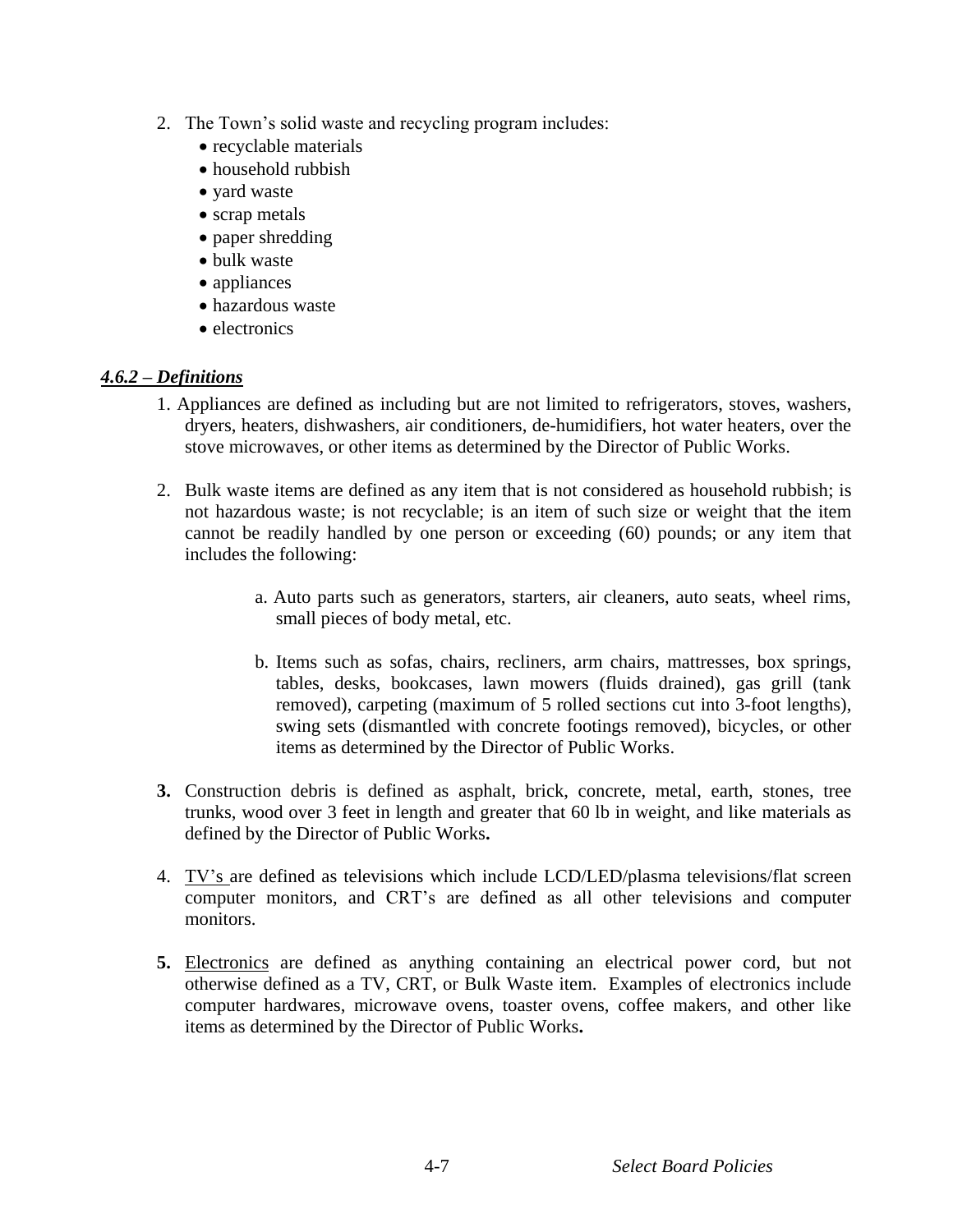- 6. Hazardous waste is defined as gasoline, motor oil, explosives, compressed gases, explosive chemicals, corrosive chemicals, fluorescent bulbs, compact fluorescent lights (CFL's), tires, automotive and household batteries, and other hazardous materials as defined by the Massachusetts Department of Environmental Protection and the federal Environmental Protection Agency and other materials that the Director of Public Works may from time to time deem hazardous.
- 7. Household rubbish is defined as household refuse; cold ashes; ceramics; light bulbs; plate glass; non-pressure treated wood tied in bundles less than 3 feet in length (limit of 2); and shall not weigh more than a combined 60 lb.; and garbage, except as defined within or prohibited elsewhere in these rules, or as determined by the Director of Public Works.
- 8. Recyclable materials shall be defined as any item deemed acceptable for curbside recycling pickup as determined by the website [RecycleSmartMa.org](http://www.recyclesmartma.org/)
- 9. Yard Waste is defined as leaves, grass clippings, branches, brush, Christmas trees, wreaths and similar holiday decorations, and other yard waste as defined by the Director of Public Works.

### *4.6.3– Collection Schedule*

Recyclable materials, household rubbish and bulk waste items that are eligible for curbside collection will be collected in accordance with a schedule to be published and posted electronically and available at the Public Works office.

- 1. Items will be collected when set curbside in approved containers by 6:30 A.M. on regular collection days. Collection personnel are prohibited from entering onto or trespassing on any private property during collection. If recyclable items, household rubbish, leaf bags, and bulk waste items are not placed curbside by 6:30 A.M. on regular collection days, and the collector has already driven by the residence, the recyclable items, household rubbish, leaf bags, and bulk waste items will not be picked up that week and the resident will be responsible for removing the recyclable items, household rubbish, leaf bags, and bulk waste items from the curbside no later than the end of that day.
- 2. If there is no recycling at the curbside weekly, then rubbish will not be collected that week from the property.
- 3. No collection will be made on days that the following legal holidays are celebrated: New Year**'**s Day, Martin Luther King Day, President's Day, Patriots Day, Memorial Day, Independence Day, Labor Day, Columbus Day, Veterans Day, Thanksgiving Day, and Christmas Day. Collections will be one day late during the balance of the week in which the holiday falls. If a holiday falls on a weekday, the fifth day of collection will be Saturday. **(**As an example, if a holiday falls on Monday, Monday's collection will be made on Tuesday, etc.)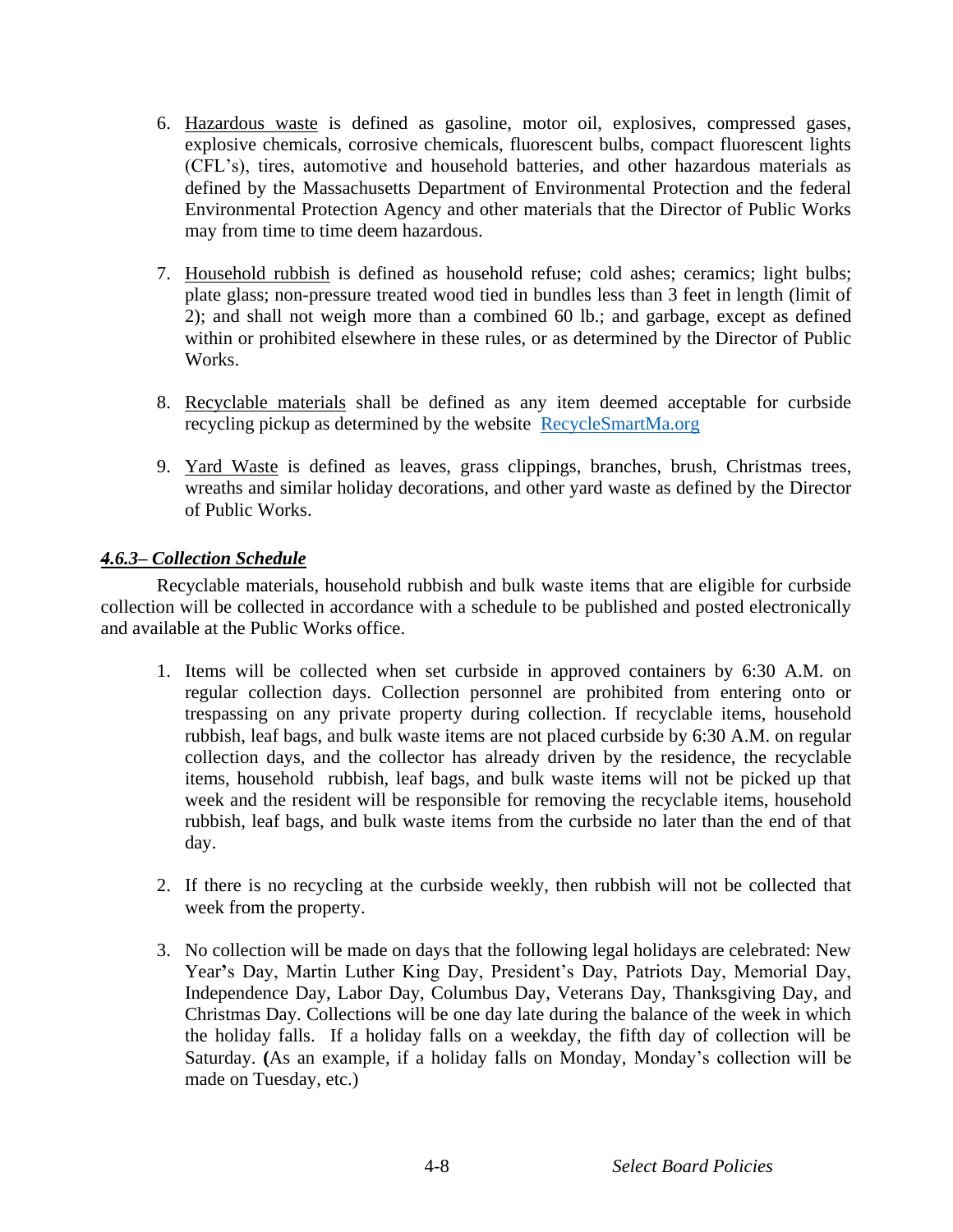### *4.6.4– Approved Rubbish Containers*

- 1. Household rubbish must be placed in an approved container. Approved containers are:
	- 1.5-mil thickness plastic bags of 30-gallon capacity; or
	- 30 gallon or 45**-**gallon capacity non-metal barrels with handles. Residents using barrels are cautioned that subzero temperatures and icing may result in the steel hopper of the truck damaging the barrels.
- 2. Other types of barrels or other unapproved containers will be treated as a bulk item and disposed of as such.
- 3. If any rubbish or recycling container deteriorates during collection, any rubbish left will not be picked up by the contractor, and the resident will be responsible for cleaning up all the remaining rubbish.
- 4. Not more than (4) bags/small barrels, or (3) large barrels (a maximum total of 120 gallons) of rubbish per household will be picked up each week. Any container that because of size, shape, weight (over 60 pounds), or condition of the container, cannot be handled by one person, the container will not be collected and will be left curbside. It will be the owner's responsibility to remove the container from the edge of the roadway no later than the end of the day of the regular pickup when containers are left curbside for the above reasons.

### *4.6.5 – Approved Recycling Containers*

- 1. At no cost to the household, the Town will supply each household subject to these rules with (1) plastic bin for recyclable materials.
- 2. Additionally, the Town will supply upon request a Recycling sticker or stickers to be placed on 45 gallon or smaller capacity non-metal barrels with handles.

### *4.6.6 - Appliances*

1. Households shall arrange payment and pickup directly with the Town's recycling and rubbish contractor for curbside collection of used appliances. Contact information for the contractor will be supplied to residents on the Town's website and at the Public Works office. Collection will be on a weekly schedule, with deadlines for notice of collection determined by the contractor and approved by the Director of Public Works. The cost will be \$35 per appliance.

### *4.6.7 - Bulk Waste Collection*

At no cost to the household, one item of bulk waste may be placed for collection weekly at curbside on the same day and in the same location as scheduled recycling and rubbish collection, in accordance with the following rules:

- 1. Auto parts such as generators, starters, air cleaners, auto seats, wheel rims, and small pieces of body metal, etc. will be picked up as bulk items except that if in the opinion of the Department of Public Works the quantity of these parts at any one household is unusually great, they will not be collected.
- 2. Auto parts such as engine blocks or large pieces of body metal, will **not** be collected.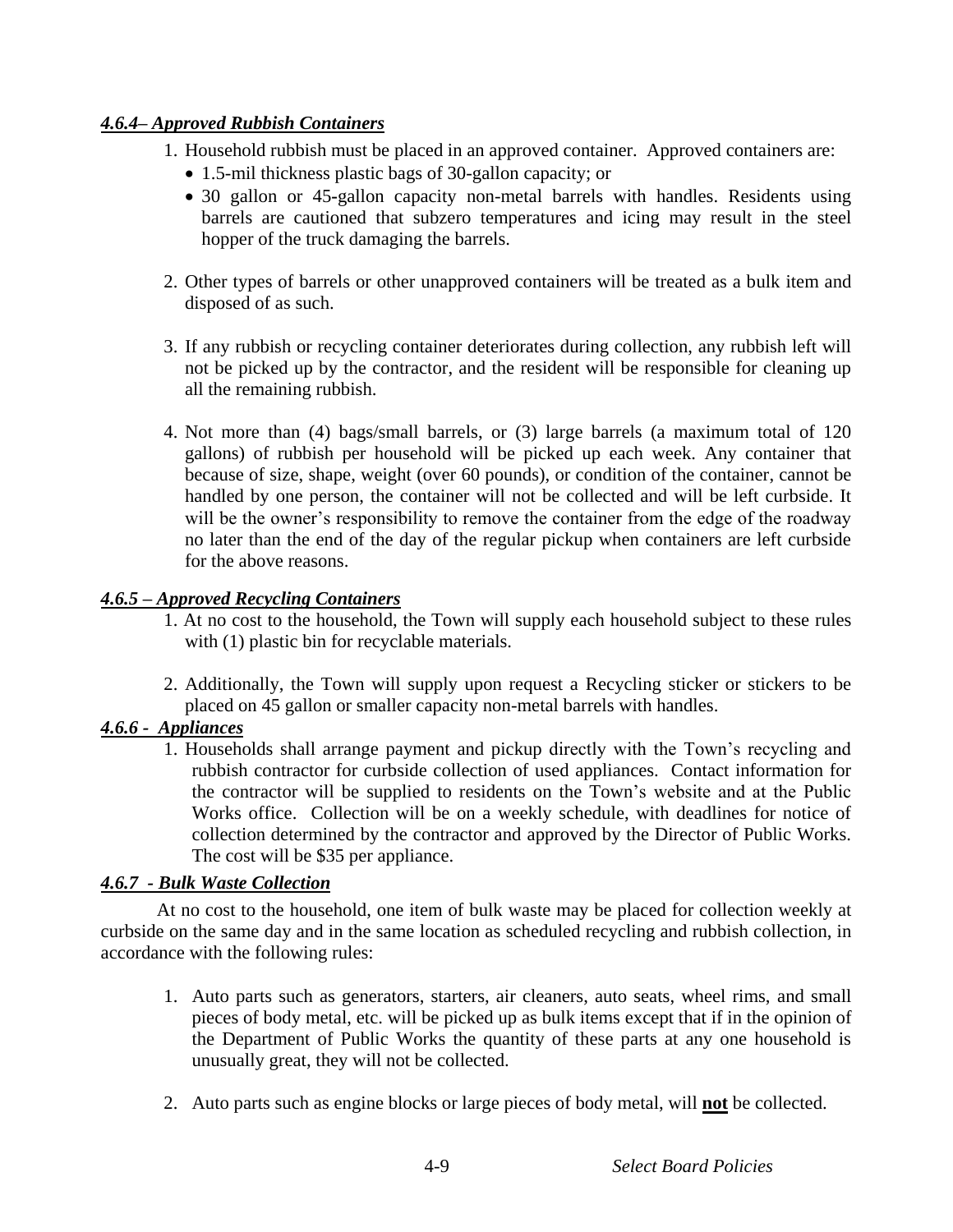- 3. Construction and Demolition material such as asphalt, brick, concrete, metal, earth, stones, and tree trunks, will **not** be collected. Wood longer than three (3) feet in length and heavier than 60 pounds will **not** be collected. Non-pressure treated wood under (3) feet in length must be tied in bundles (limit of 2), and weigh less than a combined 60lb in order to be collected as part of regular weekly household rubbish collection.
- 4. Tires and batteries will **not** be collected curbside, and may be taken to the twice yearly household hazardous waste collection.
- 5. Scrap metals will be separately collected curbside once per year on a schedule determined by the Town.

#### *4.6.8 – TV's / CRT's*

1. Households may arrange payment/pickup directly with the Town's recycling and rubbish contractor for curbside collection of TV's and CRT's. Contact information for the contractor will be supplied to residents by the Town. Collection will be on a weekly schedule, with deadlines for notice of collection determined by the contractor and approved by the DPW Director. The cost will be \$35 per TV or CRT.

#### *4.6.9 – Electronics*

1. Electronics are not accepted curbside by the Town's rubbish collection. Any electronics may be brought to the Town's DPW Facility, 75 Newcrossing Road, during hours as found on the Town's website. Any electronics with a plug, except TV's, CRT's, or Bulk Waste items, will be accepted.

#### *4.6.10 – Hazardous Materials*

- 1. All hazardous materials as herein defined shall not be collected with the Town's rubbish collection. The Department of Public Works operates free drop-off recycling at its facility on Newcrossing Road, during hours to be published and posted electronically for:
	- used motor oil
	- fluorescent tubes
	- energy efficient compact fluorescent light (CFL) bulbs.
- **2.** In cooperation with the Town of Wakefield, the Town also provides two days per year for household hazardous waste drop-off, at which all other household hazardous waste items as defined will be collected. The schedule of these Household Hazardous Waste Collection days will be published and posted electronically.

#### *4.6.11 – Recycling*

- 1. Every household for which rubbish collection is provided is required to place in designated bin(s) or containers all recyclable materials. Recycling is collected weekly, on the same day of the week as the rubbish collection.
- 2. The recycling bin(s) must be placed at curbside along with rubbish on the designated collection day and will be collected by the contractor. If there is no recycling at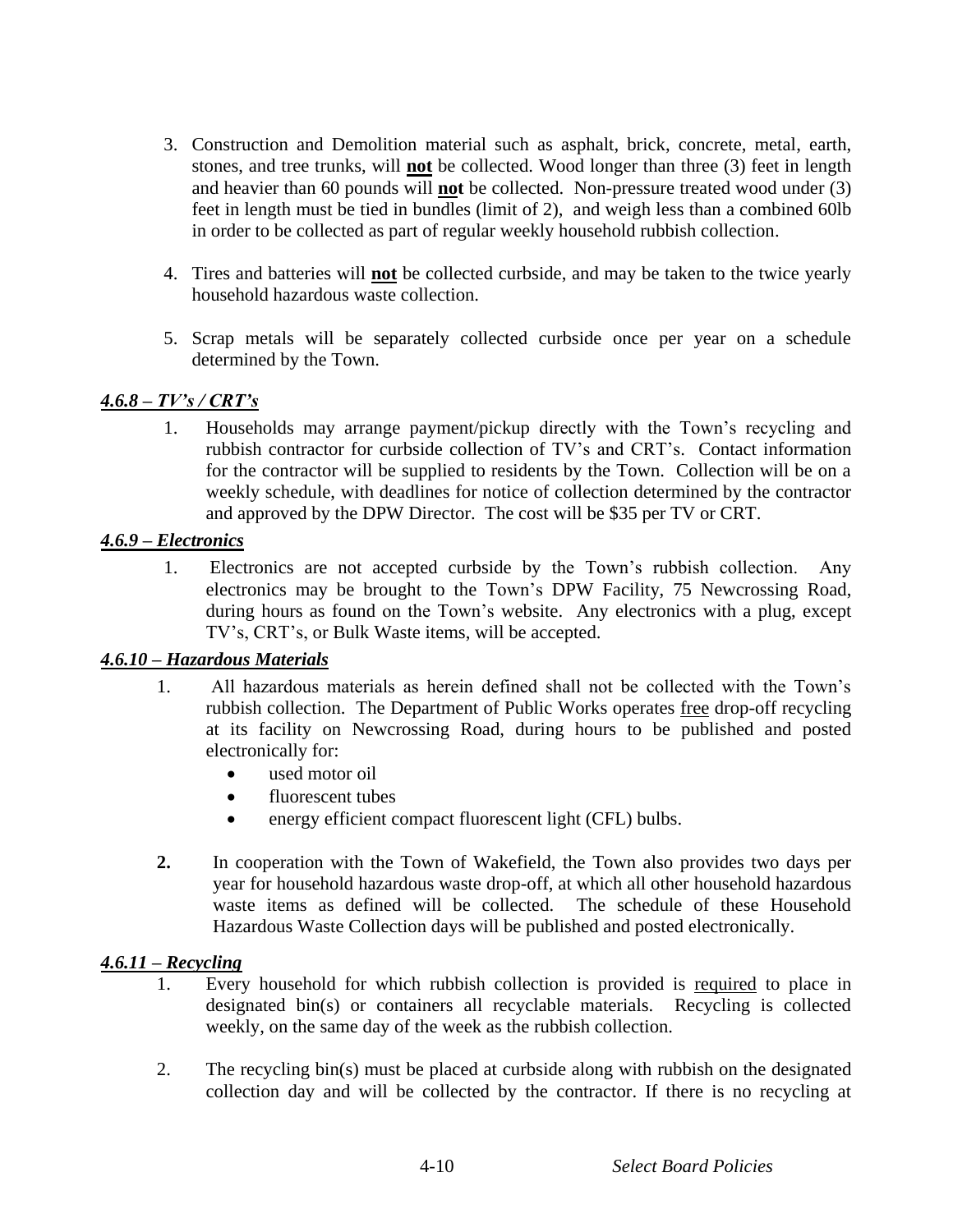curbside weekly, then rubbish will not be collected that week. If any material placed in the bin is not recyclable**,** the recycling will not be collected for the property that week**.** If recycling is left behind, it will be picked up on the following week's collection schedule, provided the unacceptable items have been removed.

- 3. All recycling can be placed in the same recycling bin or container and does not have to be sorted.
- 4. Due to the volatility of the recycling market, households should refer to the website [RecycleSmartMa.org](http://www.recyclesmartma.org/) for the most up to date information on what items can be recycled, or visit the Department of Public Works webpage at [www.readingma.gov](http://www.readingma.gov/) for additional updates.
- 5. If recycling corrugated cardboard, it should be flattened or tied into bundles no larger than  $4'$  by  $4'$ .

### *4.6.12 - Yard Waste*

- 1. Leaves and other yard waste (i.e. grass clippings, branches, brush) will only be picked up curbside during the seasonal curbside pick-up of leaves 5 times per year on a schedule to be determined by the Director of Public Works.
- 2. The Town will operate a compost center available to Town residents only, from April 1 through December 1, or as determined by the Director of Public Works, at times and on a schedule to be published and posted electronically. Leaves and other yard waste may be taken to the compost center in any container; the container must be removed unless it is a biodegradable Kraft paper bag. Tree trimmings may be a maximum of 8 feet in length and 8 inches in diameter.
- 3. The Town may establish a system of charging for the use of the Compost Center. The Compost Center is available only for use by residents, those under contract with the Town, or Town owned vehicles. Commercial landscapers are not eligible to utilize the Compost Center.
- 4. A Compost sticker is required for use of the Compost Center, and is available 24/7 at the Reading Police Station, 15 Union Street.

### *4.6.13 – Enforcement*

1. These rules are enforceable by the Director of Public Works. Enforcement may consist of refusal to collect rubbish, bulk waste, or other materials that are not disposed of in accordance with these rules. These rules are also enforceable in accordance with Article 1.8 of the General Bylaws providing for a fine of up to \$300 for each offense.

*Adopted: 6/5/90, Revised 12-13-94, Revised 5/ /99, Revised 1-4-05, revised 1-22-08; Revised 03-25-08, Revised 10/5/10, Revised 7-13-2020*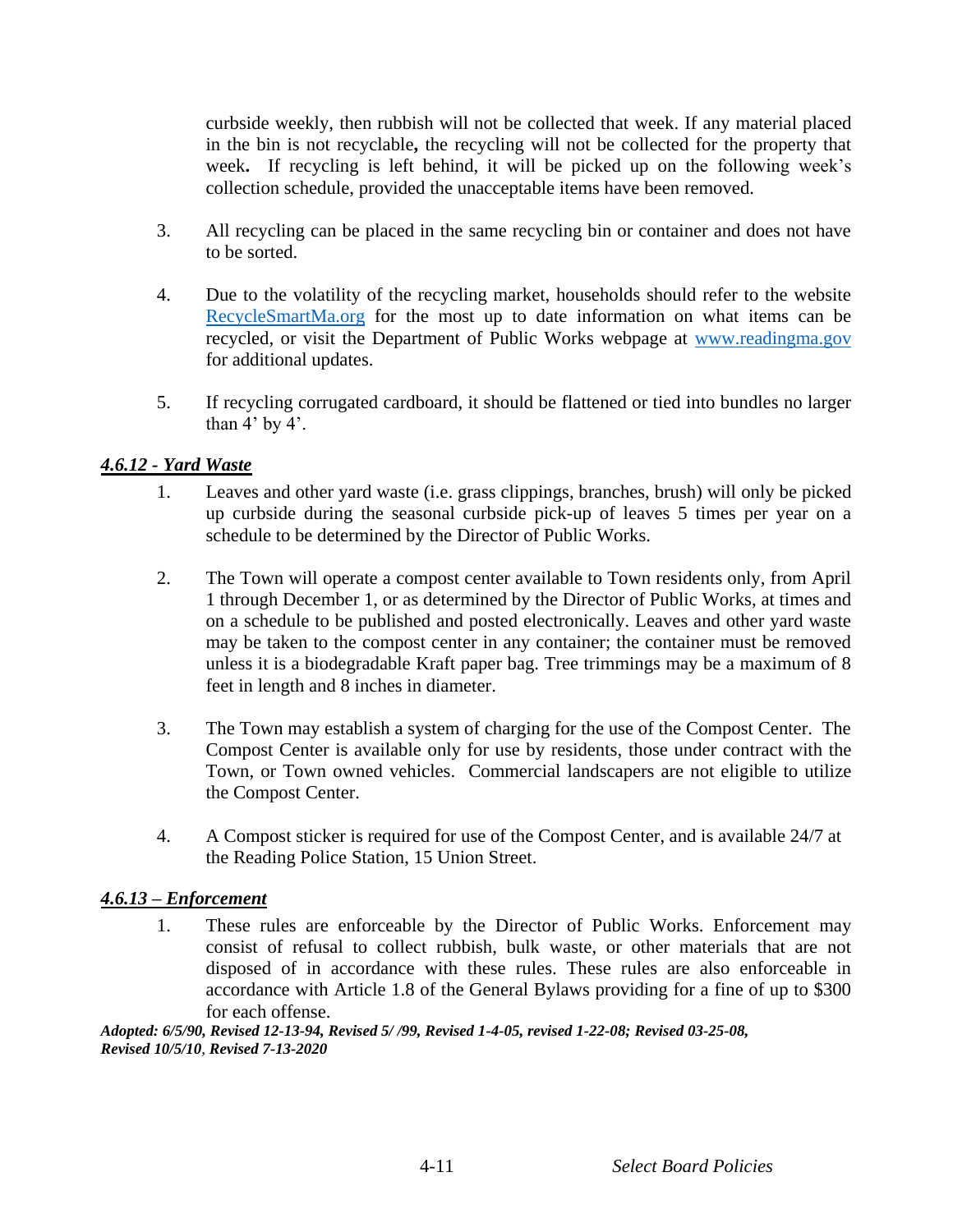# *Section 4.7 - Sewer Connection Permit Program*

### *4.7.1 - Purpose and Authority*

- The use of all public sewers in the Town shall be controlled by the Department of Public Works. No person shall, without prior authorization, uncover, excavate, block access to, make any connection with or opening into, alter, or disturb the Town's wastewater or storm drainage systems. No person shall maliciously, willfully or negligently break, damage, destroy, uncover, deface or tamper with any structure, appurtenance, or equipment which is part of the Town's wastewater or storm drainage systems.
- 2. The Sewer Use Regulations of the Town of Reading requires that all persons desiring extensions and connections to, or an increase in the use of an existing connection to the sanitary sewer system be subject to the requirements of the Sewer Connection Permit Program as stated herein.
- 3. These regulations establish the program whereby sewer system extensions, connections and increased usage are regulated and permitted by the Director of Public Works pursuant to the Sewer Use Regulations of the Town. These regulations are adopted to ensure proper operation of the sewer system within the Town.
- 4. All private sewers and laterals that connect to the Town's wastewater or storm drainage system shall be constructed, installed, maintained, repaired and operated by their owners, at the owner's expense. Ownership of a private sewer and lateral shall be from and including the connection at the Town's sewer main to the building and/or facility being serviced. All sewers that connect to the Town's wastewater or storm drainage system shall be constructed, installed, maintained, repaired, and operated to the satisfaction of the Town.
- 5. New connections, disconnections and repairs to private sewers shall be made by a Licensed Drain Layer. No person shall enter or perform any work on the Town's wastewater or storm drainage system without first obtaining the necessary permit(s) from the Department of Public Works.
- 6. Connection to the Town's wastewater system and storm drainage system shall be subject to the availability of capacity in the system, as determined by the Town. Connections shall be made in compliance with all Town rules, regulations and specifications and are also subject to any applicable State and Massachusetts Water Resources Authority (MWRA) regulations, at the owner's expense.
- 7. Inflow or infiltration is prohibited in the Town's wastewater system and shall be at the owner's expense to remove or repair upon discovery.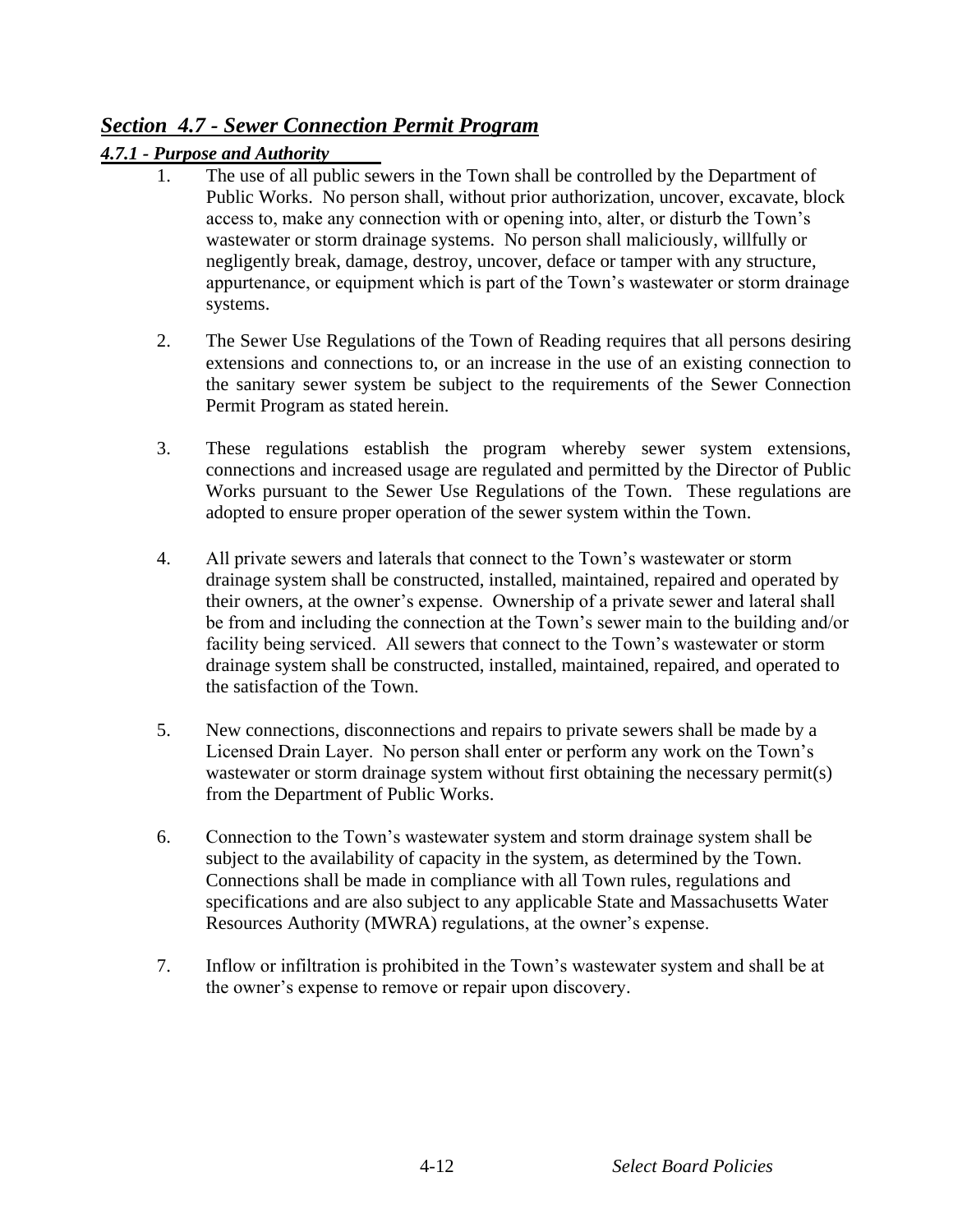### *4.7.2 - Definitions*

As used in these regulations, the following words have the following meaning:

- 1. "Activity" shall mean modification to the sewer system including construction of extensions and connections to the existing Town sewerage system and increased discharge to existing connections.
- 2. "Director" shall mean the Director of Public Works of the Town of Reading, or his authorized deputy, agent, or representative.
- 3. "Person" shall mean any individual, firm, company, association, society, corporation, or group.
- 4. "Infiltration" shall mean water that enters a sewer system from the ground through means such as defective pipes, pipe joints, connections, or manholes. Infiltration does not include, and is distinguished from, inflow.
- 5. "Inflow" shall mean water other than sanitary sewage that enters a sewer system from sources such as sump pumps, roof leaders, cellar drains, yard drains, drains from springs and swampy areas, manhole covers, cross connections between storm sewers and sanitary sewers, catch basins, storm waters, surface runoff, street wash waters, or drainage. Inflow does not include, and is distinguished from, infiltration.
- 6. "Public Sewer" shall mean a sewer in which all owners of abutting properties have equal rights, and is controlled by public authority, or sewer laid in any land or way, public or private, open or proposed to be opened for public travel.
- 7. "Sanitary Sewer" shall mean a sewer designed to convey sewage and to which storm, surface and groundwater are not intentionally admitted or permitted.
- 8. "Sewage" shall mean a combination of the water-carried wastes from residences, business building, institutions, and industrial establishments, together with such ground, surface and storm waters as may be unintentionally present.
- 9. "Sewer" shall mean a pipe or conduit for carrying sewage.
- 10. "Shall" is mandatory; "May" is permissive.
- 11. "Sewer connection" shall mean the sewer pipe and appurtenant works necessary to connect a building or estate to a sewer system.
- 12. "Sewer extension" shall mean the addition to a sewer system of a sewer pipe, together with appurtenant works, which when connected to the sewer system becomes the property of, and is operated and maintained by the town.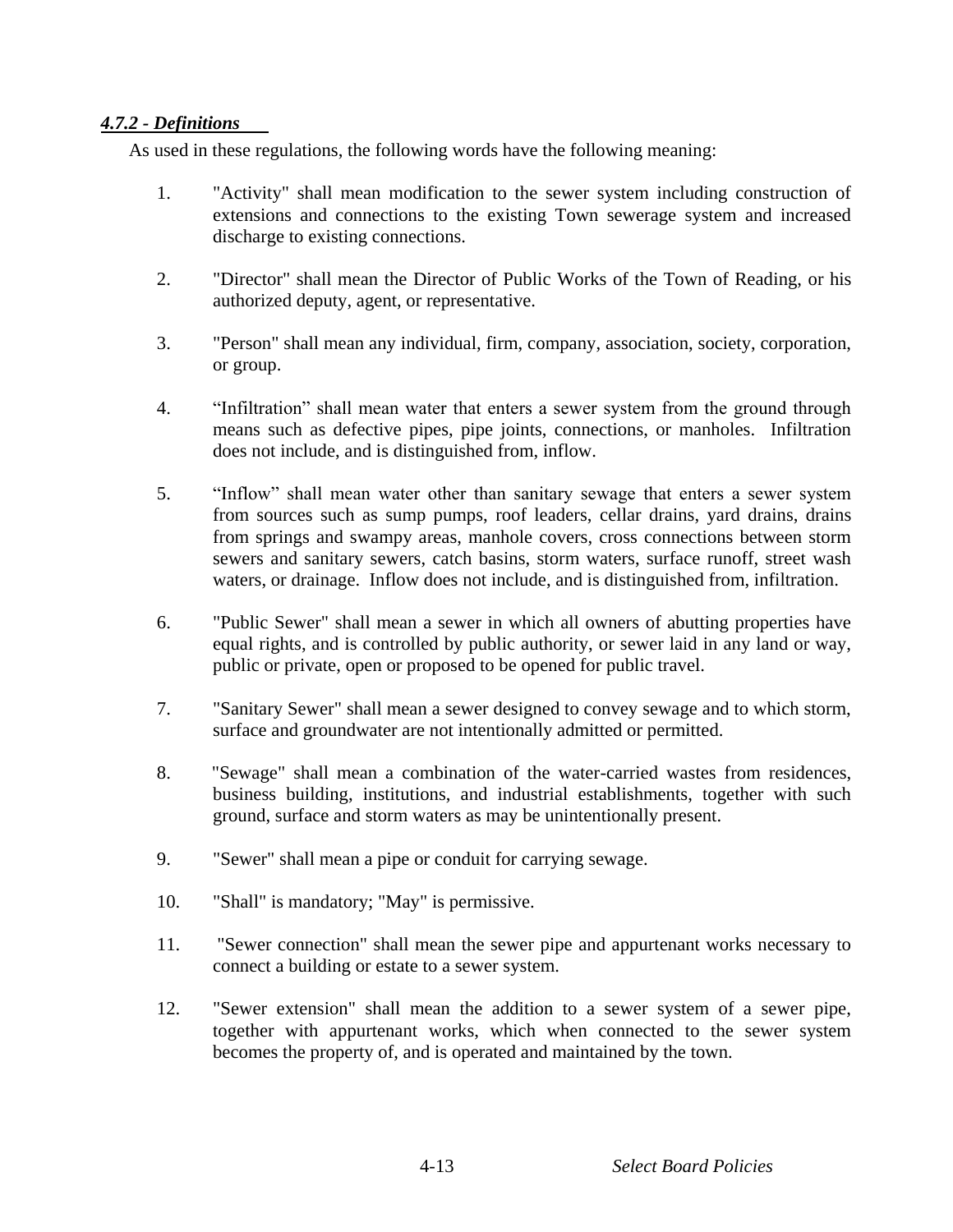- 13. "Wastewater" shall mean sewage, industrial waste, other wastes or any combination of the three.
- 14. "Storm drain" shall mean street rainfall collection systems whether piped or open trench.

### *4.7.3 - Activities Requiring A Sewer Connection Permit*

1. No person shall construct, effect, modify, or use any sewer system extension or connection, or increase usage to an existing public sewer connection, without a currently valid permit from the Director unless exempted in Section 4.7.4. Any person who proposes to construct, effect, modify or use a sewer system extension or connection may obtain a permit by filing the appropriate form in accordance with these regulations.

### *4.7.4 - Activities Exempt From Sewer Connection Permit Requirements*

- 1. Activities on property not currently benefiting from a public sewer are exempt in their entirety. Any such property later desiring benefit from a public sewer, by whatever means available, shall become subject to the usual assessment for betterment and shall also be subject to the requirements of the Sewer Connection Permit Program described herein as it applies.
- 2. Activities on property benefiting from a public sewer and having been assessed a betterment but not yet connected to the sewer system are exempt.

### *4.7.5 - Requirements of Sewer Connection Permit Program*

- 1. A person, whose activity is not exempted, desiring connection to or an increase in use of an existing connection to the sewer system shall be required to pay the Town a Sewer Connection fee the amount of which is determined as set forth in Section 4.7.5.2.
- 2. The Sewer Connection Fee will be based on the Sewer Connection Fee rate times the number of gallons per day (gpd) of sewage to be discharged into the sewerage system. Such gallonage will be determined in accordance with Section 4.7.9, "Calculation of Flows".
	- 3. The Sewer Connection Fee rate is hereby established at a rate of \$4 per gallon, and may be periodically reviewed and amended by the Select Board. The sewer connection fee shall be multiplied by the estimated gallons per day to be generated by each use as determined by the table in section 4.7.9, and that sum shall be multiplied by 2 to accomplish the 2:1 Inflow/Infiltration removal as required in this policy.

### *4.7.6 – Uses of the Sewer Connection Permit Fees*

1. The Sewer Connection Fee will be expended by the Town to ensure the proper operation of the sewage system including but not limited to the removal of excessive infiltration and inflow, the reimbursement to private property owners for removal of sump pump or other inflow sources from the sanitary sewer system, and to improve, modify, or extend the Town storm drain system.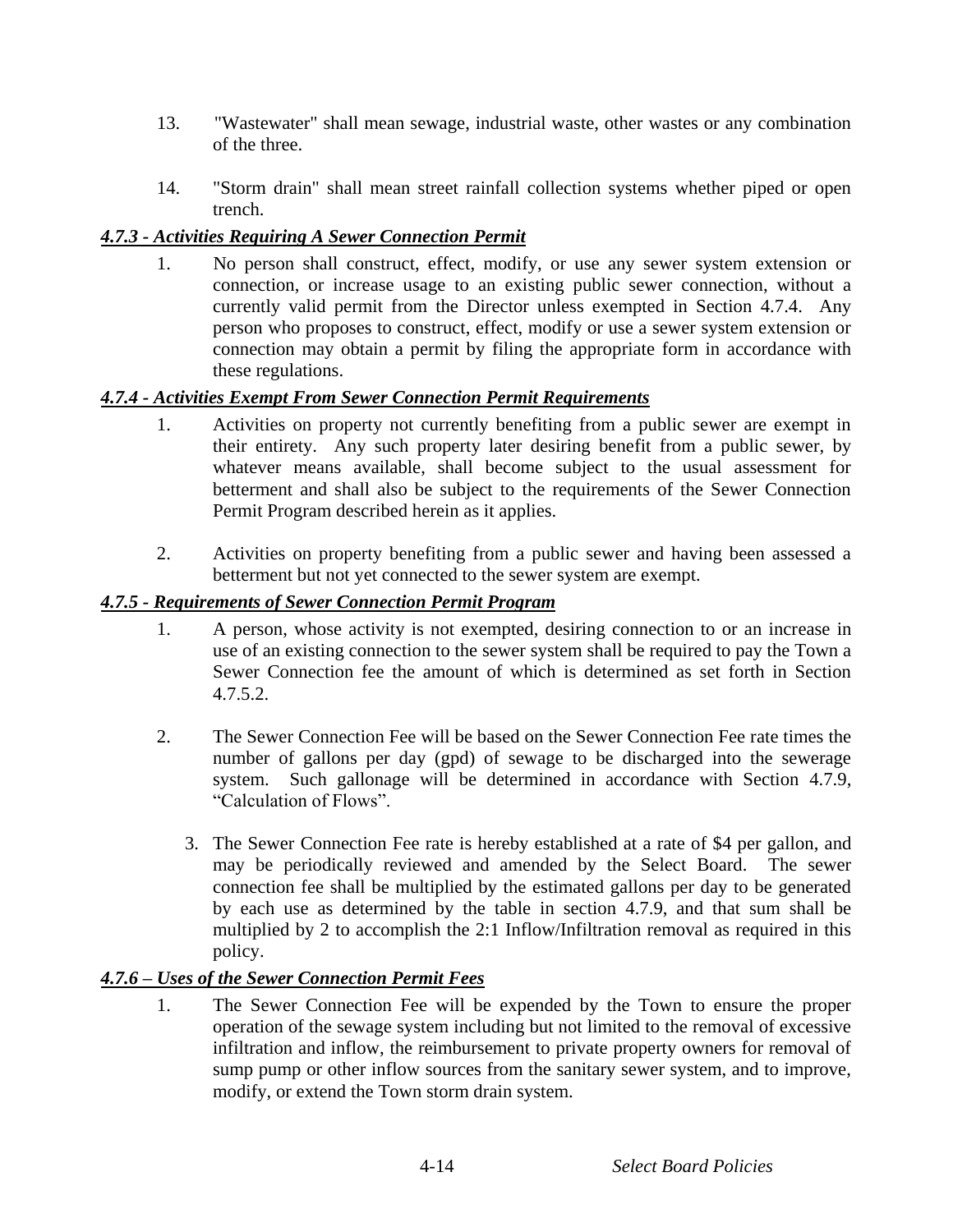- 2. When the Sewer Connection Permit Fees are used to reimburse private property owners for the cost of eliminating inflow into the sewer system, the Town will reimburse subject to the following conditions:
	- a. Up to 100% of the cost of such work but not to exceed \$1000.
	- b. An itemized bill marked paid by a person licensed to perform such work.
	- c. Submission of all permits and certificates that the work has been completed and inspected by the Town
	- d. A statement signed by the property owner and filed with the registrar of deeds that this work has been done and will be maintained in working order.
- 3. All charges levied or contributions received under this program shall be administered by the Director of Public Works who shall advise the Town Manager and Select Board how and when these sums should be expended.

### *4.7.7 - Application for a Permit*

- 1. Duty to apply. Any person required to obtain a permit pursuant to Section 4.7.3 shall complete and submit the application form to the Department of Public Works.
- 2. Who must apply. Any person seeking extension to or connection with the Town sewerage system and any person having an existing connection with and seeking an increase in the rate of discharge prevailing upon adoption of this program. Calculation of flows shall be in accordance with Section 4.7.5.2 of these regulations.
- 3. Time to apply. Any person required to obtain a permit pursuant to Section 4.7.3 shall submit an application at least 60 days before the date on which the sewer system extension or connection is to be constructed, or increase usage is to be activated, unless permission for a later date has been granted by the Director. Persons proposing a new discharge are encouraged to submit their applications well in advance of the 60-day requirement to avoid delay. All extensions with flow of more than 2000 gallons per day, or over 1200 feet in length require a Sewer Extension Permit from the Massachusetts Department of Environmental Protection, Water Pollution Control Division and may trigger EPA review. Extensions or connections requiring DEP action cannot be acted upon by the Reading Director of Public Works until DEP review is final and acted upon.
- 4. Completeness. The Director shall not review a permit before receiving a complete application. The permit application shall be supplemented by any plans, specifications, or other information considered pertinent in the judgment of the Director.

### *4.7.8 - Permit Conditions*

- 1. General conditions. The conditions in Section 4.7.8 apply to every permit issued under this program.
- 2. Special conditions. In addition to conditions applicable to all permits, the Director shall establish special conditions, as required, on a case-by-case basis, to provide for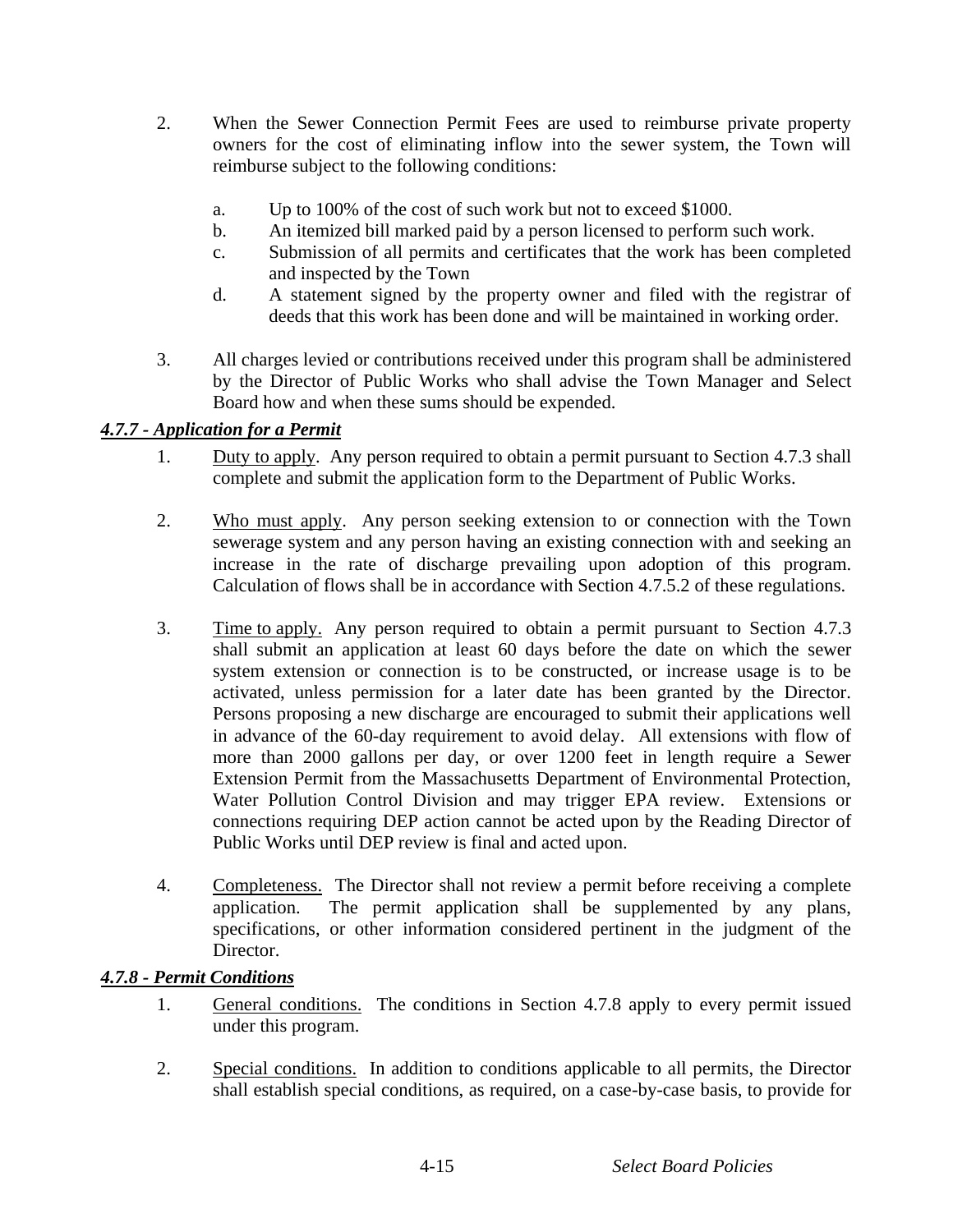and assure compliance with all applicable requirements of the State and Federal Acts and regulations adopted thereunder.

### *4.7.9 - Calculation of Flows*

1. Unless a variance is authorized by the Director in writing, applicants applying for a sewer extension, connection or increase in usage permit shall use the following figures in calculating daily sewage flow in completing the application.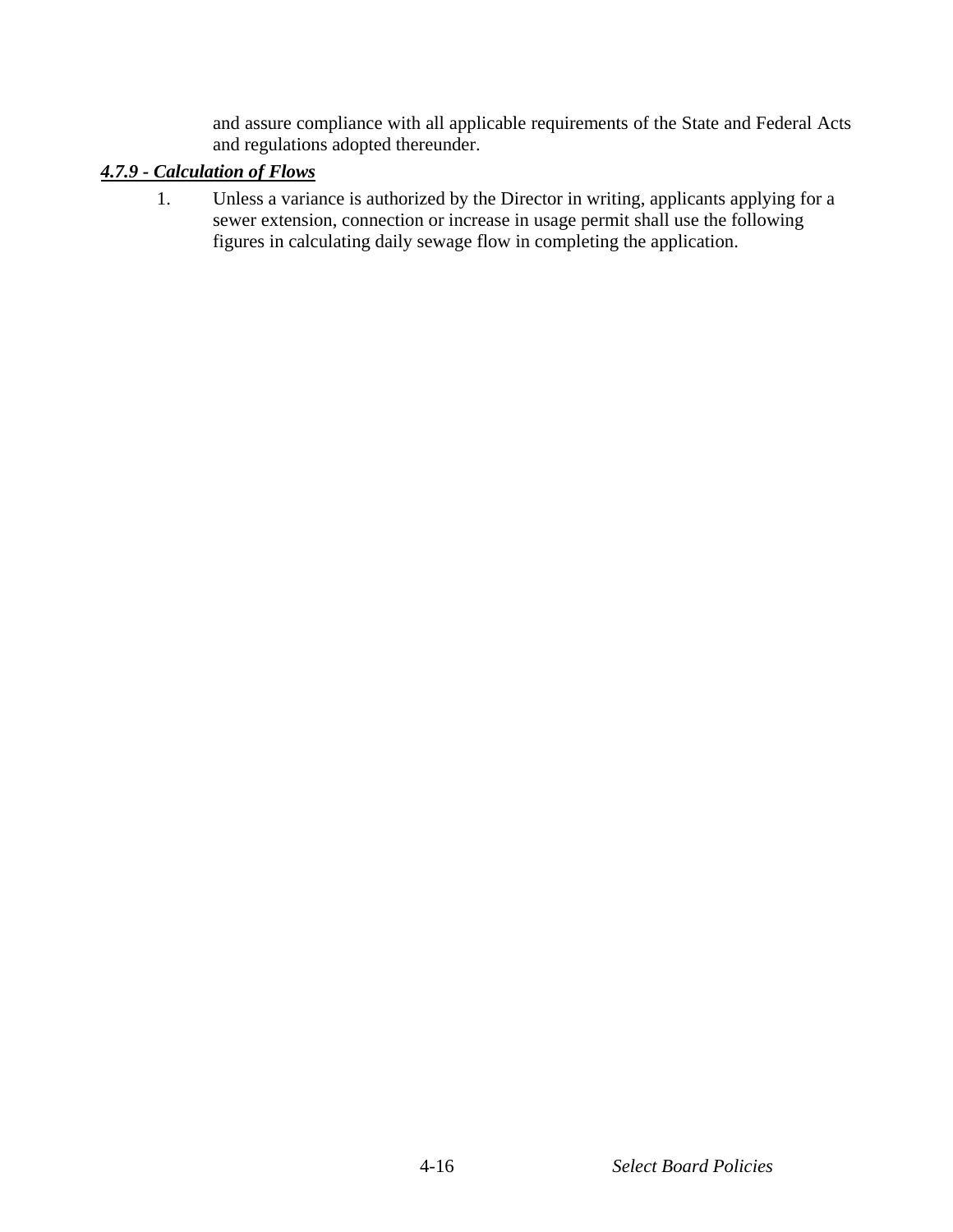| <b>SEWAGE FLOW ESTIMATES</b>                                              |                                   |  |
|---------------------------------------------------------------------------|-----------------------------------|--|
| <b>Type of Establishment</b>                                              | <b>Gallons Per Day Per Person</b> |  |
| Boarding Schools, Colleges                                                | 65                                |  |
| Nursing Home and Rest Home                                                | 100                               |  |
| School, without cafeteria, gymnasium or showers                           | 10                                |  |
| School, with cafeteria, but not gymnasium or showers                      | 15                                |  |
| School, with cafeteria, gymnasium or showers                              | 20                                |  |
| <b>Swimming Pool</b>                                                      | 10                                |  |
| Camp, resident--washroom and toilets                                      | 25                                |  |
| Camp, resident--mess hall.                                                | $10\,$                            |  |
| Camp, day--washroom and toilets                                           | $10\,$                            |  |
| Camp, day--mess hall                                                      | $\ensuremath{\mathfrak{Z}}$       |  |
| Camp Ground--showers and toilets-per site                                 | 75                                |  |
| Gymnasium--per spectator                                                  | $\overline{\mathbf{3}}$           |  |
| Gymnasium--per participant                                                | $\overline{25}$                   |  |
| Theater, Auditorium                                                       | $\frac{3}{5}$                     |  |
| Public Park--toilet wastes only                                           |                                   |  |
| Public Park--bathhouse, showers, and flush toilets                        | $\overline{10}$                   |  |
| Factory or Industrial Plant, without cafeteria                            | 15                                |  |
| Factory or Industrial Plant, with cafeteria                               | 20                                |  |
| <b>Work or Construction Camp</b>                                          | 50                                |  |
| Single and multiple dwelling units-per bedroom – motels, hotels, boarding | 110                               |  |
| houses                                                                    |                                   |  |
| Tennis club--per court                                                    | 250                               |  |
| Bowling Alley--per alley                                                  | 100                               |  |
| Country Club--dining room--per seat                                       | 10                                |  |
| Country Club--snack bar or lunch room-per seat                            | 10                                |  |
| Country Club--locker and showers-per locker                               | 20                                |  |
| Church--per seat                                                          | $\overline{\mathbf{3}}$           |  |
| Church--vestry/kitchen-per person at capacity                             | $\overline{5}$                    |  |
| Trailer, Dump station--per site or per trailer                            | 50                                |  |
| Mobile Home Park--per site or                                             | .200                              |  |
| Office Building--per 1,000 sq. ft                                         | 75                                |  |
| Dry Goods Stores-per 100 sq. ft                                           | $\sqrt{5}$                        |  |
| Drive-in--per stall                                                       | 5                                 |  |
| Non-single family, Automatic Clothes washers per washing machine-         | 400                               |  |
| Hospital--per bed                                                         | 200                               |  |
| Service Station, excluding thruway--per island                            | 300                               |  |
| Skating Rink--3,000 gallons per day—plus 5 gallons per seat               | 300                               |  |
| Dog Rounds-Veterinary Clinics--per pen.                                   | 50                                |  |
| Restaurant, food service establishment, lounge, tavern                    | 35                                |  |
| Restaurant, thruway service area                                          | 150                               |  |
| Restaurant, kitchen flow                                                  | 15                                |  |
| Barber Shop/Beauty Salon per chair                                        | 100                               |  |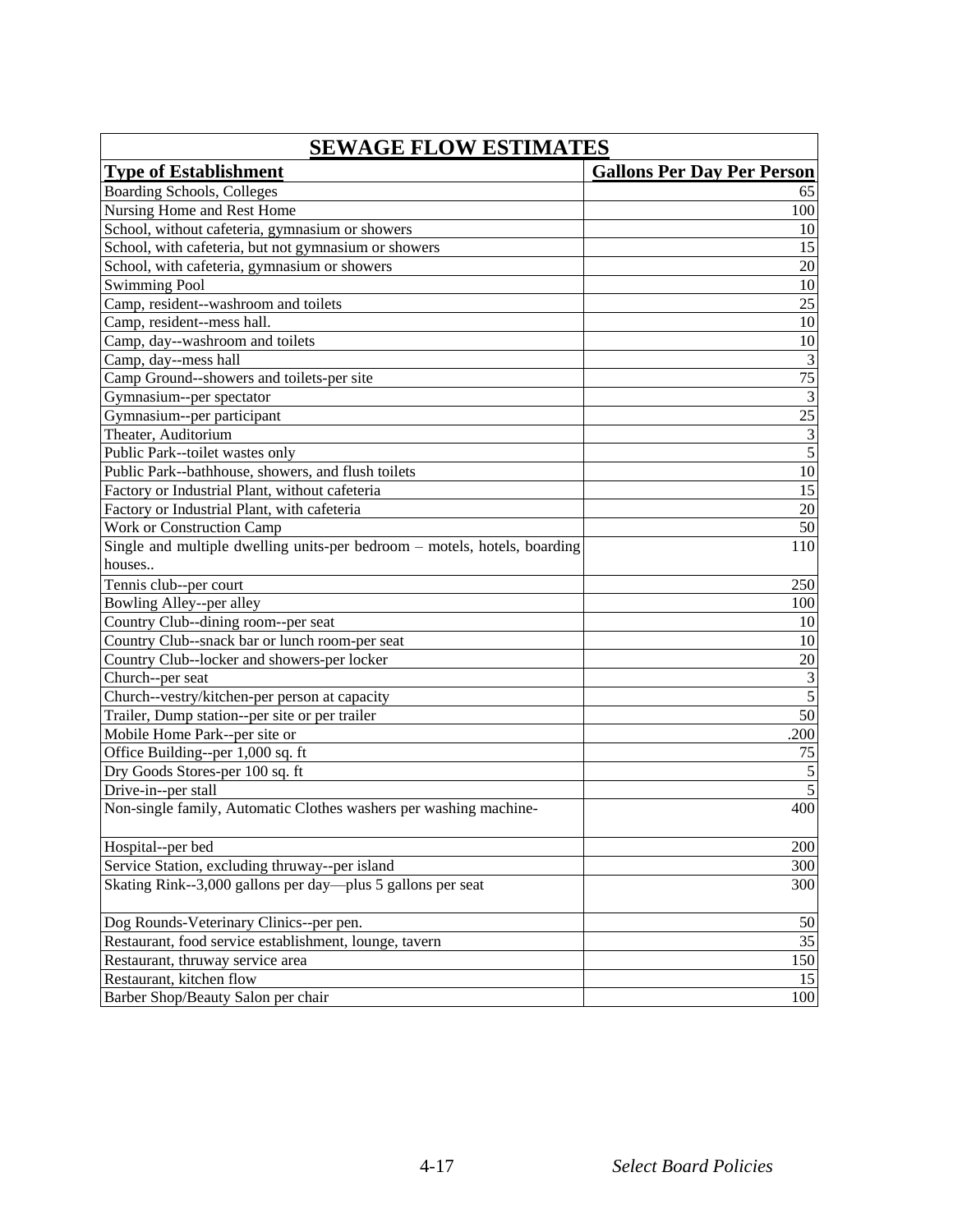- 2. Estimated sewage flow other than those listed should be considered in relation to actual meter readings of established flows from known or similar installations. Generally, estimated sewage flows will be based on 200 percent of average water meter readings in order to assimilate maximum daily flows.
- 3. For purpose of this section, a "bedroom" means any portion of a dwelling which is so designed as to furnish the minimum isolation necessary for use as a sleeping area. Such area shall not include kitchen, bathroom, dining room, halls, or unfinished cellar; but shall include bedroom, den, study, sewing room, or sleeping loft.
- 4. The Select Board reserves the right to add, delete, rescind, modify or otherwise amend the requirements of this Sewer Connection Permit Program.

*Adopted , Revised 7-13-2020*

### *Section 4.8 - Water Meter Readings, Abatements and Credits*

When receiving a complaint on a water meter reading:

- 1. The Department of Public Works verifies that the meter reading is correct.
- 2. If it is verified that the meter reading is correct, the Department advises the consumer to perform an internal leak review. If not verified and the reading is found to be incorrect, the Department shall make internal adjustments to the water bill, and repair/replace the meter as required.

*Adopted 3-24-87, Revised 12-13-94, Revised 7-13-2020*

### *Section 4.9 - Water Conservation Program*

### **4.9.1 - Stage 1 Water Conservation Restrictions**

Stage 1 provides for mandatory water conservation, subject to penalties in accordance with law for violation of these restrictions.

Water may be used for outdoor purposes only from 4:00 A.M. to 9:00 A.M., and 5:00 P.M. to 8:00 P.M., Monday through Sunday, and only in accordance with the following schedule:

- Even numbered addresses: Outdoor use is permitted on even-numbered days of the month only during the hours specified above.
- Odd-numbered addresses: Outdoor use is permitted on odd-numbered days of the month only during the hours specified above.

There is no restriction on hand held devices.

In addition, the following regulation on filling swimming pools is mandatory: Swimming pools shall be filled in accordance with the above schedule only, unless a waiver is granted by the Town Manager.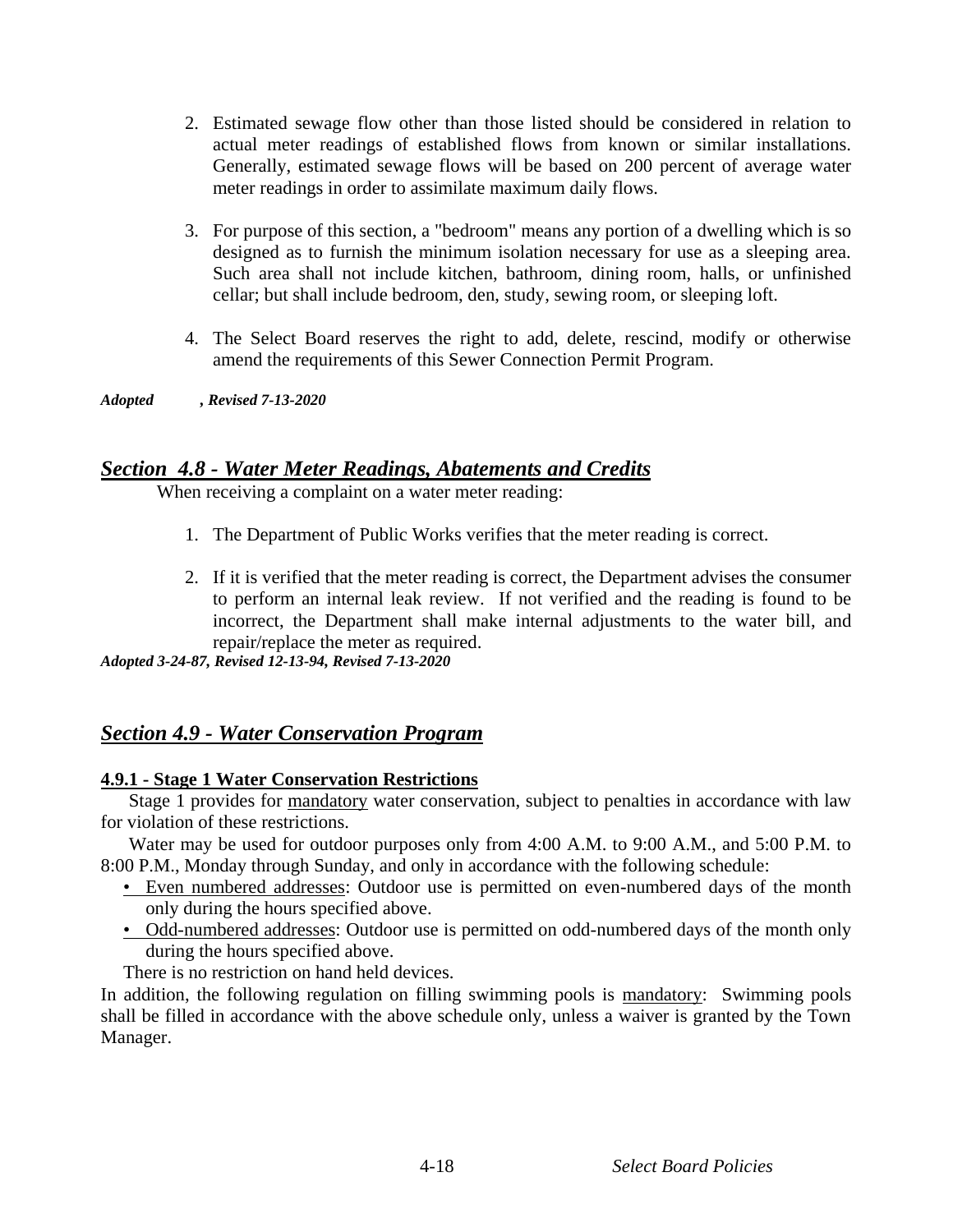#### **4.9.2 - Stage 2 Water Conservation Restrictions**

Stage 2 provides for enhanced outdoor water restrictions when flows in the Ipswich River are at a critical stage.

The Town will daily monitor total Reading water use from all sources, and will monitor the Ipswich River stream flows at the USGS South Middleton guage.If the Town water use during the May 1—October 31 period equals or exceeds those amounts in Table 1, and if the streamflow as measured at the USGS South Middleton gage (#01101500) is at or below 18.7 cfs (0.42 cfsm) for any three consecutive days during the 30 day period following the Trigger Dates in Table 1, then the Town will implement the additional outdoor water use restrictions as noted in Table 2 below. These restrictions will remain in place until October  $31<sup>st</sup>$  or until streamflows are above the threshold for seven consecutive days  $or$  the Town's water use at the next trigger date is below the Table 1 threshold volume. The Town will implement each additional water conservation measure as indicated within 7 days of reaching the Reading water use/streamflow level.

| <b>Trigger Dates and Reading Water Use Thresho</b> |                                             |  |
|----------------------------------------------------|---------------------------------------------|--|
| <b>Trigger Date</b>                                | <b>Total Reading water use</b><br>threshold |  |
| June 1                                             | 75 million gallons or more                  |  |
| July 1                                             | 158 million gallons or more                 |  |
| August 1                                           | 228 million gallons or more                 |  |
| September 1                                        | 290 million gallons or more                 |  |
| October 1                                          | 350 million gallons or more                 |  |

Table 1 Trigger Dates and Reading Water Use Thresholds

|                   | Table 2                                                         |
|-------------------|-----------------------------------------------------------------|
|                   | Required Town Actions Based on Streamflow and Reading Water Use |
| <b>Additional</b> |                                                                 |

| жичнилаг<br>restrictions | <b>Conservation Town actions if streamflow is below threshold for 3 consecutive</b><br>days                                                                                                                     |
|--------------------------|-----------------------------------------------------------------------------------------------------------------------------------------------------------------------------------------------------------------|
| First                    | Town will reduce hours of allowed outdoor water use by four hours per<br>day from the existing Town of Reading Stage 1 mandatory restrictions.                                                                  |
| Second                   | Town will reduce hours of allowed outdoor water use by four hours per<br>day from the existing Town of Reading Stage 1 mandatory restrictions<br>and will require that only hand-held watering devices be used. |
| Third                    | Town will implement its Stage 3 water restrictions (a ban on all outdoor<br>water use)                                                                                                                          |

On or after the first trigger date (Table 1) at which Reading water use threshold is equaled or exceeded, if the streamflow is below the threshold for three consecutive days, the Town will implement the first level of additional conservation measures shown in Table 2. On the next trigger date at which Reading water use volume is equaled or exceeded, and if an additional level of conservation is still available, the next level of restrictions will be applied.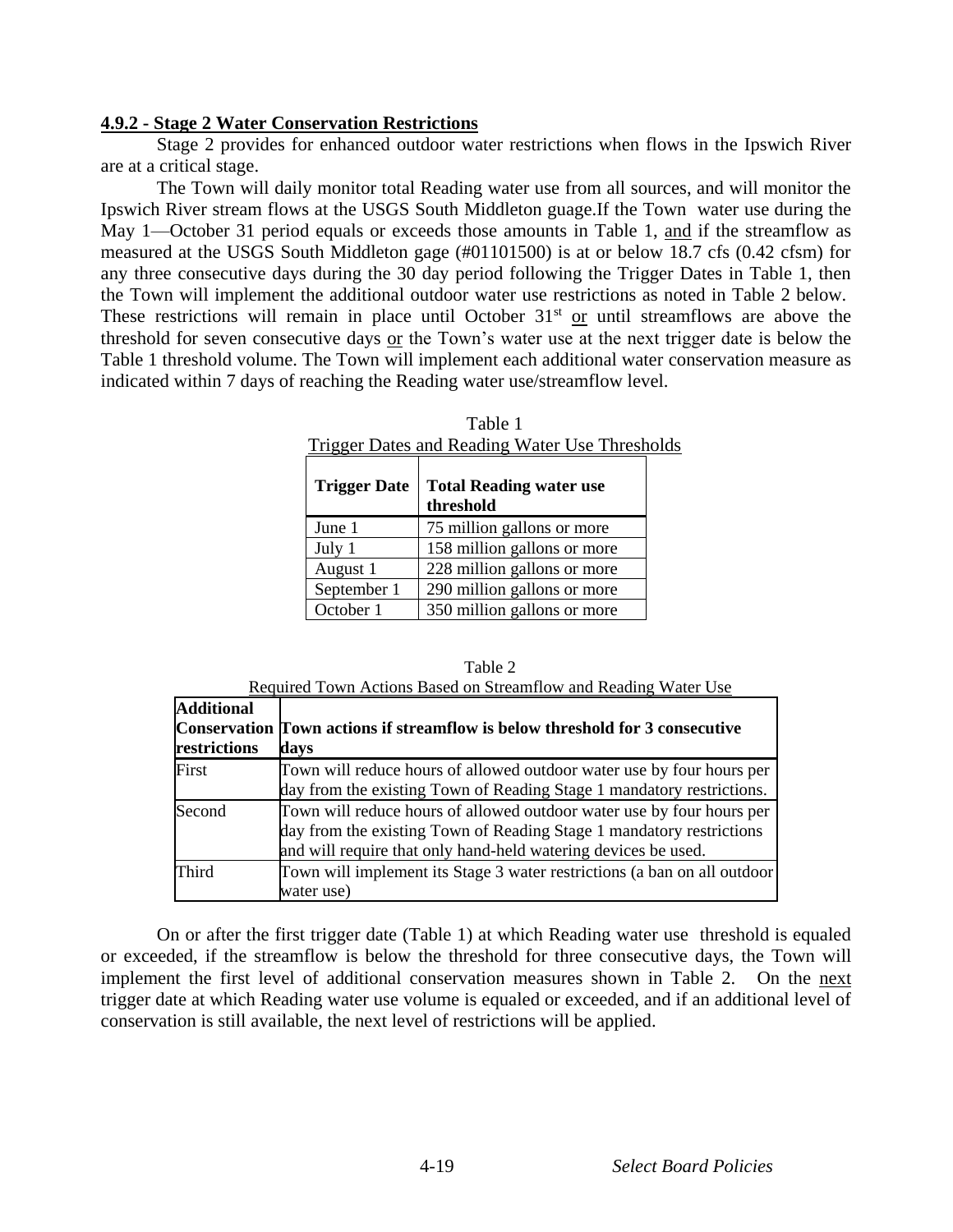#### **4.9.3 – Stage 3 Water Conservation Regulations**

Stage 3 is provided for the eventuality that only enough water is available for essential public health and safety purposes. In this event, no outdoor water use of any type is permitted. Water use is restricted to domestic home use only for purposes including normal bathing, laundry, and sanitary uses.

#### **4.9.4 - Exemptions from Water Conservation Regulations**

Notwithstanding the foregoing, irrigation of public parks and recreational fields by means of automatic sprinklers equipped with moisture sensors or similar control technology may also be permitted

Additionally, Town approved private automatic sprinkler systems equipped with watersaving, weather-responsive controller switches will be allowed to continue irrigation operations. Properties with these systems must display a sign approved by the Town indicating that they are exempt.

#### **4.9.5 – Delegation to Town Manager to implement Water Conservation Regulations in advance of "triggers"**

If, upon monitoring the weather, the Town's water use, the South Middleton gauge, and other factors, the Town Manager determines that the above restrictions should be put in place earlier than required in order to try to avoid more stringent restrictions in the future, the Town Manager is authorized to do so, and will notify the Board of Selectmen immediately of such action.

#### **4.9.6 – Waivers from Water Conservation Regulations**

The Town Manager may develop policies and procedures to grant waivers from these restrictions as appropriate.

#### **4.9.7 – Penalties for violating Water Conservation Regulations**

Violation of these regulations is punishable by a fine of up to \$300.00.

*Adopted 4-25-89, 11/04, Revised 1-4-05, Revised 6-28-05*

### *Section 4.10 - Abatement of Sewer Charges for Filling of Swimming Pools*

1. When a building, electrical or plumbing permit application is received to construct a new swimming pool, and the owner of that property has not received a prior sewer abatement, then an abatement for the sewer charge will be granted at the sewer rate in effect at the time that the pool was initially constructed.

*Adopted 8-2-94, Revised 12-13-94*

### *Section 4.11 - Second Water Meters*

1. The Select Board hereby places a moratorium on the installation of any second water meters for residential use.

*Adopted 12-13-94, Revised 1-4-05, Revised 7-13-2020*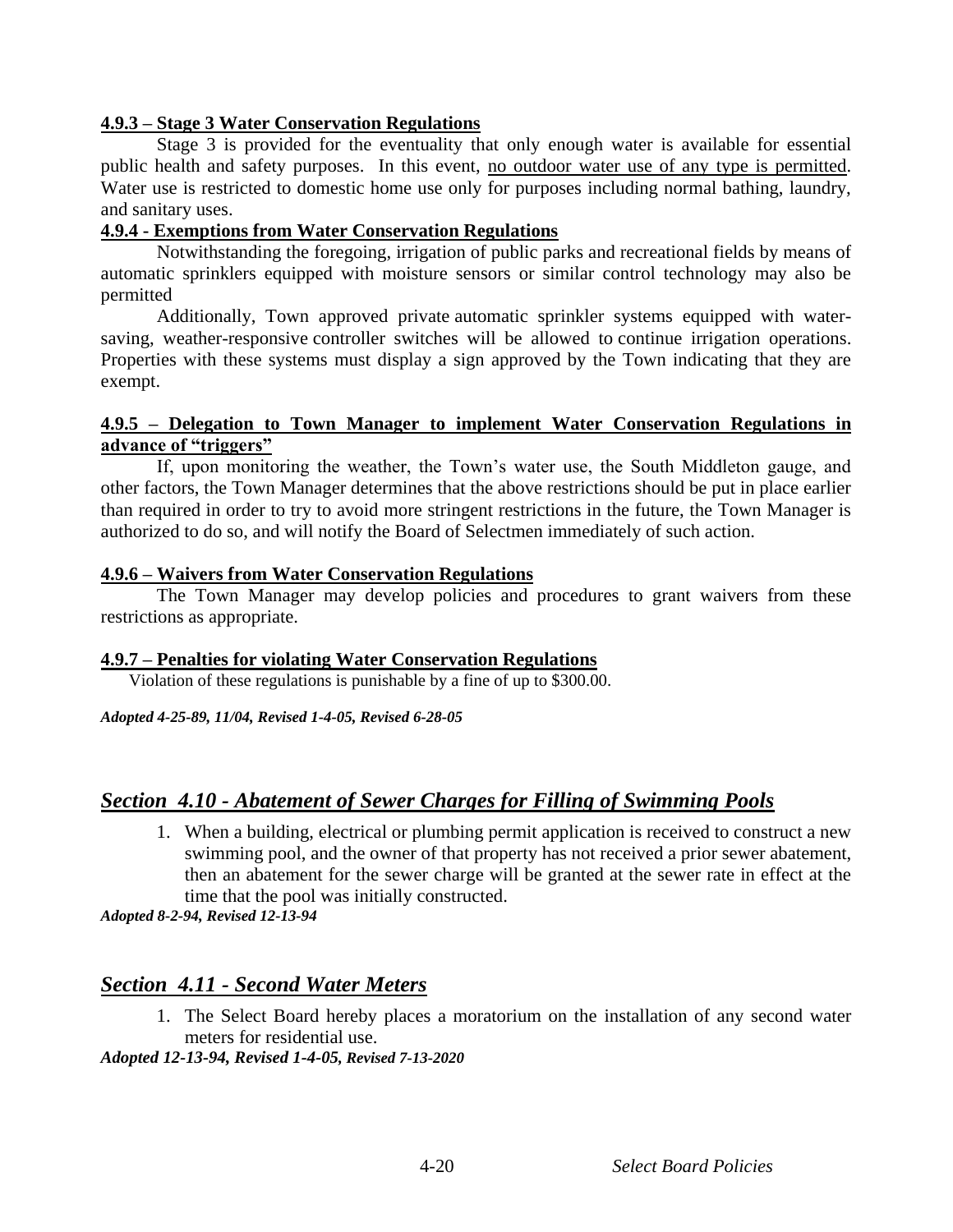# *Section 4.12 - Regulations For Reimbursement for Sewer Backflow Prevention*

- 1. The Town of Reading is aware that residents may have experienced sewer backup into their homes through no fault of their own, and through no fault of the Town. This type of backup generally occurs in times of heavy rainfall. The Town recognizes that there are methods that homeowners may take to prevent sewer back up in their home, and that these measures are the responsibility of the property owner and take place on private property. The Town also wishes to assist homeowners in protecting their own property from such circumstances. There is hereby established a program of 50% reimbursement for such back-flow prevention systems, and these regulations implement that policy.
- 2. The Town will reimburse, on a one-time only basis, 50% of the cost of a sewer back flow prevention system for a one or two family dwelling up to a maximum Town expenditure of \$500 per dwelling.
- 3. With limited funding, priority will be given to locations that have actually had a sewer back up within the past 3 years.
- 4. The property owner will select the method of sewer back flow prevention. The Town will not recommend, or participate in the choice of system, and will not be responsible for the system.
- 5. The property owner will be solely responsible for the initial installation, maintenance, operation and replacement of the back-flow prevention system as needed.
- 6. The homeowner will be responsible for securing all building, plumbing, and other permits required to perform the work, and will present proof of the permit and inspection at the time that a request for reimbursement is made. The system must conform to the requirements of Section 2.09 (4) (a-1) of the regulations of the Board of State Examiners of Plumbers and Gas Fitters.
- 7. The property owner will sign a copy of these regulations acknowledging them, and will pay for the cost of filing this statement with the Register of Deeds and submit a receipted copy to the Department of Public Works for the Town's files.

*Adopted 8-21-01, Revised 1/05, Revised 7-13-2020*

### *Section 4.13 - Street Opening Permit Policy*

This policy establishes requirements for performing work within road rights-of-way within the Town of Reading:

### *4.13.1 - Activities Requiring a Street Opening Permit*

1. No person shall excavate any roadway in the Town of Reading for the purposes of installing or repairing sewer, water, drainage, gas, telephone, cable television or other utilities without first obtaining a Street Opening Permit from the Engineering Division of the Department of Public Works.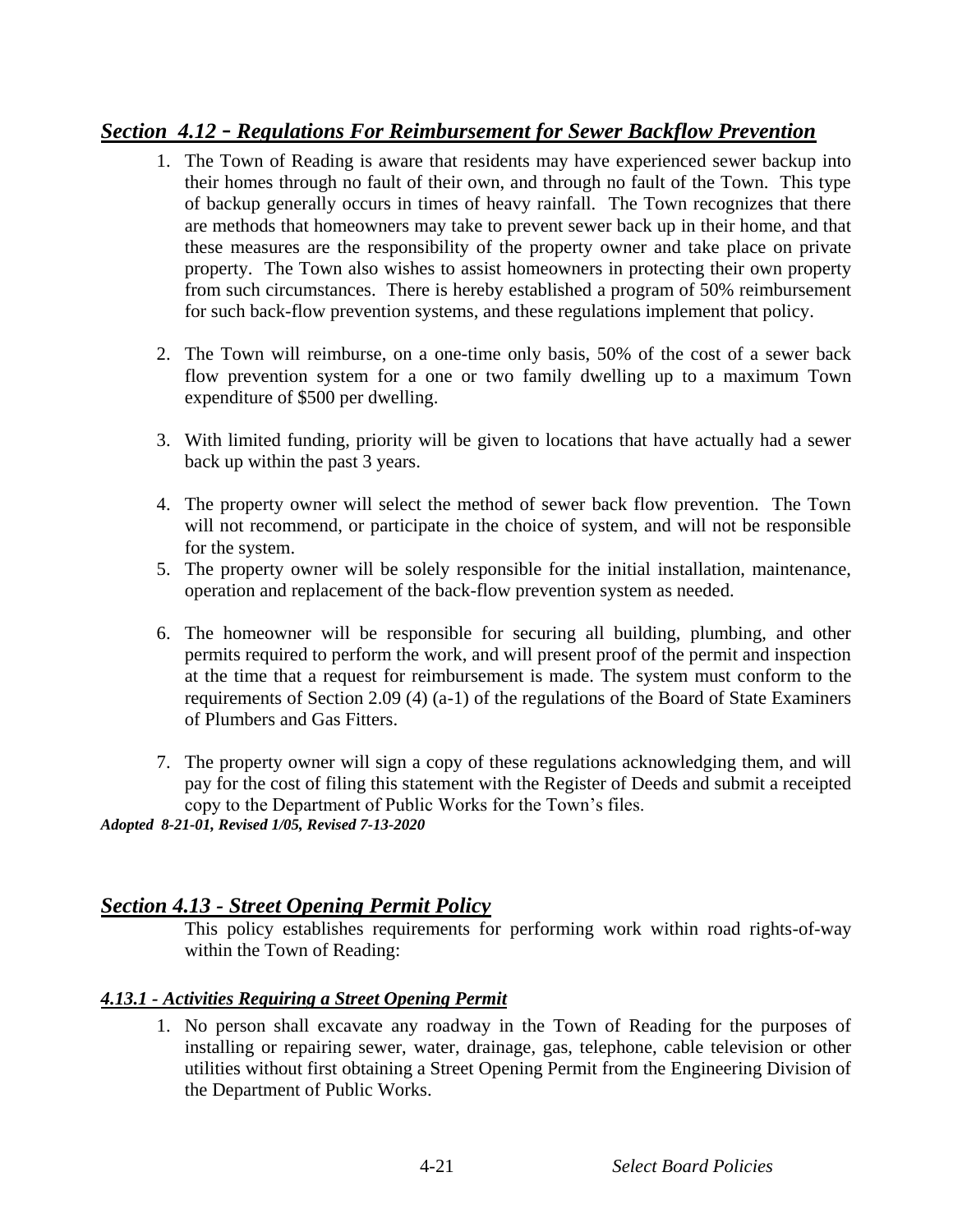2. In addition, any excavation within the road right-of-way for the installation or replacement of driveway aprons, sidewalk or curb, or occupancy of the sidewalk or street area will require the issuance of a Street Opening Permit.

#### *4.13.2 - Permit Application Submission Requirements*

- 1. Applications for Street Opening Permits must include the following information:
	- a. A current valid DIG SAFE number;
	- b. A satisfactory Certificate of Insurance naming the Town of Reading as an additional insured;
	- c. A satisfactory Street Opening Bond in the amount of Five Thousand Dollars (\$5,000.00) executed to the benefit of the Town of Reading; and
	- d. A sketch of the location and nature of the work to be done.

#### *4.13.3 - Permit Issuance*

1. Permits will be routinely issued between April 1 and November 15. Between November 15 and December 15, and between March 15 and April 1, a permit may be issued at the discretion of the Engineering Division. Between December 15 and March 15, the Director of Public Works may grant a permit under emergency conditions where no other alternative exists.

#### *4.13.4 - Street Opening Moratorium*

- 1. Except in cases of emergency, as determined either by the Director of Public Works or by special permission of the Select Board, no person shall break, dig up or excavate any portion of a public way which has been resurfaced or reconstructed within five (5) years immediately preceding the date of such request. Any such request shall be submitted in writing to the Director of Public Works. The Select Board may grant such permission only if a majority of the membership of the Board determines, after a public hearing, that such excavation would serve the public good.
- 2. Where either the Director of Public Works or the Select Board grant such permission, it shall require, as a condition of such permission, that the resurfacing of such excavation shall be accomplished with one continuous surface extending longitudinally at least ten (10) feet beyond the limits of the entire length of the excavation parallel to the street line and extending in a transverse direction from curb to curb, or in the absence of curbing, from gutter to gutter, with no breaks or cuts in the surface.
- 3. Where more than one excavation is made in the same portion of the roadway, any two or more excavations which are within thirty (30) feet of each other shall be combined for resurfacing purposes; and, in such instance, the resurfacing shall extend form curb to curb or, in the absence of curbing, from gutter to gutter, and for the entire linear distance necessary to include the resurfacing of all excavations at that location.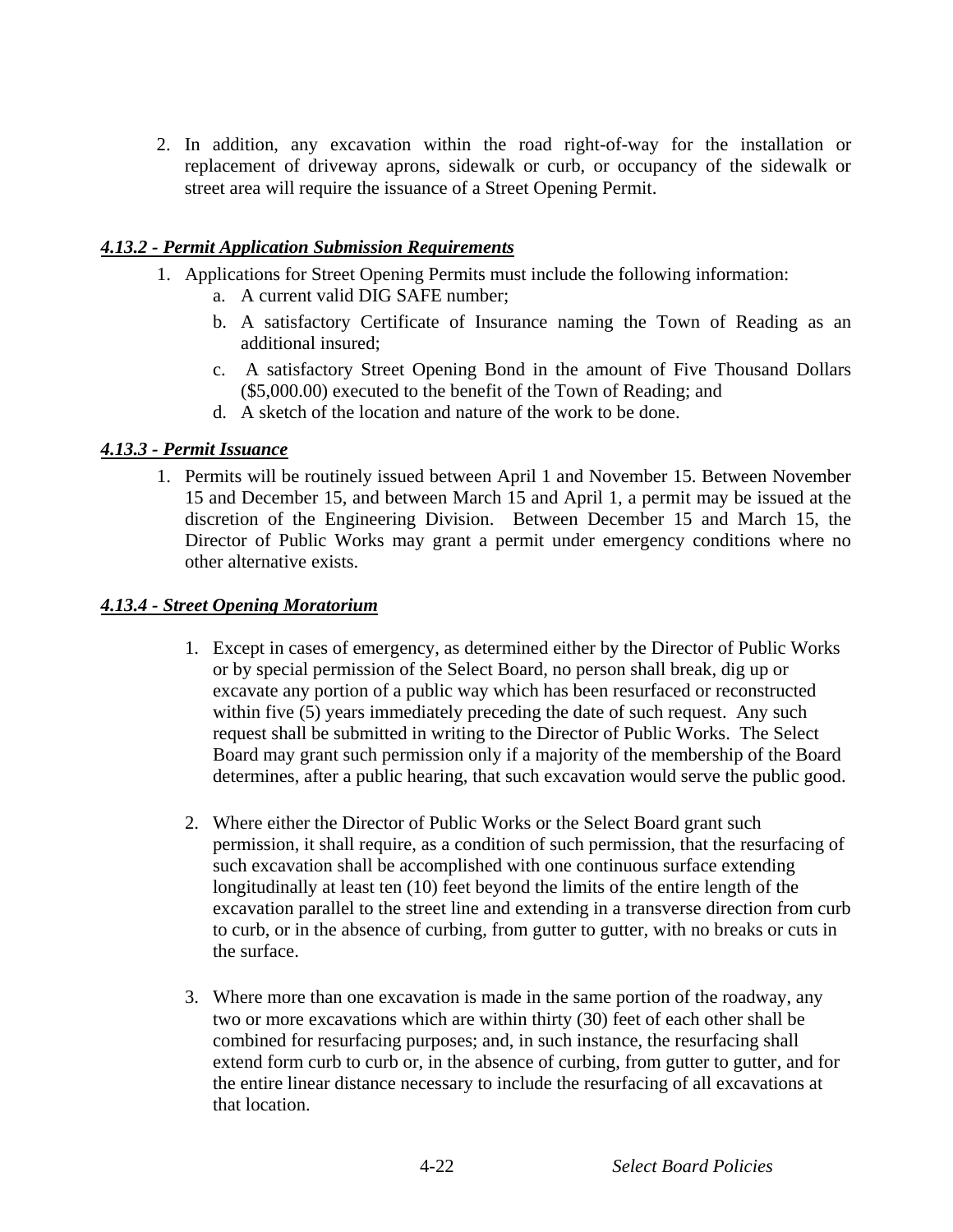- 4. All work done hereunder, must be performed to the satisfaction of the Director of Public Works and in accordance with approved industry standards for roadway excavation, backfill, base material, compaction, final grading and pavement installation.
- 5. For the purposes of this section, the term "Emergency" shall be defined as a sudden, generally unexpected occurrence or set of circumstances demanding immediate action.
- 6. This section is intended to regulate the resurfacing of certain roadways, and nothing contained herein shall be interpreted as requiring the placement of any utility lines, pipes, conduits or the like in a precise location under the surface of any such roadway.

#### *4.13.5 - Permit Compliance*

1. The applicant must comply with the Street Opening Permit Requirements and Roadway Construction and Repair Standards or Driveway Design Requirements as established by the Department of Public Works.

#### *4.13.6 - Driveway Rules and Regulations*

The Department of Public Works may issue permits for motor vehicles access and exits onto public ways and / or across sidewalks as specified in the Town General By-Law Article 8, Section 8.1.7, if request complies with the following requirements:

- 1. No access shall be allowed at the end of a roadway (except a cu-de-sac)
- 2. A single car driveway shall not exceed 12 feet in width.
- 3. A double car driveway shall not exceed 24 feet in width.
- 4. A single direction parking lot entry shall not exceed 15 feet in width.
- 5. A dual direction parking lot access shall not exceed 30 feet in width.
- 6. Two access ways may be allowed on any single lot if the distance between the access points shall be at least 125' unless specific indicated needs to contrary are demonstrated.
- 7. The minimum distance between a dual direction parking lot access and any other driveway or entry on the same lot shall be 50'.
- 8. Any access to a public way or across any sidewalk shall conform to the typical cross-section of driveway apron (copy attached).
- 9. No permit shall be issued for the purpose of parking vehicles on sidewalks, tree lawn areas or roadway shoulders.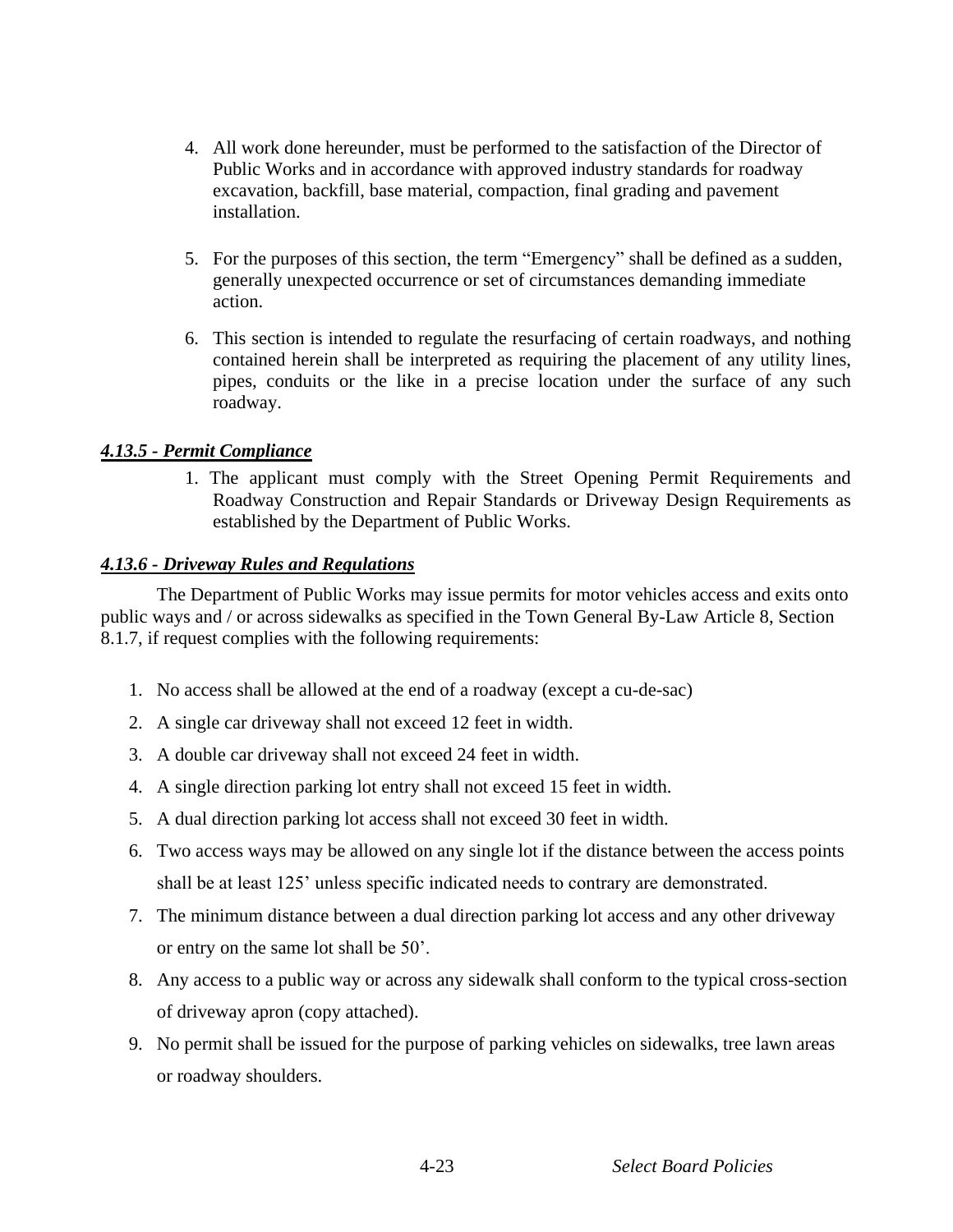- 10. No access to a public way or across any sidewalk shall conflict with Town shade trees, nor existing or proposed utilities (hydrants, catch basins, headwalls, etc.).
- 11. Any access shall comply with all applicable traffic engineering and safety requirements and standards (sight distance, alignment, etc.).
- 12. Driveways should be located to the best advantage with regard to the road alignment profile, sight distance conditions, and features.
- 13. The standards call for not more than two driveways for any one property. Additional driveways should not be allowed unless there is a clear necessity for them. No circular drives are allowed, unless there is a minimum frontage of 150 feet.
- 14. If there are a number of commercial establishments to be constructed, then a service road shall be constructed by the applicant to connect with the exit and entrance allowed under the standards.
- 15. The standard, for commercial drives, on roads having a design speed or 85<sup>th</sup> percentile speed of 30 M.P.H. or less may have two 45° drives with a minimum radius of 30 feet and a minimum square width of 20 feet. If the major use of the drives is for trucks, the width may be increased to a maximum of 24 feet.
- 16. In the case of short frontage, where it would be impossible to construct two 45° drives and a driving island, or were warranted by other site conditions, a single 90° driveway, 24 feet wide, measured at the point of tangency to the drive, and two 30-foot radii may be used.
- 17. Residential driveways will consist of a single 90° drive with a maximum property line width of 24 feet.
- 18. Wherever possible, drives are to be set back 50 feet or more from street corners, measured between the nearest edge of the driveway and the cross-road edge of pavement.
- 19. Proposed driveways must conform to the typical cross section requirements for the roadway width being entered whether the sidewalks exist or not.
- 20. At locations where sidewalks and curbing exist, curb corners of like material shall be installed with a minimum a 2-foot radius.
- 21. The grade of a driveway may not exceed 10% plus or minus for a distance of at least 20 feet from the property line into the lot.
- 22. Driveways with excessive width and length may require drainage, if the surface runoff will create a hazardous condition of the roadway surface.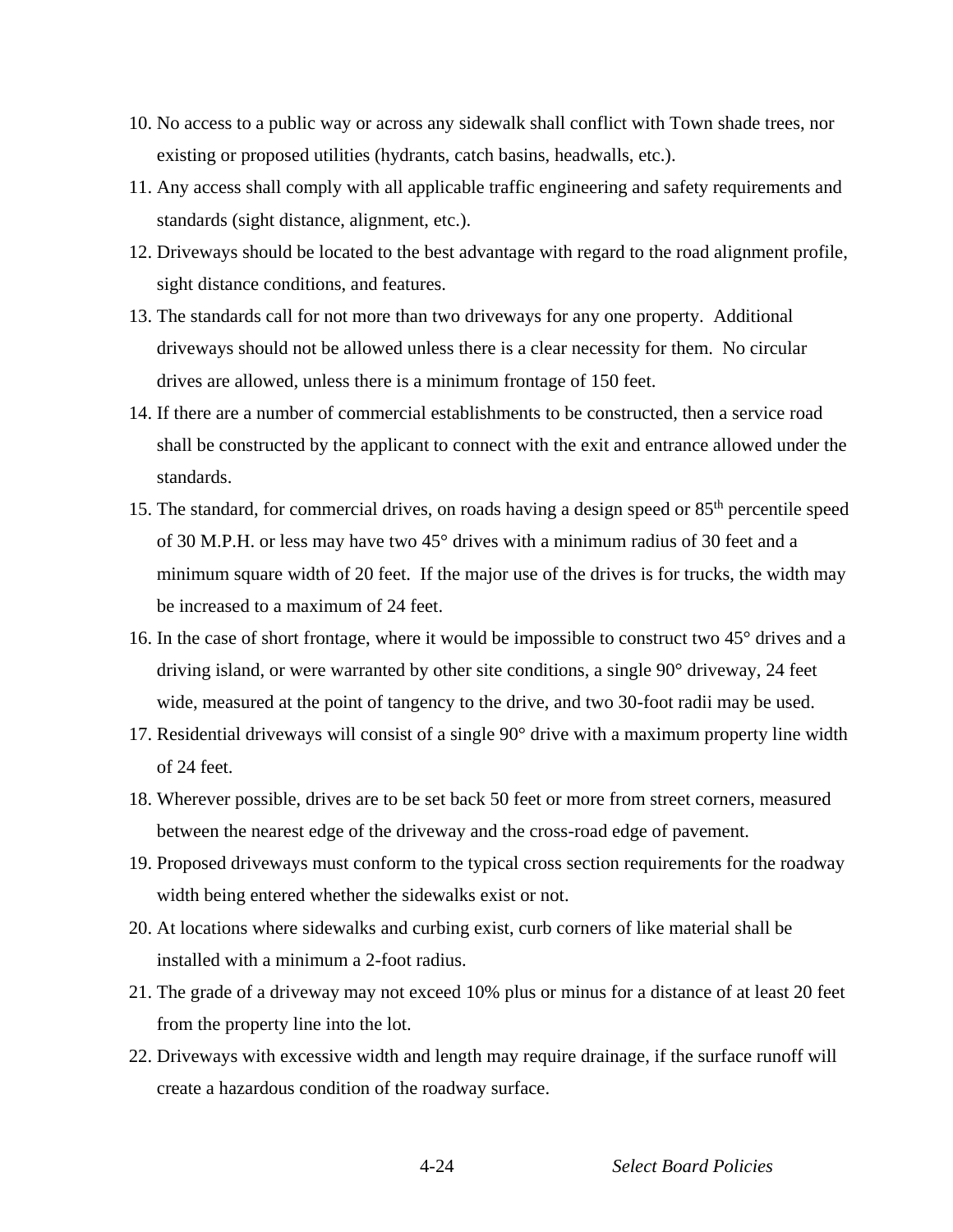- 23. All proposed driveways or modifications to existing driveways must be submitted for approval to the Department of Public Works. The sketch shall indicate all trees, hydrants, poles, etc., as well as the gutter grade, property line grade, and proposed grades in sufficient detail to insure compliance with the above requirements. The sketch shall also provide a 2-inch by 4-inch area on the plan dedicated for Town comments and/or approval.
- 24. Any driveways for a commercial or industrial use will require approval from the Select Board.
- 25. Any driveway within the State jurisdiction require approval from MassDOT and the Town of Reading.
- 26. The applicant may appeal to the Select Board in cases of dispute concerning said permit issuance.

*Adopted , Revised 7-13-2020*

# *Section 4.14 – Public Shade Tree Policy*

The Town of Reading manages a comprehensive program for maintaining and protecting all Town owned public shade trees, which is overseen by the Town's Tree Warden through the Department of Public Works. This policy outlines the rules and regulations of the Department of Public Works governing the maintenance and protection of all Public shade trees within the Town of Reading. Residents are encouraged to review this policy so as to not violate the rules and regulations included within this section.

### *4.14.1 – Definitions*

- 1. "Tree Warden," or their designee, is defined as the sole individual within the Town of Reading responsible for making decisions regarding the planting, maintenance, and protection of all Town Public shade trees.
- 2. "Public Shade tree" is defined per M.G.L. ch.87 §1 as, "All trees within a public way or on the boundaries thereof including trees planted in accordance with the provisions of (M.G.L. ch.87) section 7 shall be public shade trees; and when it appears in any proceeding in which the ownership of or rights in a tree are material to the issue, that, from length of time or otherwise, the boundaries of the highway cannot be made certain by records or monuments, and that for that reason it is doubtful whether the tree is within the highway, it shall be taken to be within the highway and to be public property until the contrary is shown." This definition shall also include any tree located on municipally owned property, including but not limited to cemeteries, parks, and schools.
- 3. "D.B.H." defined as diameter at breast height or the height at which a tree's diameter is measured. This height shall be 4.5 feet above the ground.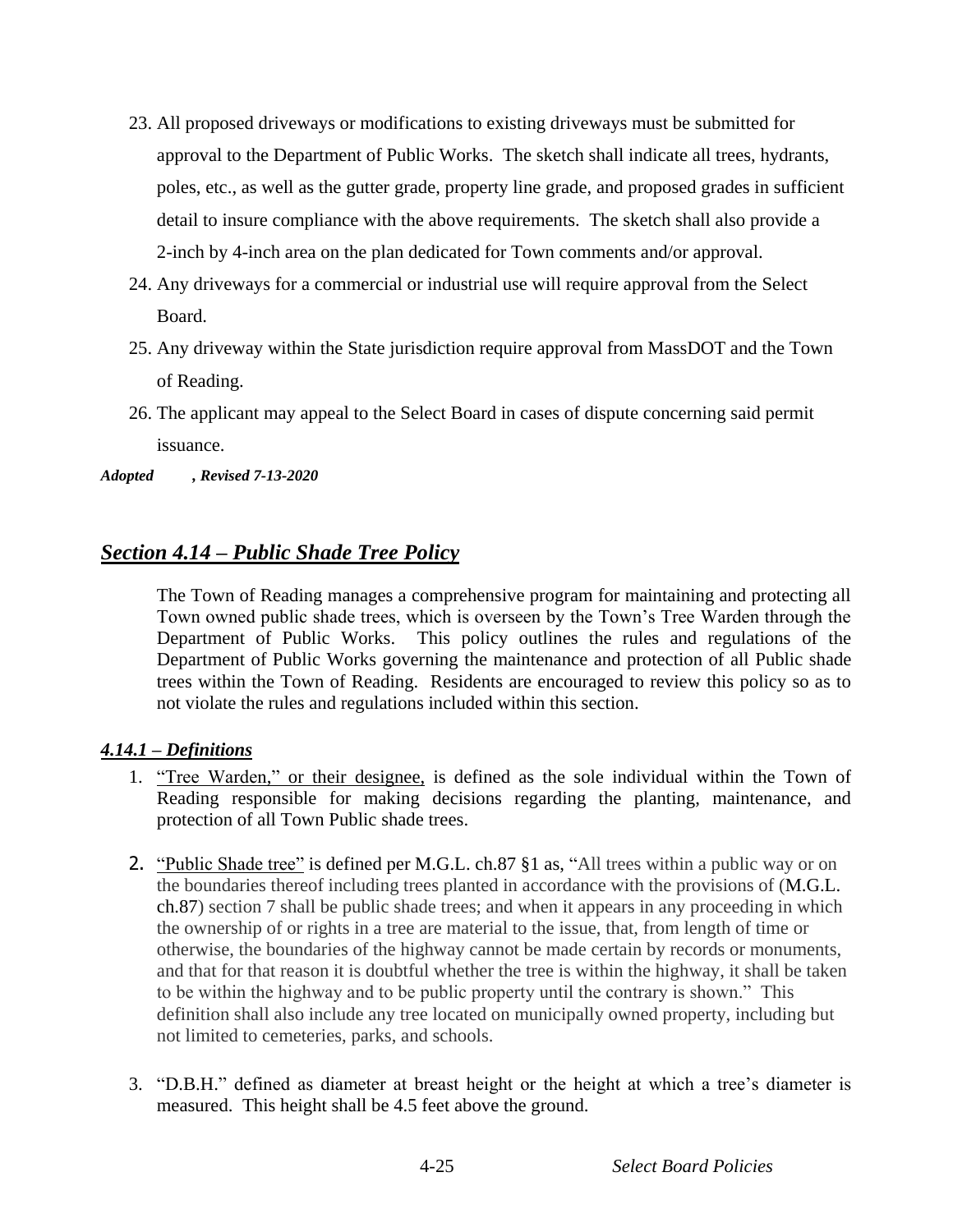- 4. "R.O.W." defined as Right of Way, are the limits of land owned and under jurisdiction of the Town of Reading.
- 5. "Trenching" is defined as any linear sub-surface excavation, including but not limited to, utility lines, foundations, roads, sidewalks, or irrigation.

### *4.14.2 – Tree Hearings*

- 1. If a property owner sees the need to remove a Public Shade tree, that individual should send a formal written request to the Tree Warden.
- 2. No individual other than the Tree Warden or his designee shall be permitted to trim or remove Public Shade trees on Town property without written permission from the Tree Warden.
- 3. Any part of a tree, when measured at breast height, growing within the Town's R.O.W., shall be considered a Public Shade tree.
- 4. Trees in all Town owned parks, shall fall under the jurisdiction of the Tree Warden.
- 5. Unless planted by the Town or private contractor, any Public Shade tree under 3-inch caliper will not require a tree hearing but will require permission from the Tree Warden or their designee.
- 6. The owner of the property requesting the tree hearing, shall be responsible for all costs associated with the tree hearing.
- 7. If the tree is considered to be a hazard by the Tree Warden, the Town will remove the tree and grind the stump in its entirety, with the full cost of removal being borne by the Town.
- 8. If the tree is not considered to be a hazard by the Tree Warden, the Tree Warden shall make such denial at the Tree Hearing. The property owner requesting the Tree Hearing may appeal any denial to the Select Board. If the Select Board, at a public meeting, determines that said tree shall be removed, the Town will remove the tree and cover all removal costs. The property owner who made the request, however, shall pay restitution to the Town for the removal of the Town tree, as defined within Section 4.14.2.9.
- 9. Restitution for the tree depends on the species of the tree, and shall be determined by the Tree Warden. As an example, a 30-inch D.B.H. sugar maple tree would have an equivalent cost value of (15) 2-inch caliper trees at a cost of \$300.00 per tree. All restitution shall be deposited in the Town of Reading's Tree Fund account for future tree plantings within the Town.

### *4.14.3 – New Tree Plantings*

1. Tree planting within the Town's "tree lawn" shall be the first choice for plantings. The Tree Warden, or his designee, will determine the best location for tree planting. Examples of issues considered by the Tree Warden in determining best location include sight line, proximity to driveways, and proximity to powerlines (certain tree height planting restrictions may exist). In some cases, tree plantings in the "tree lawn" may not be suitable. Under M.G.L. ch.87 §7, with written permission from the owner of the property, the Town can plant a tree on private property within (20) feet of the R.O.W.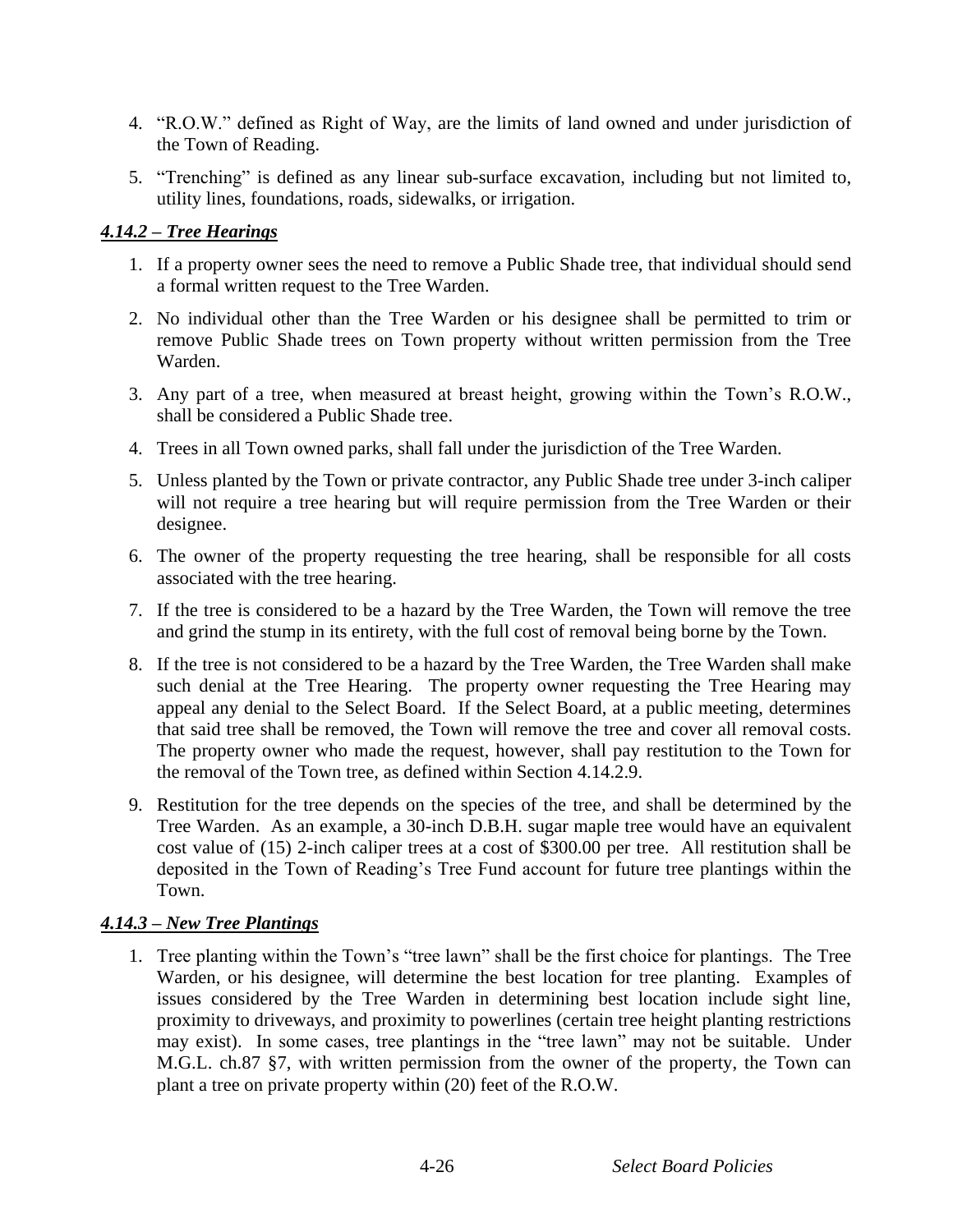- 2. Planting on Town property shall not be allowed without the permission of the Tree Warden. Any unauthorized tree planting on Town property shall be subject to removal by the Tree Warden.
- 3. The planting of trees on Town property, or within a sub-division, by a contractor, shall follow the Tree Warden's planting standards. The Tree Warden shall mark out the locations and determine species of tree to be planted.

### *4.14.4 – Penalties for Injuring Town Shade Trees*

- 1. Per M.G.L. ch.87 §11 Injury to trees of another person: "Whoever willfully, maliciously or wantonly cuts, destroys or injures a tree, shrub or growth which is not his own, standing for any useful purpose, shall be punished by imprisonment for not more than six months or by a fine of not more than five hundred dollars."
- 2. Girdling, drilling, debarking, or the application of herbicides to a Town tree shall warrant a \$500 penalty, or the cost to replace the tree, depending on the physical damage done, as determined by the Tree Warden.
- 3. Unauthorized trimming of a Town tree shall warrant up to a \$500 penalty per tree, dependent upon damage performed, as determined by the Tree Warden.
- 4. Unauthorized removal of a Town tree by a property owner shall warrant a penalty of D.B.H. x \$300 / 2.
- 5. Unauthorized removal of a Town tree by a Contractor:  $1<sup>st</sup>$  offense \$1,000;  $2<sup>nd</sup>$  offense \$2,500; 3<sup>rd</sup> offense \$5,000 and the Contractor shall be banned from performing any tree work within the Town of Reading for a period of up to 5 years.

### *4.14.5 – Construction Activities and Tree Protection*

- 1. No activity shall be permitted which will compromise the root system of a Town tree. Construction activities around Town trees must proceed with extreme caution, and shall receive prior approval from the Tree Warden. Tree roots exist in the top layer of soil and are very susceptible to injury. Damage to the root system is the number one killer of trees. Any activity under a tree is a potential root killer and is therefore strictly prohibited, including the storage of equipment or materials as well as minor vehicle and foot traffic. Injury to roots within the critical root area is capable of slowly killing healthy trees.
- 2. Any Town tree within a construction area, as determined by the Tree Warden, shall have fencing erected around the critical root area before construction begins and shall be kept intact until final inspection by the Tree Warden. The temporary fencing should be at least three feet high, clearly visible and supported by steel T-bar or similar stakes. Protecting groups of trees instead of individual trees is the preferred method when possible. In protecting a group of trees, protective fencing shall be installed outside the critical root area of all trees in the group. Warning signs shall be prominently displayed on the fencing alerting individuals to the protected area. If the Tree Warden determines that there is any damage to any Town trees caused by construction activity, penalties shall be assessed as described in §4.14.4 of these regulations.
- 3. Anyone performing trenching operations must take care to protect the critical root area of the tree from any trenching activity. This area can extend up to (11) feet horizontally from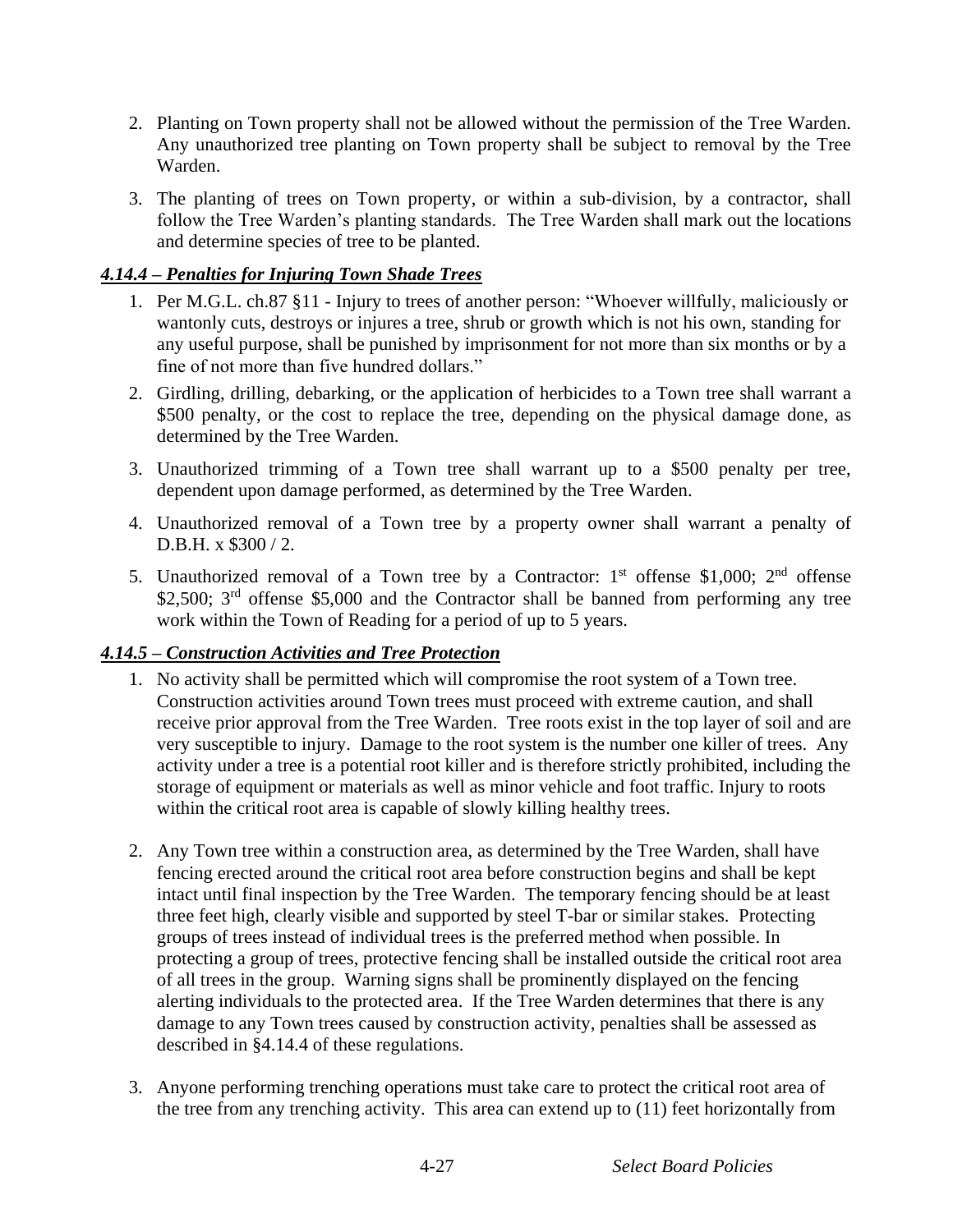the trunk of the tree. Protecting the critical root area is very important, and its size is predicted using the trunk diameter measurement. Also, no trenching machinery shall be allowed within the critical root area. If approved by the Tree Warden, utility lines may be placed under the roots by digging a tunnel using a soil auger. Tunneling within the critical root area shall be performed at a minimum depth of (2) feet in an attempt to avoid most roots. If the utility is located directly under the trunk, tunneling shall be performed at a minimum depth of (3) feet. Another option is to dig a trench that leaves the root system intact. This can be performed with a pneumatic air excavator. Another option is careful hand digging below the roots from the side for short distances. Trenching shall be avoided in hot, dry, or windy conditions. Protect exposed roots by immediately wrapping with wet burlap and keeping moist. Do not leave the trench exposed for very long (1 hour is best), and quickly replace the soil and soak with water to pack. If a root is severely damaged it heals quicker if a clean cut is made above the damage. Cut with a reciprocating saw or small pruning saw.

4. Every attempt should be made to avoid changing the grades (raising or lowering the level of the existing soil) within the root zone of any Town tree. Retaining walls may be required for large cuts and fills in order to maintain the original grade around the tree. Filling around a tree can damage root systems primarily by cutting off the oxygen and water supply. Changing grades around a tree could alter the water table and in affect could change how water drains around the tree. Whether changing grades around a Town tree or not, no machinery or vehicles of any kind shall not be permitted within the critical root area of a tree, as this will compact the soil. Any change in grade within the root zone of a tree shall require prior approval from the Tree Warden.

### *4.14.6 – Tree, Shrubbery, and Lawn Protection in Public Park Areas*

- 1. No person shall, in any public park, damage, cut, carve, transplant, or remove any tree or plant or injure the bark, or prick the flowers or seeds, of any tree or plant. Nor shall any person attach any rope, wire, or other contrivance to any tree or plant. A person shall not dig in or otherwise disturb grass areas, or in any other way injure or impair the natural beauty or usefulness of any area.
- 2. No person shall, in any public park, climb any tree, or wall; or stand or sit upon monuments, vases, fountains, railings, or fences or upon any other property not designated or customarily used for such purposes.
- 3. No person shall, on any public park, tie or hitch a horse or other animal to any tree or plant.

### *4.14.7 – Special Conditions Regarding Town Shade Trees and Building Department Permits*

1. Before obtaining a building permit, the applicant shall receive prior approval from the Tree Warden, including all necessary signatures, regarding any Public Trees within the Town's Right of Way.

2. No signage of any kind shall be affixed to a Public Shade Tree for any reason. *Adopted 7-13-2020*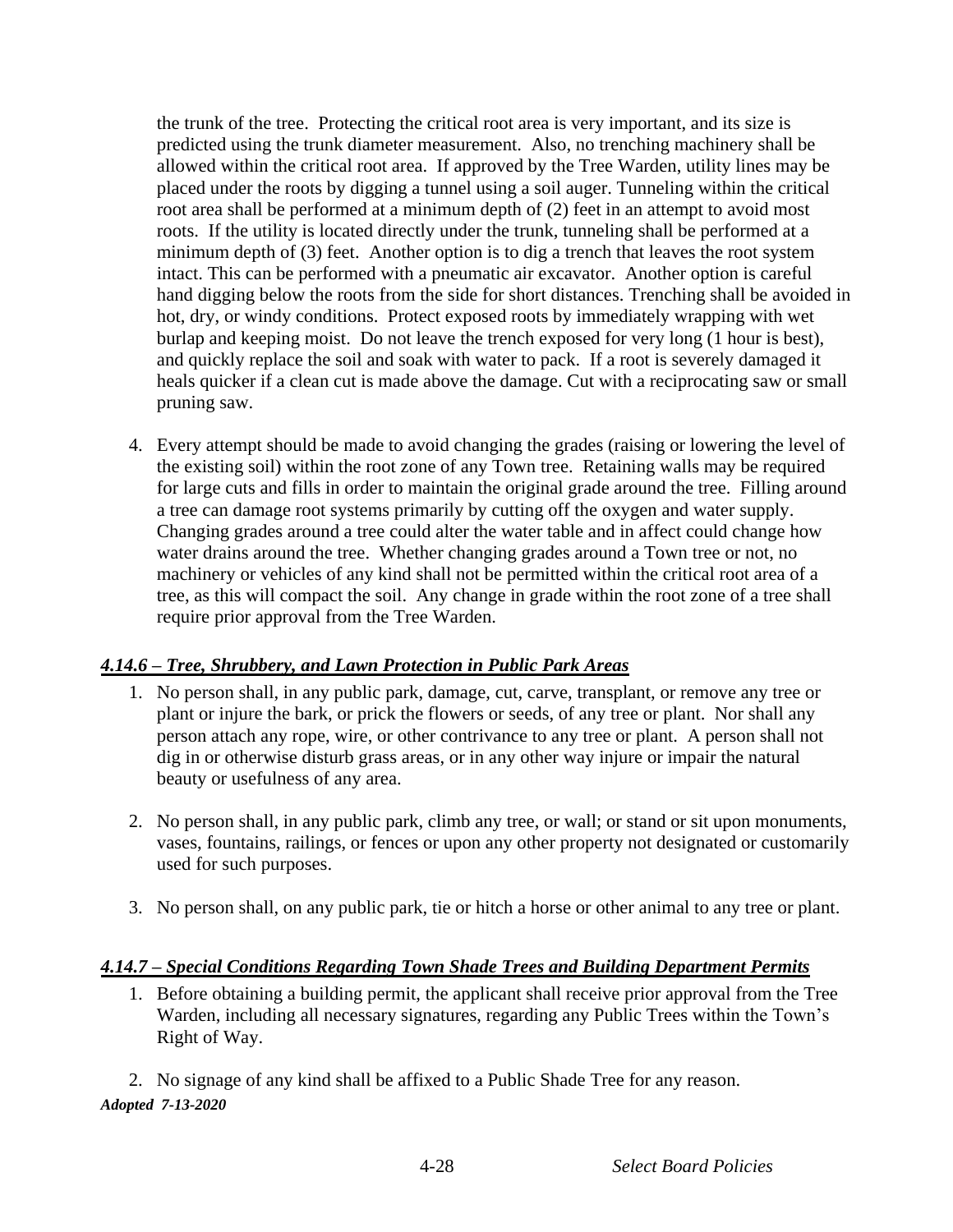### *Section 4.15 – Addressing Standards and Regulations*

The purpose of these regulations is to standardize addressing regulations and to implement a Master Address Table (MAT), which lists all known and properly assigned addresses for all parcels, buildings and structures within the Town of Reading.

### *4.15.1 Authority*

1. These regulations are authorized under Reading's General Bylaw Section 8.5.2.1:

### **"8.5 Public Works**

#### **8.5.2 Street Numbering**

#### **8.5.2.1 Establishment of Numbering System**

The Select Board shall establish a system for the numbering of any building on or near the line of public or private ways and shall prescribe by suitable rules and regulations the method in which such numbering shall be done."

#### *4.15.2 Administration*

- 1. The Town Engineer is the sole agent of the Town of Reading authorized to assign and modify addresses for all taxable and non-taxable properties.
- 2. The GIS Coordinator shall maintain an up-to-date digital Master Address Table (MAT) using addresses assigned by the Town Engineer.

### *4.15.3 Requirements*

- 1. In residential districts, all principal buildings and in business and other districts, all stores, industrial, commercial and other principal buildings or significant structures shall be required to have a valid address conforming to these regulations, which shall be included in the Town of Reading Master Address Table (MAT).
- 2. For projects that require new or modified addresses for buildings, roads, or other structures, addresses shall be assigned by the Town Engineer upon application for a building permit.
- 3. No one may be granted any permit or license within the Town unless the property, building or structure has a valid address, which is included in the MAT.
- 4. All addresses shall conform to the Addressing Standards included in this Section.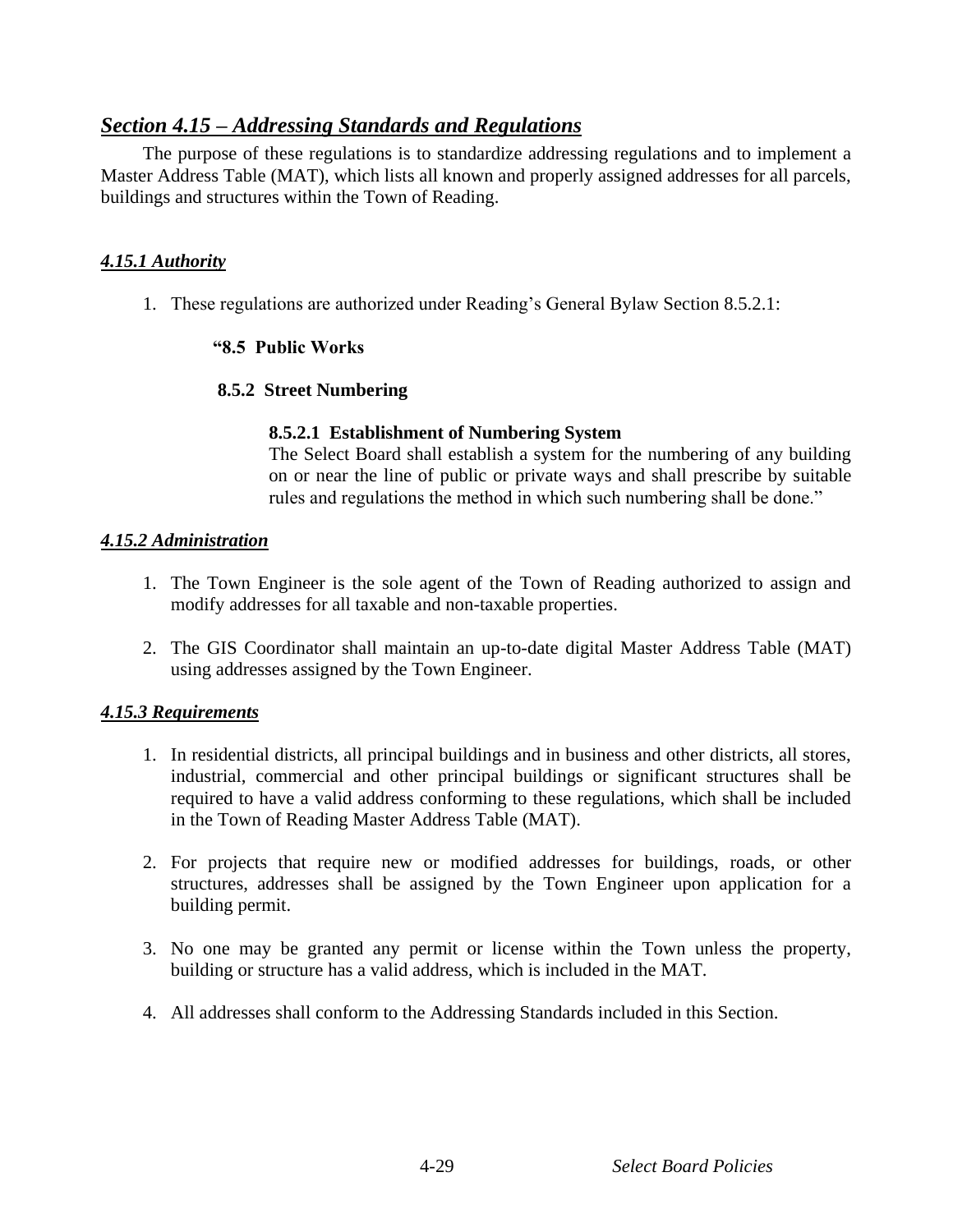### *4.15.4 Procedure*

- 1. Existing Property
	- a. If an existing property, building or structure is not included in the MAT, then the owner or applicant shall petition the Town Engineer, to determine if an existing address is valid and/or formatted properly.
	- b. The Town Engineer shall determine, based upon the addressing standards approved by the Select Board the valid address and it then shall be added to the MAT and that address will then be eligible for permitting and/or licensure.
	- c. If the Town Engineer determines that the existing address is not valid, then the Town Engineer shall assign a valid address to the parcel, building or structure, according to these regulations.
- 2. New or Re-Developed Property
	- a. For a new or re-developed property, building or structure, the Town Engineer, shall upon approval of the project by the Planning Board or ZBA, assign a valid address for each proposed parcel, building or structure. The applicant shall submit all necessary information, including but not limited to site plans, subdivision plans, proposed building location plans, floor layout plans for multiple unit buildings etc., to the Town Engineer for use in determining addresses according to these regulations.
	- b. Once an address for a new or re-developed property, building or structure has been assigned by the Town Engineer, the applicant or owner shall update the proposed final plans and/or drawings to clearly show the address or addresses assigned, including road name(s) if applicable.
	- c. A hard copy and electronic ACAD format of the final approved plans showing assigned addresses shall be forwarded to the Town Engineer for approval. Upon approval by the Town Engineer, the final plans will be integrated into the Town of Reading's GIS system, according to Town of Reading's GIS Plan Integration Policy. The GIS Coordinator will make any necessary updates to the MAT and notify all caretakers, of databases containing addresses, of the new address and/or road assignments, upon notification from the Town Engineer.
- 3. Tax Map Identification
	- a. Upon approval of new or re-developed property or re-subdivision of existing properties, the GIS Coordinator shall assign temporary parcel identification numbers, after consulting the Assessor for the Town of Reading, as necessary. A temporary parcel identification number, associated to an address, will be updated,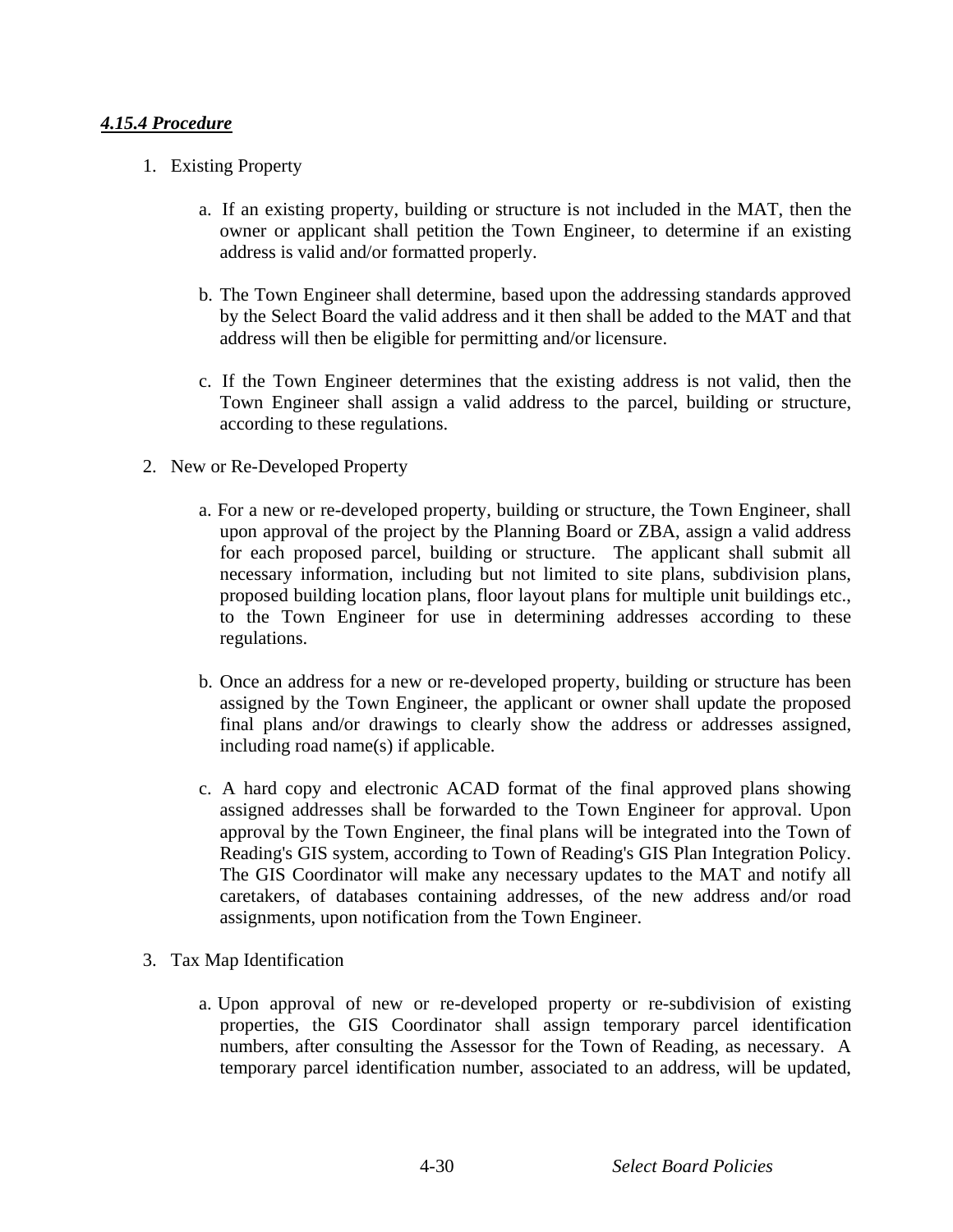once a permanent parcel identification number has been assigned to the address by the Assessor for the Town of Reading.

- 4. Notification
	- a. Once an address is assigned or modified, the Town Engineer will notify the GIS Coordinator, Town Departments, the Towns 9-1-1 Operations Manager, The Commonwealth of Massachusetts 911 system, Public Utilities and the US Postal Service.

#### *4.15.5 Master Address Table (MAT)*

- 1. The GIS Coordinator shall maintain and incorporate all known existing and newly assigned addresses into a comprehensive Master Address Table.
- 2. The GIS Coordinator shall maintain and update the MAT in a digital format. Updates to the MAT will be distributed to the caretakers of all address related databases, with the latest information to ensure that all permits and licenses are uniformly addressed, and, therefore, may be readily located.
- 3. The GIS Coordinator shall maintain an Address Point layer in the Town's GIS containing a point for every address in the MAT.
- 4. The GIS Coordinator shall coordinate with the Towns 9-1-1 Operations Manager, or their designee, to ensure that the statewide E911 system is as up to date as is practical.
- 5. The Towns 9-1-1 Operations Manager, or his/her designee, shall notify the GIS Coordinator and/or provide a copy to the GIS Coordinator of any correspondence with the State E911 regarding Reading addresses.

#### *4.15.6 Road Naming System*

- 1. All roads that provide legal access to a structure shall be named regardless of whether the ownership is public or private. All road names shall be as approved or assigned by the Town.
- 2. For purposes relative to addressing standards a "road" refers to any public highway, road, street, avenue or lane; all private ways; and any private access roadways or driveways servicing multiple buildings or structures when it is determined to be in the public interest when considering emergency response.
- 3. A road name assigned or approved by the municipality for the purposes of addressing standards shall not constitute or imply acceptance of the road as a public way.
- 4. The naming of roads where no legal road or right-of-way exists shall be avoided to the extent practical. In general naming of driveways or access roads shall be reserved for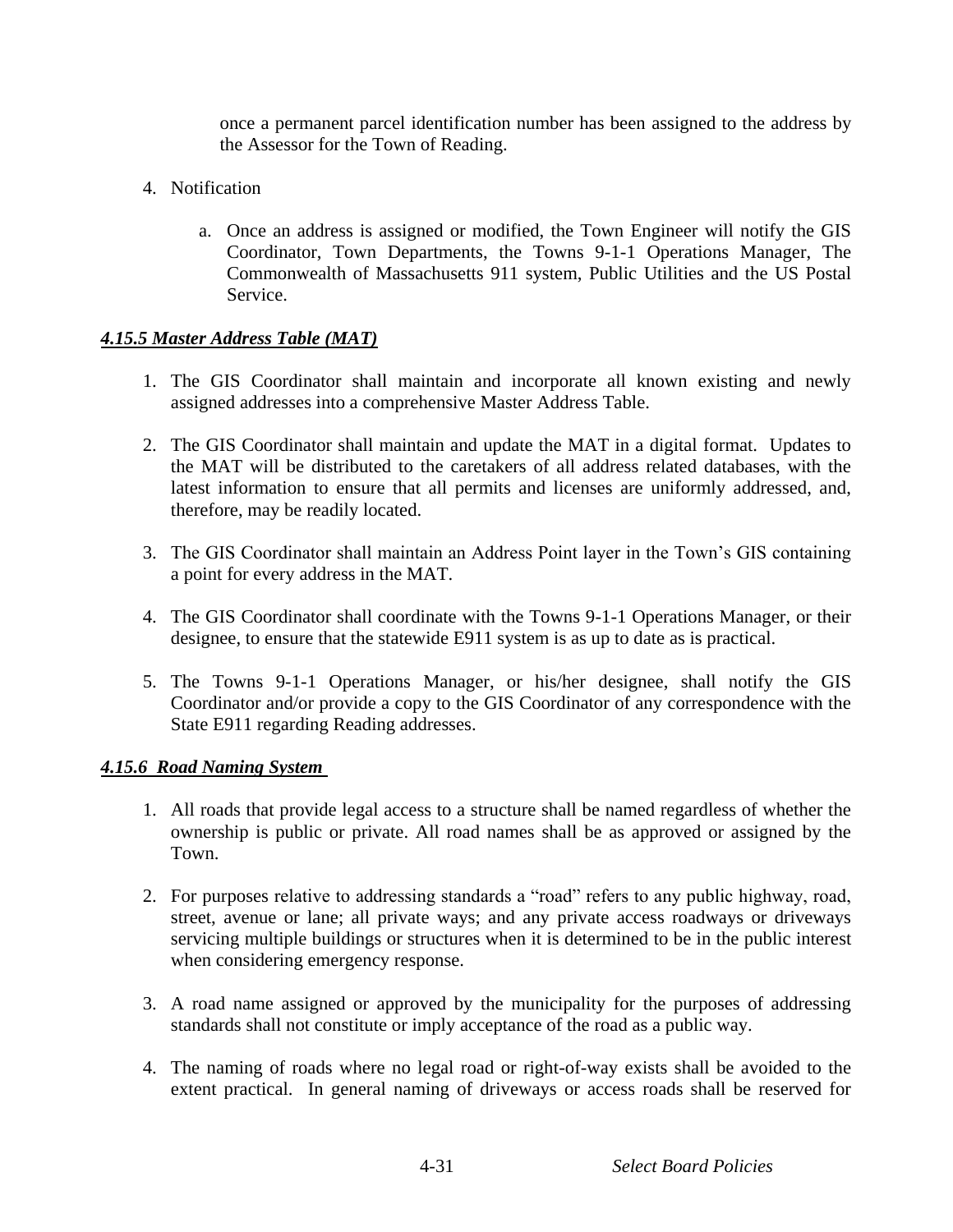complex campus style developments which have one or more distinct roads which are significantly separated from the adjacent road network. The use of vanity road names for convenience or marketing is strictly prohibited.

- 5. Roads within large multi-structure complexes (e.g. business campus, multi-unit apartment complex) should be named and each structure individually addressed.
- 6. The following criteria shall govern the naming system.
	- a. All road names shall be approved by the Town Engineer. The Town Engineer shall consult with the Towns 9-1-1 Dispatch Manager prior to acceptance of any road name.
	- b. No two roads shall be given the same name (e.g. Pine Rd and Pine Ln).
	- c. No two roads shall have similar sounding names (e.g. Beech Ln and Peach Ln, Beach Ave and Beech Ave, Main St and Maine St, or Apple Hill Rd and Apple Rd).
	- d. Each road shall have the same name throughout its entire length.
	- e. Road names shall not use words that are also street suffixes such as Circle or Terrace (e.g. Terrace Park would not be allowed since Terrace is a common street suffix).
	- f. Each road should have one and only one correct name. A named road should be essentially continuous, without gaps. Road names should only change when there is a substantial intersection, or at municipal boundaries.
	- g. Special characters, such as hyphens, apostrophes, periods, or decimals are prohibited in road names.

#### *4.15.7 Numbering System*

- 1. The following criteria, as determined by the Town Engineer, shall govern the address numbering system:
- 2. For new roads, numbers shall be assigned every thirty-five (35) feet along both sides of the centerline of the road beginning at the right of way line of the intersecting roadway. No allowances are to be made for entering or intersecting streets, parks, cemeteries, or other areas.
- 3. For the downtown business district or other high density nonresidential areas, numbers shall be assigned every 12 (twelve) feet along both sides of the centerline of the road beginning at the right of way line of the intersecting roadway. No allowances are to be made for entering or intersecting streets, parks, cemeteries, or other areas.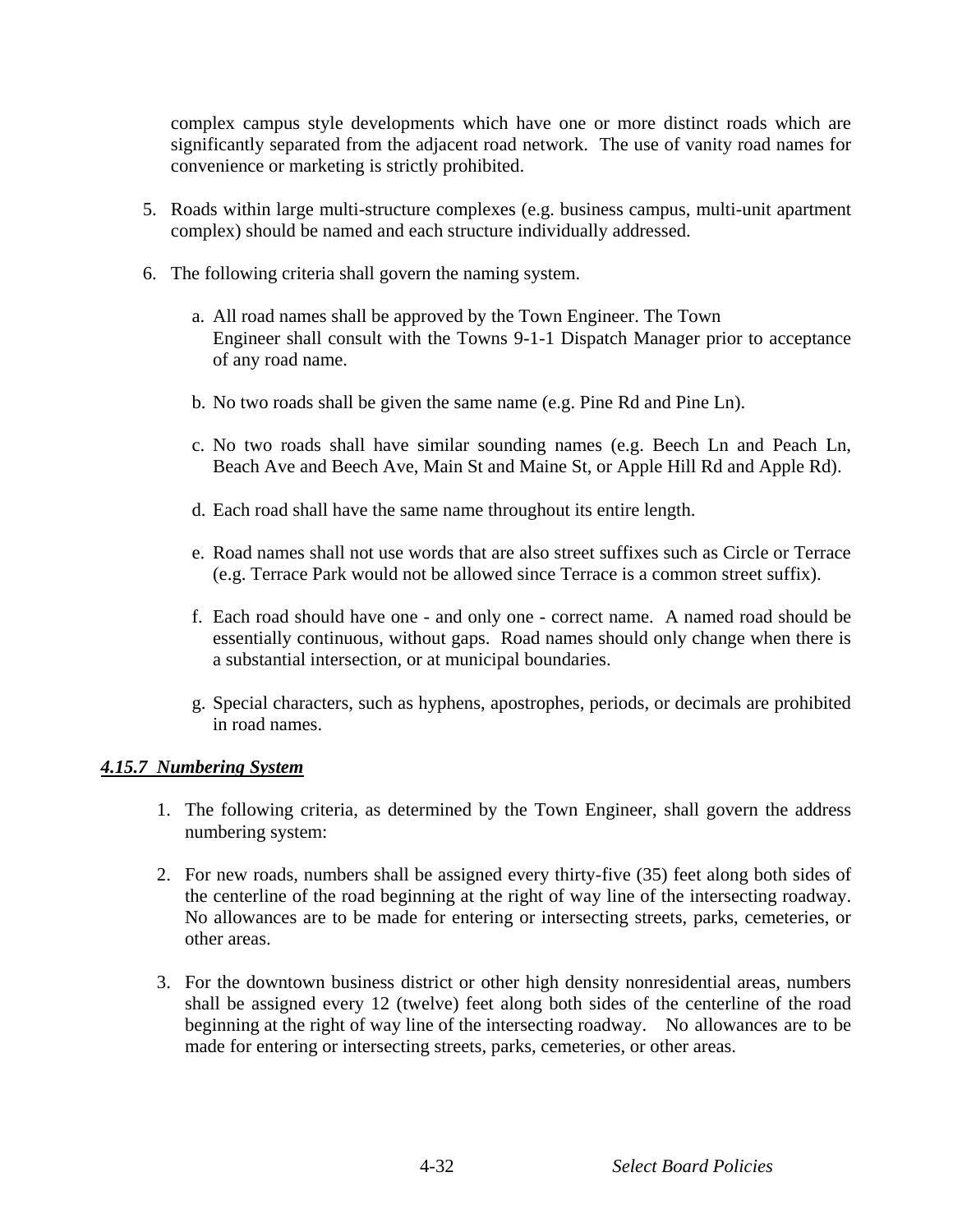- 4. On all roadways the numbering shall run in consecutive order, with even numbers appearing on the left side of the road and odd numbers appearing on the right side of the road, as the numbers ascend.
- 5. The numbering should originate from the roadway with the highest traffic volume or the intersection which is located closest to the "Center of Town" as determined by the Town Engineer. For dead end roads, numbering shall terminate at the dead end.
- 6. The number assigned to each structure shall be that of the numbered interval falling closest to the front door or the driveway of said structure if the front door cannot be seen from the main road
- 7. Addresses should be assigned to each habitable or substantial structure. Addresses should not be assigned to structures that are simply accessory to another building or insubstantial in nature. For example, a detached garage for a single-family residence does not need an address, but a commercial parking garage should have an address.
- 8. Where a single building, (or multiple buildings on one lot,) has multiple exterior entrances, for separate tenant spaces or separate residential units, a separate address number shall be assigned to each such exterior door. If the multiple entrances do not face the street or if there are not enough address numbers available, then the assigned number shall be that of the numbered interval falling closest to the driveway of the said structure(s). Where the driveway is used for the assignment of an address, then the structure(s) shall be assigned a secondary location indicator in accordance with 4.15.7.12 through 4.15.7.14.
- 9. Where a single building has multiple doors leading to a shared hallway or lobby, only one address shall be assigned to the main exterior entrance. Each tenant space or individual residential unit shall be distinguished by a unit, suite, or apartment number conforming to sections 4.15.7.12 through 4.15.7.14.
- 10. Structures with more than one principle use or occupancy shall have a separate unit number for each use or occupancy, i.e. duplexes will have two separate numbers; apartments will have one road number with an apartment number, such as 235 Maple Rd. Apt 2. If a second structure on a single lot has been designated as an "Accessory Apartment", then that structure will be given the address of the main structure, but with the added secondary location indicator of "Apartment A".
- 11. The following types of addresses are prohibited: fractional addresses (34½ Ash St); alphanumeric address numbers (123A Main St); or hyphenated address numbers 941-656 Bell St).
- 12. Multi-level apartments should be assigned a primary road address, with numbers (not letters) and a secondary location indicator consisting of four (4) digits, e.g., 111 Main St Apt 1001. The first digit shall indicate the floor location and the remaining three (3) digits shall indicate the apartment number, e.g. Apt 3003 is the third apartment on the third floor.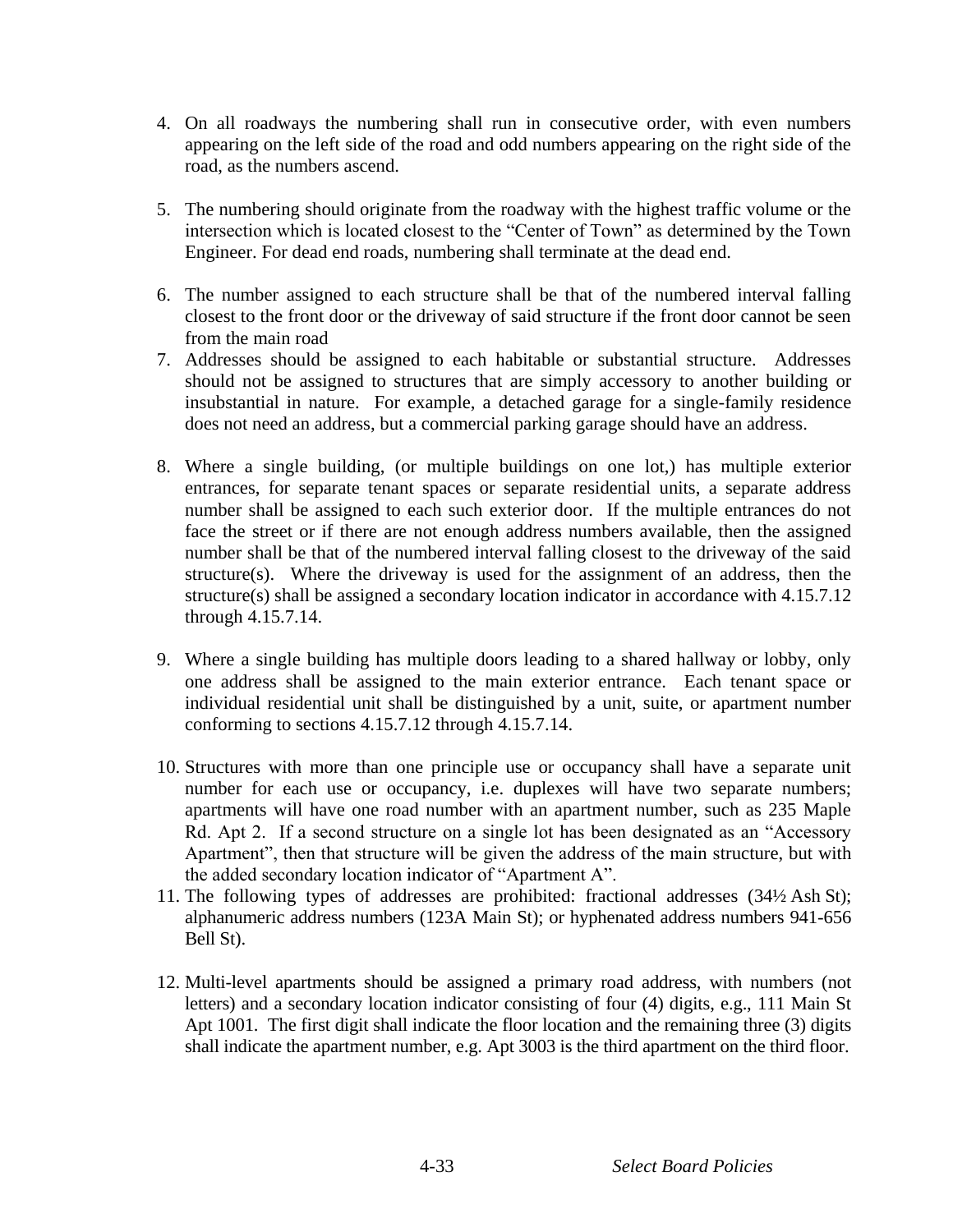- 13. Condominiums shall be addressed as though they were apartments with the exception that "Unit" shall be substituted in place of the "Apt" designation.
- 14. Office suites should be assigned numbers with a primary road address, followed by a numbered (not lettered) secondary location indicator, e.g., 325 Memorial Dr. Suite 3012. Suite numbers should be assigned to indicate the floor location as indicated in 4.15.7.12.
- 15. Corner lots shall be assigned a number according to where the front door faces the road.
- 16. Vacant lots shall be given "0" as the address until a site plan has been approved and/or an application for a building permit is received, e.g. 0 Main St.

#### *4.15.8 Addressing Standards*

- 1. Subject to the approval of the Town Engineer the following are the accepted components of new or existing addresses in the Town of Reading. All displayed street signs shall be compliant per MUTCD specifications.
	- a. Street number (*300* EAST STREET) The street number should be an integer value.
	- b. Prefix direction (7 *S* STONEMILL DRIVE) Acceptable street direction standard abbreviations are: N, S, E, W, NE, SE, NW, and SW.
	- c.Street name (269 *COMMON* STREET) Streets should be referred to by their official name.
	- d. Street Suffix (28 BERKELEY *ROAD*) Street suffixes shall be spelled out in their entirety; abbreviated suffixes shall not be permitted.
	- e.Suffix qualifier (150 MILTON STREET *REAR*) Suffix qualifiers will be added after street types only in special cases for additional clarification when no other alternative exists.
	- f. Secondary unit designator (400 HIGH STREET *UNIT 3001*) Secondary unit designators are used to designate apartments, suites, and condominium units which share the same street number address. Acceptable secondary unit designations include: UNIT, APT, BLDG, and SUITE.
- 2. *MGL 148, Section 59* requires that every building in the Commonwealth, including, but not limited to, dwellings, apartment buildings, condominiums, and business establishments shall have affixed thereto a number representing the address of such building.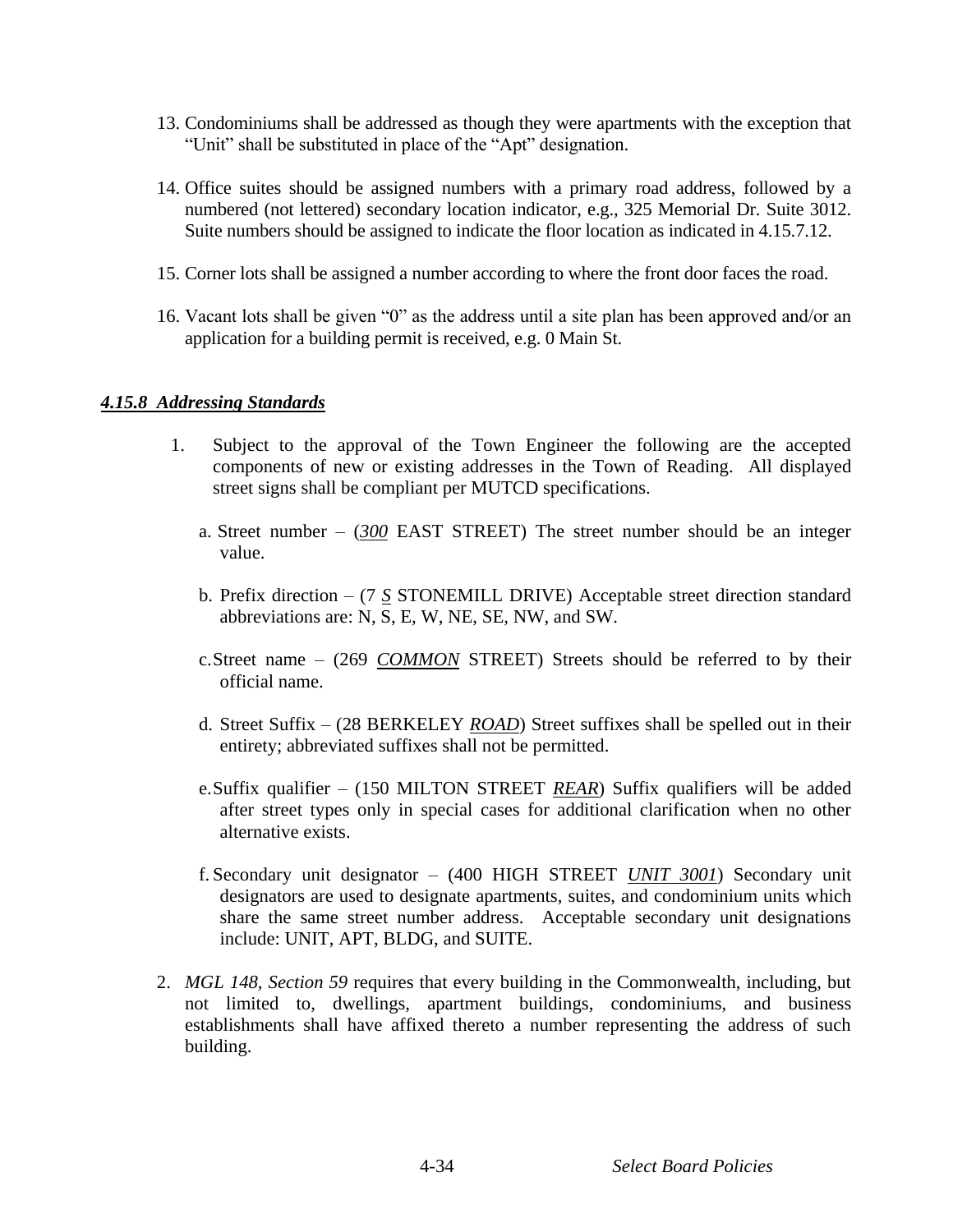3. The size of the numbers for dwellings and building structures should be large enough so it may be clearly viewed from the roadway in either direction. These numbers should be no less than 4" in height. In the case of a house or building offset from the street and either out of sight from the roadway or a good distance from the access roadway, the numbers should be permanently affixed to either a post or other fixed structure so the assigned address can be easily located from either direction, thusly indicating that a particular number is assigned to that particular building, structure, or dwelling. These numbers should be numerical for ease of viewing and not in script.

*Adopted 7-13-2020*

### *Section 4.16 - Appeals*

- 1. Any person aggrieved by a decision of the Director of Public Works or that person's designee made pursuant to this Article 4 may appeal that decision to the Select Board.
- 2. Such an appeal shall be filed by submitting a written request for an appeal to the Select Board and a copy of such a written request to the Director of Public Works no later than seven (7) days after the aggrieved person receives notification of the decision. The written request shall state with particularity all asserted bases for the appeal.
- 3. The Select Board shall hear and consider appeals at a public meeting. The Select Board may decline to consider any appeal for which a written request was not timely filed or that otherwise fails to conform to the requirements of this Section.
- 4. All decisions by the Select Board shall be final and shall not be subject to further review or appeal, unless otherwise specifically provided for by law.

*Adopted 1-4-05, Revised 7-13-2020*

### *Section 4.17 – Traffic Signage or Mechanisms Prohibited*

1. All traffic signage and mechanisms shall follow MUTCD guidelines. Any traffic signage or mechanism which is not expressly recommended by the MUTCD or in the opinion of the Chief of Police and/or Public Works Director, shall either not perform as intended or would have the potential to impair public safety, including but not limited to animal crossings, blind driveways, or dead-end roads, shall in general be prohibited from within the Town of Reading.

*Adopted 7-13-2020*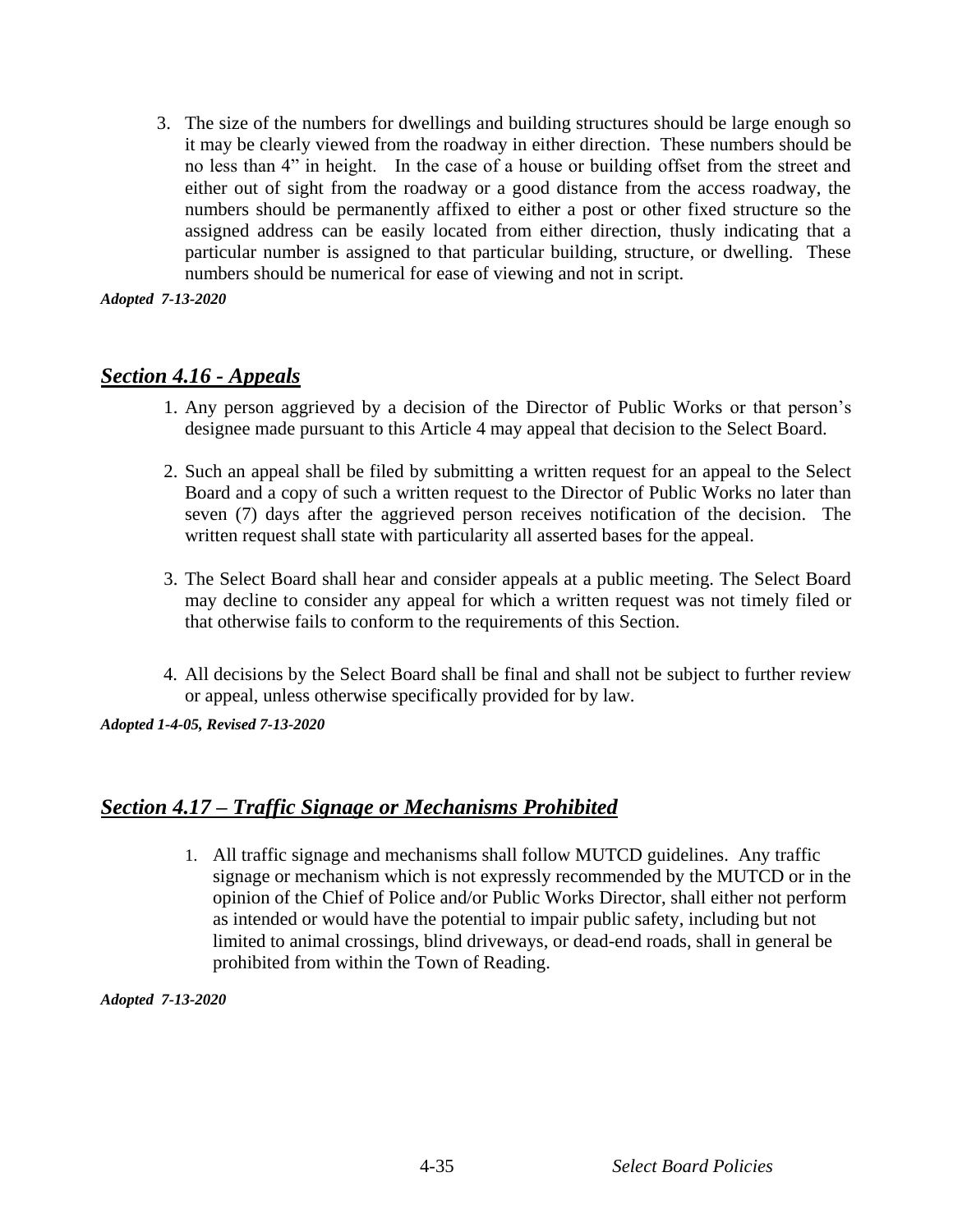# *Section 4.18 - Consideration of Multi-way Stop Intersections*

- 1. This policy establishes the process for consideration by the Select Board of multi-way stop intersections in the Town of Reading. This process shall be used whether by citizen request, staff request, or on the initiative of the Select Board.
- 2. To consider multi-way stop regulations to improve the safety of intersections, there are (2) possible scenarios, both being contingent upon an engineering study of the intersection:
	- a. The proposed location meets the standards and warrants as outlined in the Federal Manual for Uniform Traffic Control Devices and, to the extent applicable, the Massachusetts Amendments to the Manual for Uniform Traffic Control Devices (collectively MUTCD) for multi-way stops, or:
	- b. The proposed location does not meet the standards and warrants as outlined in the MUTCD.
- 3. Upon a request for a multi-way stop, the Town Engineer in conjunction with other staff, including a designee from the Police Department, will determine whether the location meets the standards and warrants for a multi-way stop under MUTCD, based on an engineering study.
- 4. If the location does meet the standards for a multi-way stop under MUTCD, the Town Engineer will forward to the Select Board a memo outlining which standards and/or warrants have been satisfied, and the Select Board may then schedule a hearing on the establishment of the multi-way stop regulation.
- 5. If the location does not meet the standards and warrants for a multi-way stop under MUTCD, the Town Engineer shall forward to the Select Board a memo outlining that fact.
- 6. The Engineering study shall, at a minimum include data and information on:
	- a. Number and severity of reported accidents;
	- b. Speed study;
	- *c.* Traffic Counts including turning movements;
	- d. Adverse roadway geometry;
	- e. Sight distances based on speed limit (and actual speeds);
	- f. Volumes of pedestrian traffic;
	- g. Whether the location is within a School zone;
	- h. Traffic operational characteristics of the intersection; and
	- i. Other data relevant to the location.
- 7. The Town Engineer shall forward a copy of the engineering study to the Select Board along with an analysis of possible remediation techniques, or other actions such as removing vision obstructions, which would address the issues identified in the engineering study.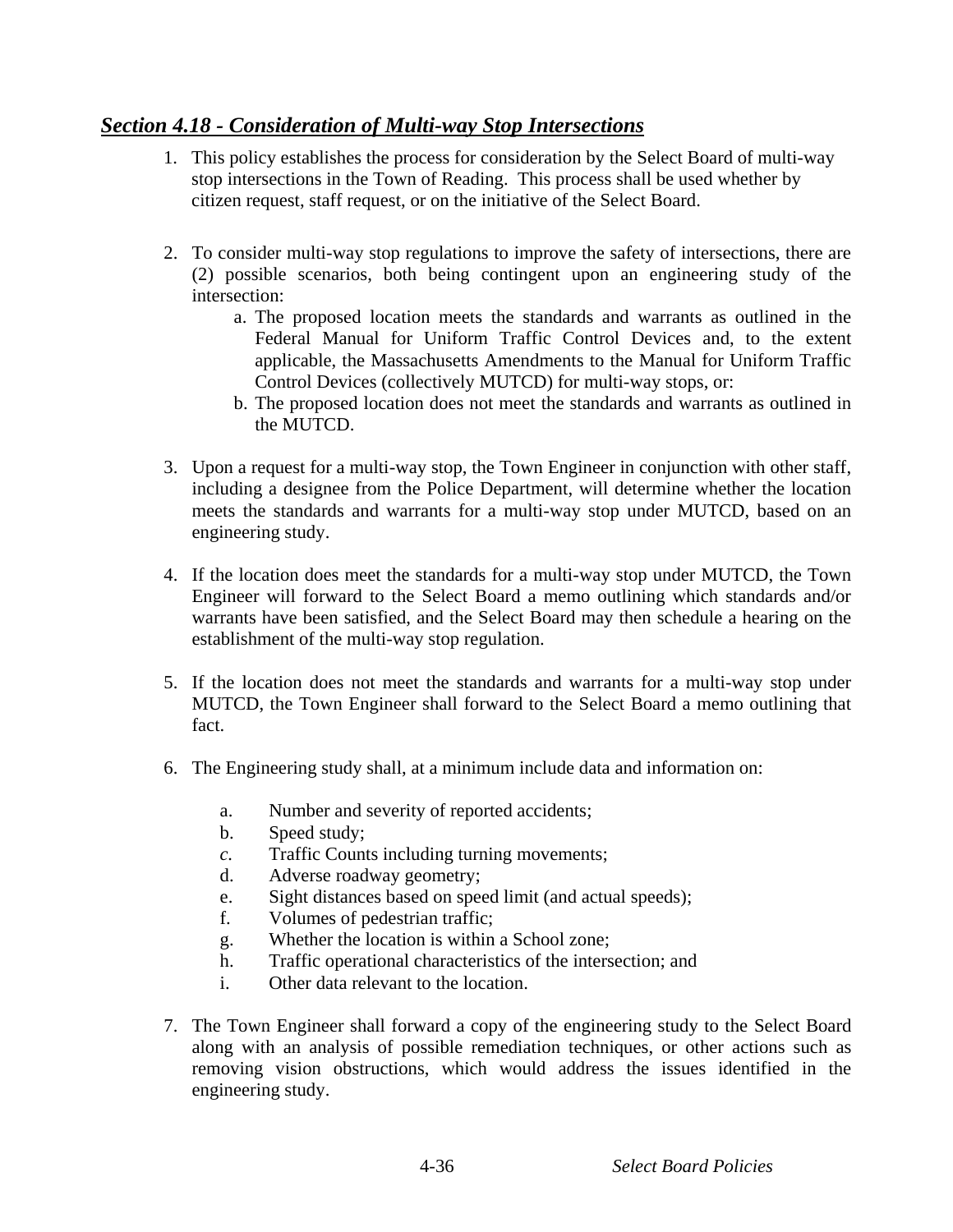- 8. The Select Board shall consider the following issues to determine the merit of a multiway stop:
	- a. The need to control left turn conflicts;
	- b. The need to control vehicle/pedestrian conflicts near intersections with high pedestrian volumes;
	- c. Locations where a road user, after stopping, cannot see conflicting traffic and is not able to safely negotiate the intersection unless cross traffic is required to stop.
	- d. An intersection of two residential neighborhood collector streets of similar design where multi-way stops would improve traffic operational characteristics of the intersection.
- 9. If the Select Board feels that, after receiving the above material the multi-way stop has merit, then the Select Board will schedule a hearing on the establishment of the multiway stop regulation at that location.

*Adopted April 15, 2008, Revised 7-13-2020*

# *Section 4.97 - Rules and Regulations Relating to Parks, Playgrounds and Recreation Areas*

The Select Board of the Town of Reading hereby adopts the following Rules and Regulations governing conduct in Public Parks, including the enforcement of the Rules and Regulations and penalties for their violation:

This policy shall be known and may be cited as the "Reading Park Rules and Regulations."

### *4.97.1 Definitions.*

For the purposes of this policy, the following terms, phrases, words, and their derivations shall have the meaning given herein. When not inconsistent with the context, words used in the present tense include the future, words in the plural number include the singular number, and words in the singular number include the plural number. The word "shall" is always mandatory and not merely directory.

- 1. "Amplified sound" is defined as voice, music or any sound extended above and beyond its normal range by an electronic device or secondary means such as a radio, megaphone or non-electric equipment
- 2. "Town" is the Town of Reading.
- 3. "Park" is a park, reservation, playground, recreation center, field, playing court, pool, or any other area in the Town owned and/or used by the Town and devoted to active or passive recreation.
- 4. "Person" is any person, firm, partnership, association, corporation, company, or organization of any kind.
- 5. "Vehicle" is any wheeled conveyance, whether motor powered, animal-drawn, or self-propelled. The term shall include any trailer in tow of any size, kind or description. Exception is made for baby carriages, bicycles, wheel chairs, and vehicles in the service of the Town parks.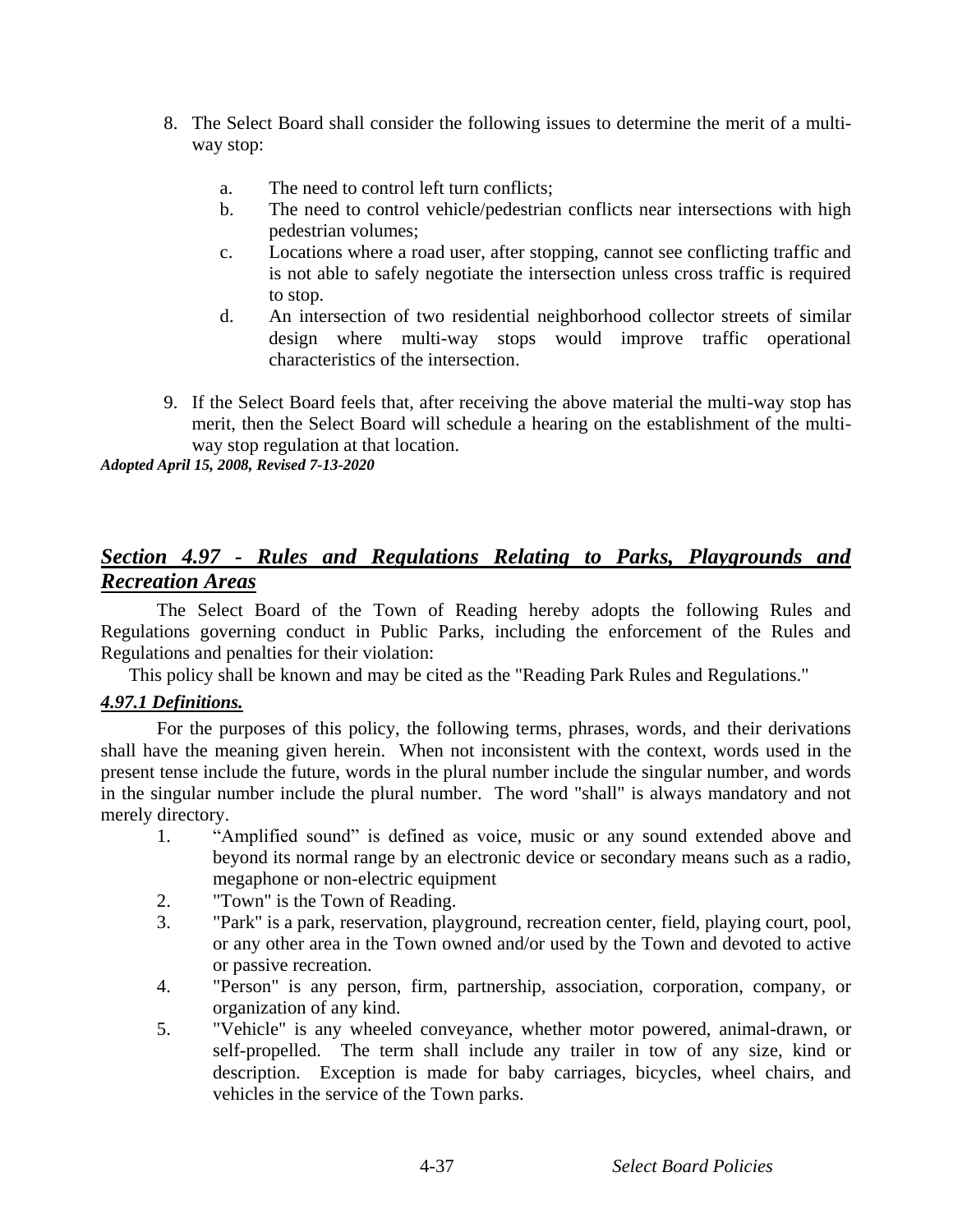#### *4.97.2 - General Regulations*

- 1. Facilities under the jurisdiction of the Reading Recreation Committee are for use by Reading residents only unless specifically authorized, in writing by the Recreation Committee or their designee, to the contrary.
- 2. Industries and businesses using recreation facilities must be located within the Town of Reading unless specifically authorized, in writing by the Recreation Committee or their designee, to the contrary.
- 3. Other than business and industrial groups, all groups using outdoor facilities must be made up of Reading residents only, except as specified by the Recreation Committee.
- 4. No person or business may use any public field, tennis court, basketball court or playing area to derive compensation with out the consent from the Recreation Committee or their designee.
- 5. All Parks and Playgrounds under the jurisdiction of the Recreation Committee shall open at 8:00 a.m. However, no sport or team shall begin **any** activities before noon on Sundays. An exception may be granted one time per year per organization by the Recreation Committee.
- 6. All Parks and Playgrounds under the jurisdiction of the Recreation Committee shall close at sunset except for the lighted facilities which shall close at 10:00 p.m. However, a game in progress on a lighted facility will be allowed to finish, with no inning, period, or game of tennis starting after 10:00 p.m. No game or match on a lighted facility will be started after 9:00 p.m. A scheduled game in progress will be allowed to be completed past the closing time, and the park must be vacated within ten minutes of the completion of the game. The Board of Selectmen may, from time to time, establish other specific closing hours.
- 7. Hockey playing is permitted in a public skating area in that section of the public skating area designated by sign for that purpose only.
- 8. Reservations for outdoor facilities must be requested at the Recreation Division office. Permits for authorized use will be issued by the Recreation Committee or its designee.
- 9. User fees for outdoor facilities will be charged as listed in current fee schedules. Fees must generally be paid before permits will be issued.
- 10. The Recreation Committee will rule on situations not specifically covered in the policy, and the Recreation Committee may amend the policy at any time.

### *4.97.3 - Rules*

**RULE 1.** No person shall damage or break or cause to be broken any windows, doors or other appurtenances of any buildings or structures on any public park, playground or recreation area, or mark upon deface or disfigure any such buildings appurtenances or structure.

**RULE 2.** No person shall, in any public park, playground or recreation area in the Town of Reading throw any stone or other missile; or have possession of or discharge any destructive weapon, bow and arrow, firearm, firecracker, torpedo or fireworks; or make a fire; or post, paint, affix or display any sign, notice, placard or advertising device; or engage in business, sell or expose for sale, or give away any goods, wares or circulars; or drop or place and leave in place any piece of paper or other refuse, except in the receptacles designated; except with the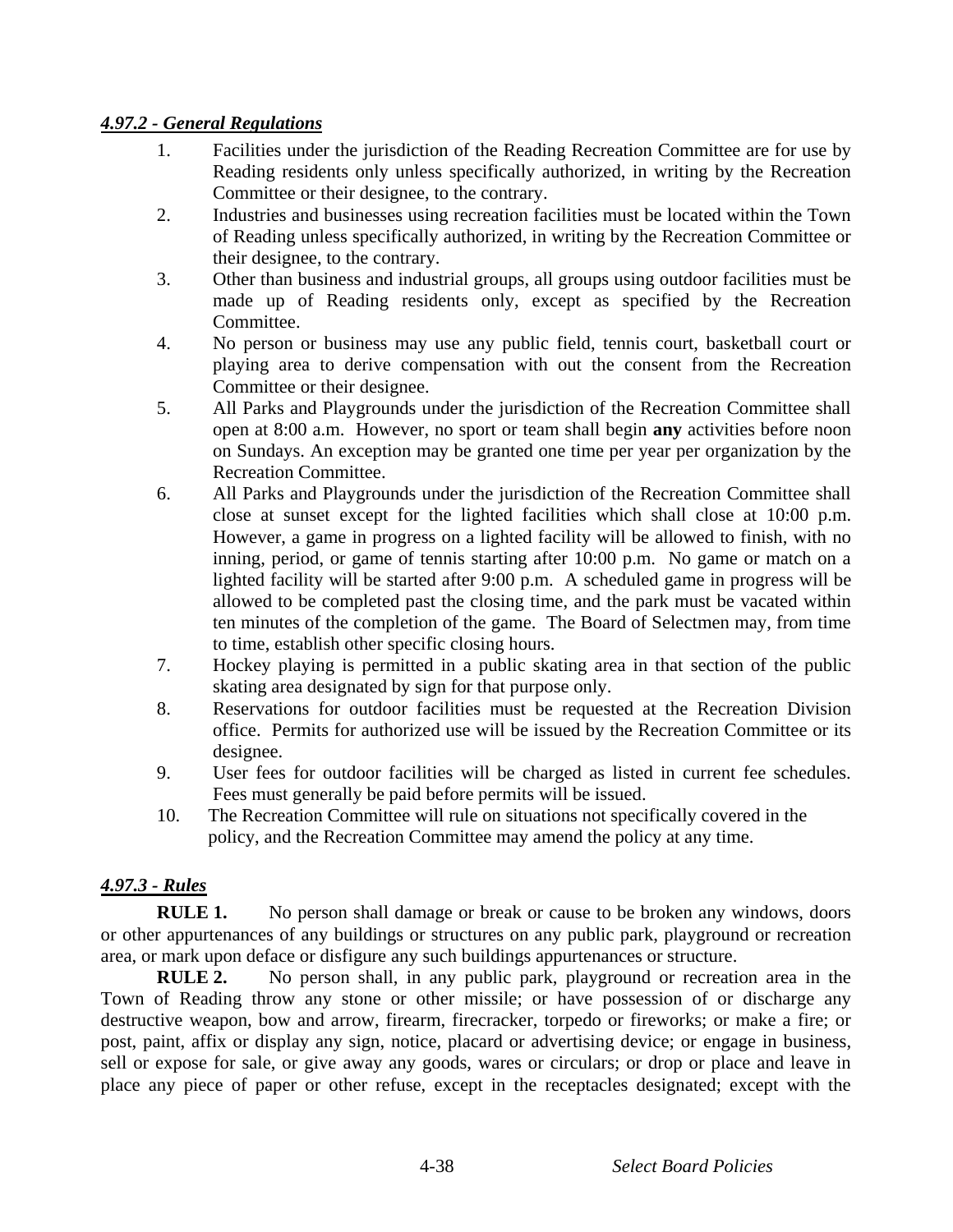written authority of the Recreation Committee or their designee and/or other permit granting authority.

**RULE 3.** No person shall, on any public park, playground, recreation or other area under the jurisdiction of the Recreation Committee in the Town of Reading, solicit the acquaintance of or annoy another person or utter any profane, threatening abusive or indecent language or loud outcry; or solicit any subscription or contribution; or have possession of, or drink any alcoholic beverages as defined by Chapter 138, Section 1, of the General Laws; or play any game of chance, or have possession of any instrument of gambling; or make an oration or harangue or any political or other canvass; or preach or pray aloud; or do any obscene or indecent act; except by written authority from the Recreation Committee or their designee.

**RULE 4.** Amplified Sound - Users of public property and abutting residents should have an expectation of quiet enjoyment of the Town's public parks, playgrounds, recreation and other open space areas. This rule recognizes that these properties are the site of some activities which inherently create levels of noise due to customary and usual uses such as fans cheering, referee and coach's whistles, and bands playing during football games. There is also recognition that as a community the public parks, playgrounds, recreation and other open space areas are the site of occasional community events which use amplified sound such as school field days, community fairs, and fireworks displays, etc.

The use of amplified sound in public parks, playgrounds, recreation and other open space areas is not permitted without a permit to be granted by the Recreation Committee or other agency which has jurisdiction over said public property.

When permitted, the use of amplified sound shall be controlled by the permit holder such that the volume, direction, and duration of the sound is the minimum needed to meet the purpose of the use of the sound, and which will minimize the impact of the sound on other users of the park, playground, or other public property and its abutters. Unreasonable sound shall be sound plainly audible at a distance of 100 feet from its source by a person of normal hearing.

The intent of this rule is to allow, with a permit from the Recreation Committee or other agency which has jurisdiction over said public property, reasonable and occasional playing of music or use of amplified sound while considering location, time, duration and frequency such as an annual fair, or once a year all-star sports games. The use of amplified sound is not intended to be a routine for recurring events such as play by play announcements for sporting events and other repeated use of music and amplified sound. The permitting authority should consider the frequency of amplified permits per park or recreation site and afford significant consideration to the neighbors abutting the permitted areas as regards to their inconvenience created by said permit.

When a permit is granted, a copy of the permit shall be transmitted to the Select Board at least 3 days before the event at which the music or amplified sound is to be used. Additionally, all permitted dates of amplified sound will be posted in a conspicuous place on the Town's website as well as available by contacting the Recreation Division or head of any other agency having jurisdiction over the public property for which a permit has been granted.

Any variance from this rule will require the permitted applicant to petition the Select Board for such variance at which time a public hearing will be held on the matter.

**RULE 5.** No person shall, in any public park, playground or recreation area in the Town of Reading, bathe except in proper costume and at places designated therefor; nor shall any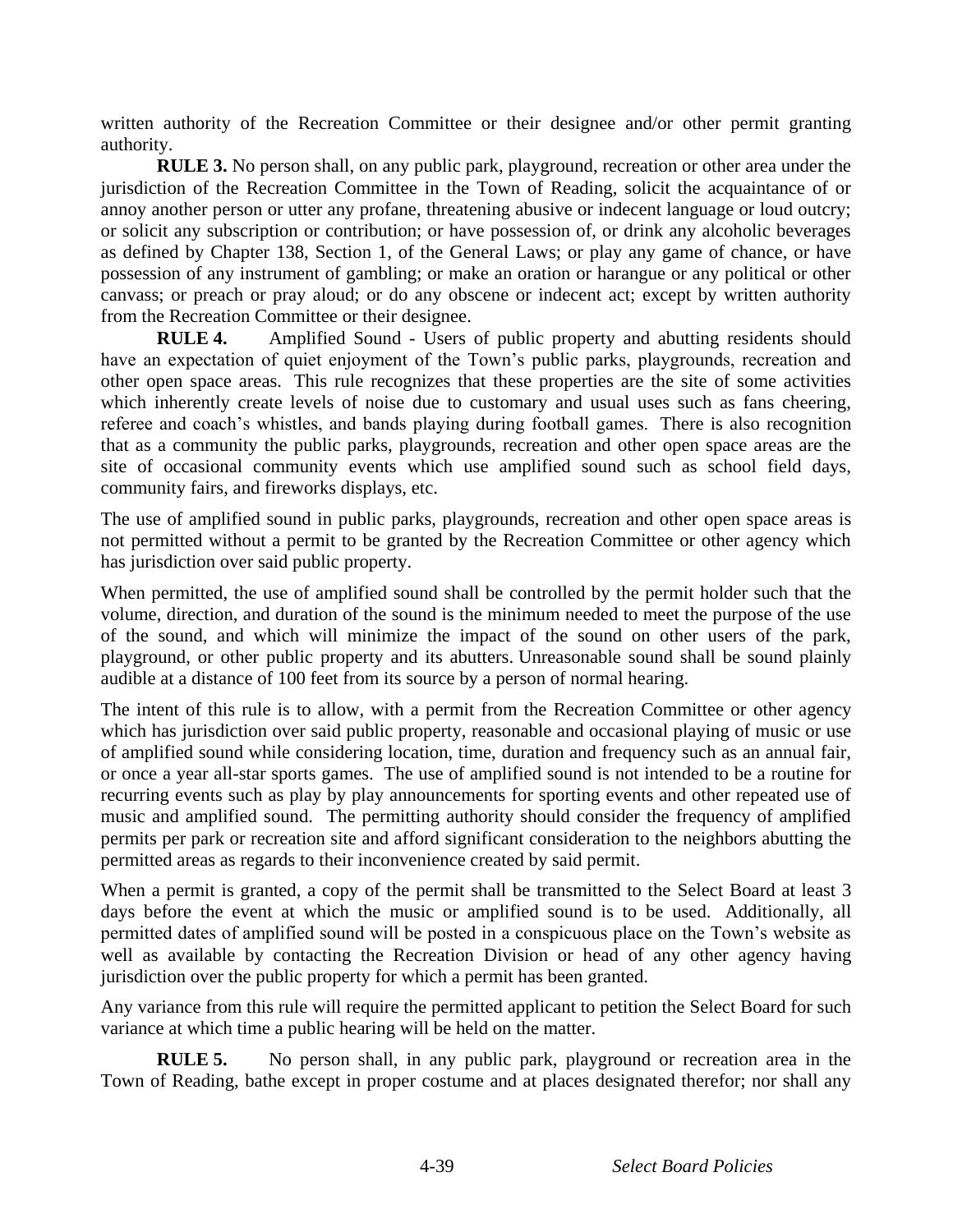person loiter or run about or lie upon the areas around pools in bathing costume in a manner deemed inappropriate by community standards.

**RULE 6.** No person in any public park, playground or recreation area in the Town of Reading shall refuse or neglect to obey any reasonable direction of a police officer.

**RULE 7.** No person shall, in any public park, playground or recreation area in the Town of Reading promote, or engage in any game of ball or other sport; except within the areas especially provided therefor, or by written authority of the Recreation Committee or their designee. No person shall use or exhibit golf clubs in any public park, playground, or recreation area.

**RULE 8.** No person shall, in any public park, playground or recreation area in the Town of Reading, undress or dress put on or take off a bathing suit, except in buildings designated for such use for the purpose of undressing or dressing or putting on or taking off a bathing suit.

**RULE 9.** No person shall operate, drive, or ride an animal, vehicle or motor vehicle upon or over any part of a playground recreation area or any public park in the Town of Reading except where specifically allowed.

**RULE 10.** No person shall, in any public park, playground or recreation area in the Town of Reading stop, stand or park any automobile or other vehicle except in such manner and in such areas as may be designated by signs or by a police officer.

**RULE 11.** No person shall permit a dog under their control to enter upon an artificial turf field or within any fenced area that includes any artificial turf field within the Town of Reading. Artificial turf fields include: the RMHS stadium, Collins Field at Parker Middle School, and the so called Lacrosse field also known as the practice field at RMHS.

#### *4.97.4 - Enforcement*

These regulations shall be enforced by the Reading Police Department who shall cause the immediate termination of any activity that violates these rules and regulations. Violators may be subject to fine, arrest or summons.

Compliance with these rules and regulations as established by the Recreation Committee is a condition for the use of all facilities.

#### *4.97.5 - Penalty*

Any person violating any of the above rules shall for each offense be punished by a fine of not more than twenty dollars, as provided in General Laws, Chapter 45, Section 24.

*Adopted: 10-8-91, Revised 12-13-94-; revised 1-14-03; revised 2-7-06, revised 11-25-08***,** *revised 2-28-12, Revised 7-13-2020*

### *Section 4.98 - Use, Operation and Maintenance of the Common*

- 1. The Select Board recognizes that the Town Common in Reading is a focal point for the community, and a symbol of the very essence of the Town. It is the Select Board's intent to preserve and enhance the Common at every opportunity.
- 2. Recognizing that by Charter the Town Manager has authority over the use, operation and maintenance of the Common, the Board directs the Town Manager to evaluate any changes to the Common in light of the "Guidelines for Evaluating Changes to the Common" submitted by the Reading Historical Commission in May, 1990 and revised January, 1991, as these guidelines included in the Appendix may by changed from time